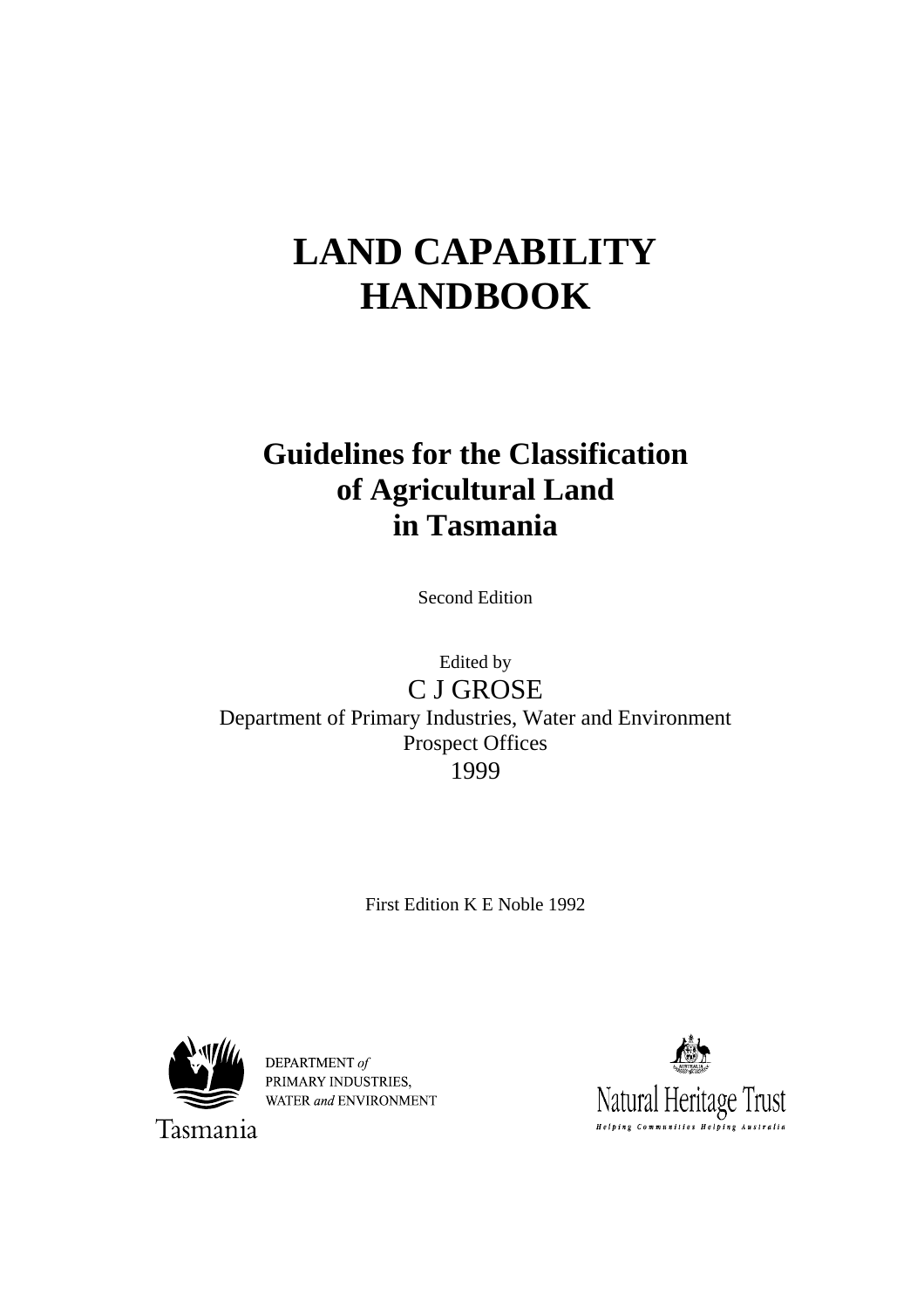Published by the Department of Primary Industries, Water and Environment, Tasmania

with financial assistance from the National Landcare Program

Printed by Foot and Playsted, Launceston, Tasmania.

© Copyright 1999

ISSN 1036 5249 ISBN 0-7246-7203-6

Refer to this report as : Grose C.J. (Ed) 1999, Land Capability Handbook. Guidelines for the Classification of Agricultural Land in Tasmania. Second Edition, Department of Primary Industries, Water and Environment, Tasmania, Australia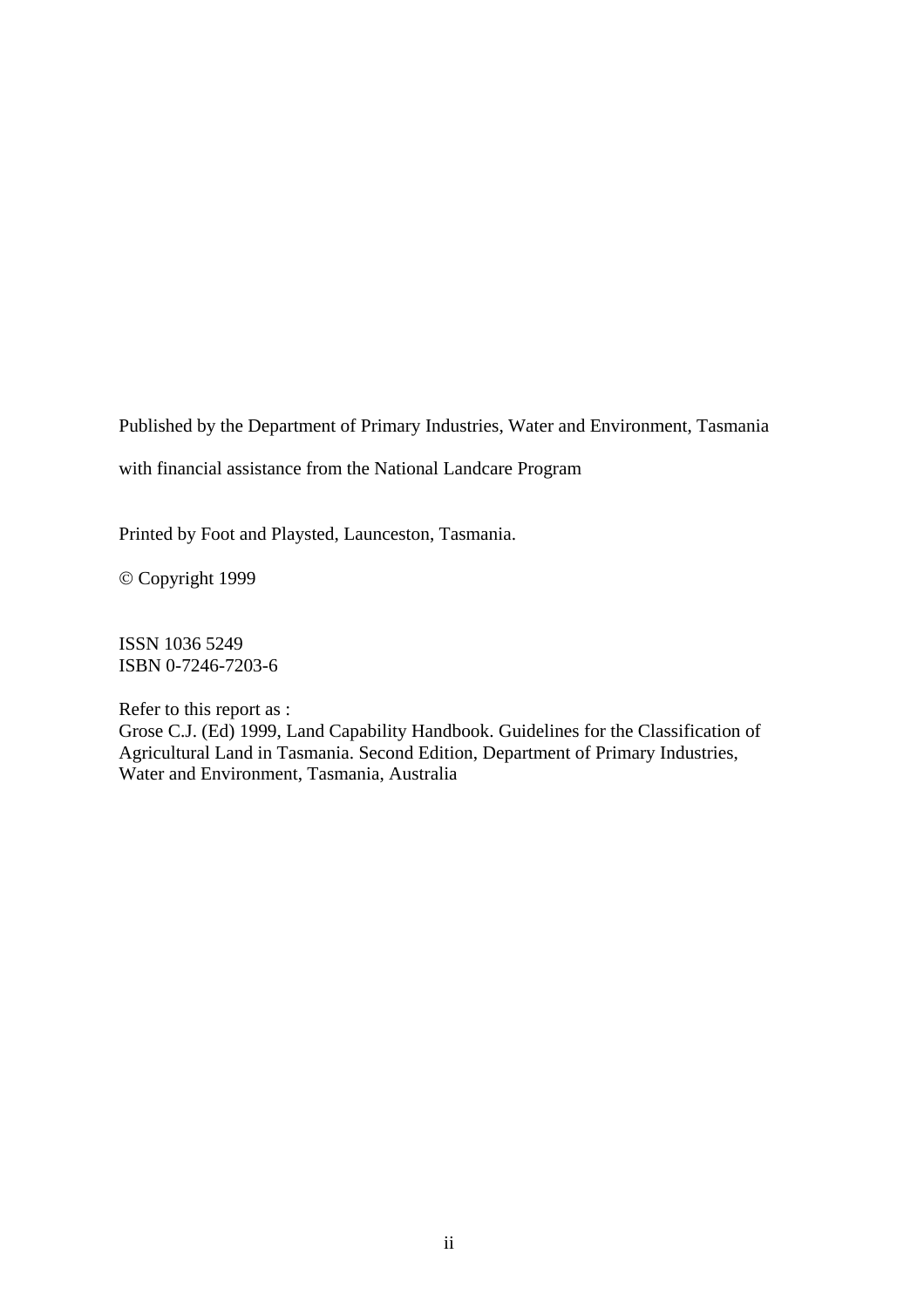## **Contents**

## **Acknowledgements**

| 1.                                                                                       |  |
|------------------------------------------------------------------------------------------|--|
| 2.                                                                                       |  |
| 3. Features of the Tasmanian Land Capability Classification System  7                    |  |
| 3.1                                                                                      |  |
| 3.2                                                                                      |  |
| 3.3                                                                                      |  |
| 3.4                                                                                      |  |
| 3.5                                                                                      |  |
| 3.6                                                                                      |  |
| 3.7                                                                                      |  |
| 3.8                                                                                      |  |
|                                                                                          |  |
|                                                                                          |  |
|                                                                                          |  |
| 4.2 Guidelines for Assessing Soil, Land and Climate Characteristics  24                  |  |
|                                                                                          |  |
|                                                                                          |  |
|                                                                                          |  |
|                                                                                          |  |
|                                                                                          |  |
|                                                                                          |  |
| 4.3 Stylised Land Capability/Landform Relationships for Different Rock Types 41          |  |
|                                                                                          |  |
|                                                                                          |  |
|                                                                                          |  |
|                                                                                          |  |
|                                                                                          |  |
| 5.4                                                                                      |  |
| 6. Land Capability for Land Use Planning: Regional and District Scales  49               |  |
|                                                                                          |  |
|                                                                                          |  |
|                                                                                          |  |
| Soil Moisture and its Application to Land Capability Classification<br><b>APPENDIX 1</b> |  |
|                                                                                          |  |
| <b>Conversions for Common Ec and Salinity Measurements 65</b><br><b>APPENDIX 2</b>       |  |
| <b>APPENDIX 3</b>                                                                        |  |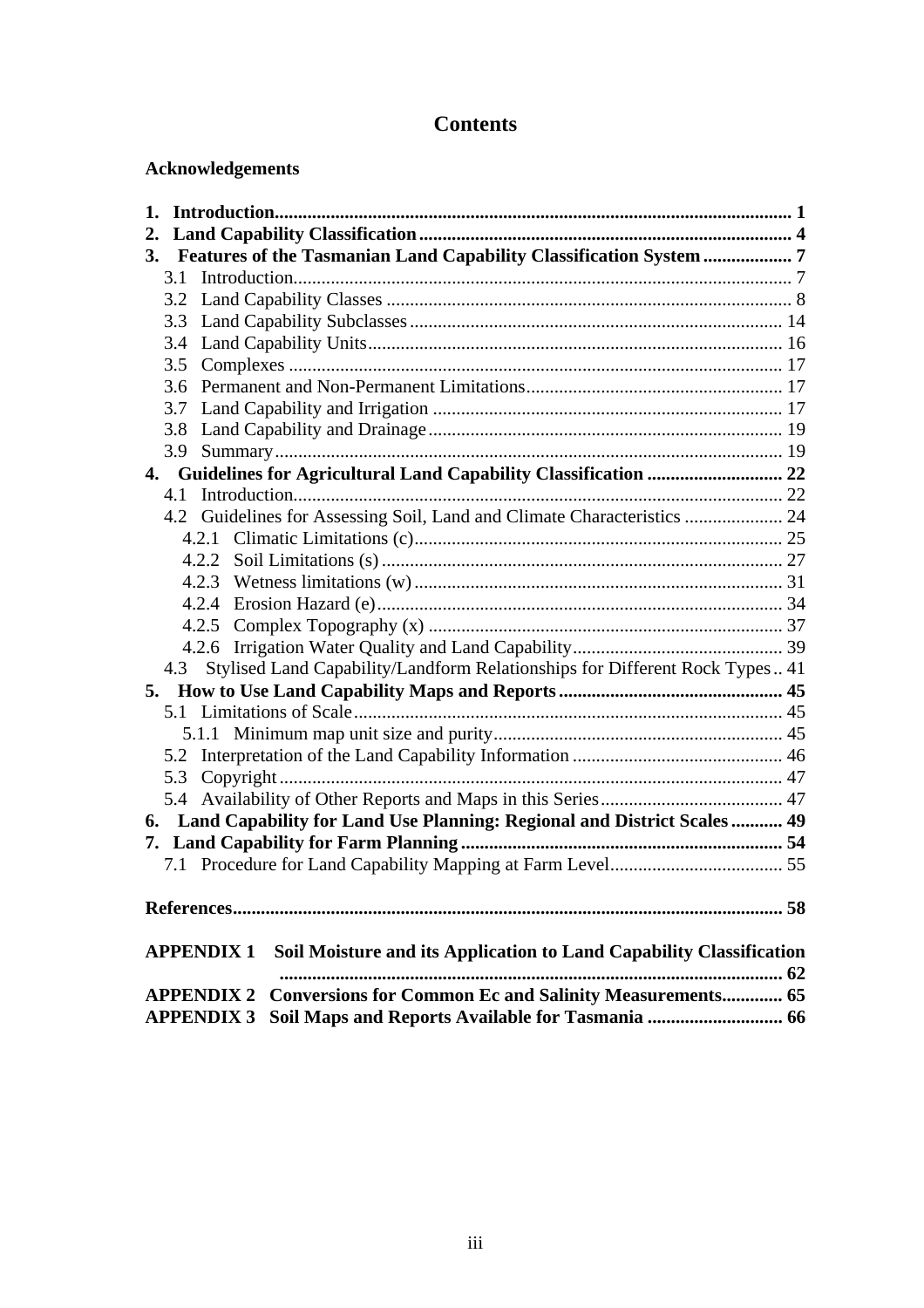#### ACKNOWLEDGEMENTS

This revised edition of the Land Capability Handbook has been put together over a lengthy period of time. It has been developed in response to an increasing demand for land capability information and a greater desire by non practitioners to understand the land capability classification process. Also, with greater numbers of DPIWE staff involved with land evaluation, it has been necessary to produce a document that will help to maintain consistency of approach between the various surveyors.

Much of this second edition has been taken straight from the original publication by Kathy Noble and her input is gratefully acknowledged. Other DPIWE personnel who have contributed significantly include Greg Pinkard, Rob Moreton, Bill Cotching, John Loy (DNR, Queensland), Peter Zund, Rob Musk and Ron DeRose.

Many farmers, land owners and property managers have provided information for this document through general discussion and conversation and there knowledge, even when only anecdotal, has been invaluable.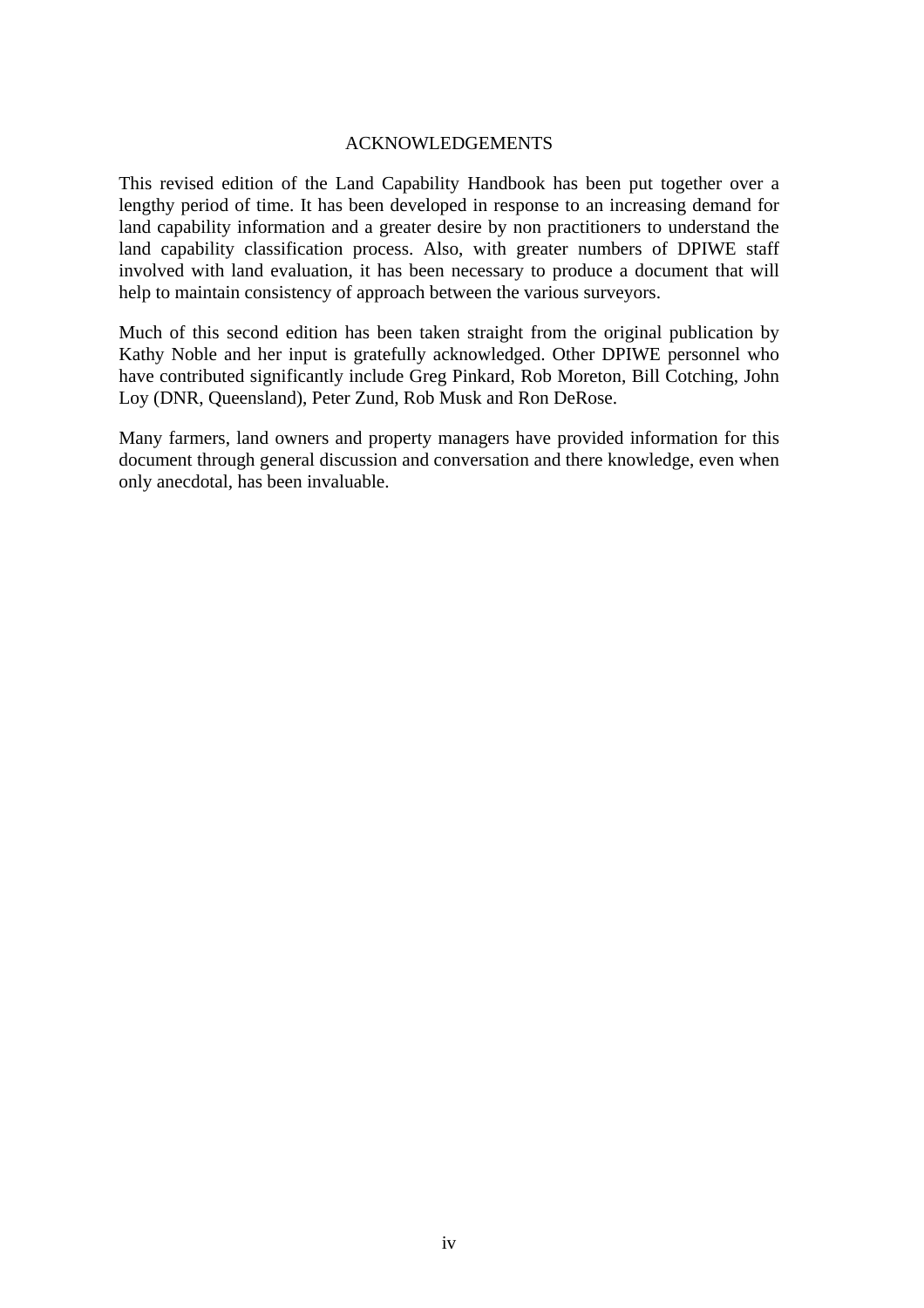## **1. INTRODUCTION**

The Department of Primary Industries, Water and Environment (DPIWE, formerly Department of Primary Industry and Fisheries) has, for some years, been involved with a land capability mapping program for the agricultural areas of Tasmania. To date this work has covered six 1:100 000 scale map sheets in the northern part of the State, with additional sheets underway in both northern and southern areas and plans to continue mapping throughout the major agricultural areas.

The last year or so has seen not only an increase in the demand for land capability information but also an increase in the number of practitioners involved in undertaking land capability classification. It was clear that a revised edition of the Land Capability Handbook, following on from the original work by Noble (1992), would greatly facilitate the task of ensuring consistency between surveyors across the State, as well as providing additional information for those people outside the Department who may be teaching or using the Tasmanian Land Capability Classification System. This edition of the Handbook goes a step further than the original by attempting to provide a selection of guidelines for the evaluation of individual soil and land characteristics for land capability classification.

As well, the system itself has evolved somewhat since it's early development and this handbook sets out to explain these changes. One of the more obvious changes is the upper limit for slope steepness for Class 4 land. Initially set at 30% in older reports, this limit increased to 32% in some reports before the current limit of 28% was adopted. While this is recognised as an inconsistency in the mapping approach the changes are not considered to have any significant impact on areas or class boundaries of previously classified land.

In Tasmania, the land capability system in general, and the guidelines in particular, have been developed in consultation with a wide range of land owners, growers, managers, industry and DPIWE personnel. The guidelines draw heavily upon similar guidelines from around Australia, New Zealand and the UK and the various classes and categories of land have been adjusted, after considerable consultation with those involved in the agri industry, to suit Tasmanian conditions.

Despite the inherent subjectivity in the methodology, land capability remains an internationally accepted form of land evaluation. In Tasmania it should be an essential input to all planning decisions in order to ensure that the long-term sustainability and correct management of agricultural land is achieved. This principal applies at the State and regional level, down to planning at the farm scale.

In the context of this work *Land Capability* may be defined as a ranking of the ability of land to sustain a range of agricultural land uses without degradation of the land resource. Until now it has been an interpretive, and somewhat subjective, assessment based on the physical limitations and hazards of the land, potential cropping and pastoral productivity, and the versatility of the land to produce a range of agricultural goods without damage to the land resource.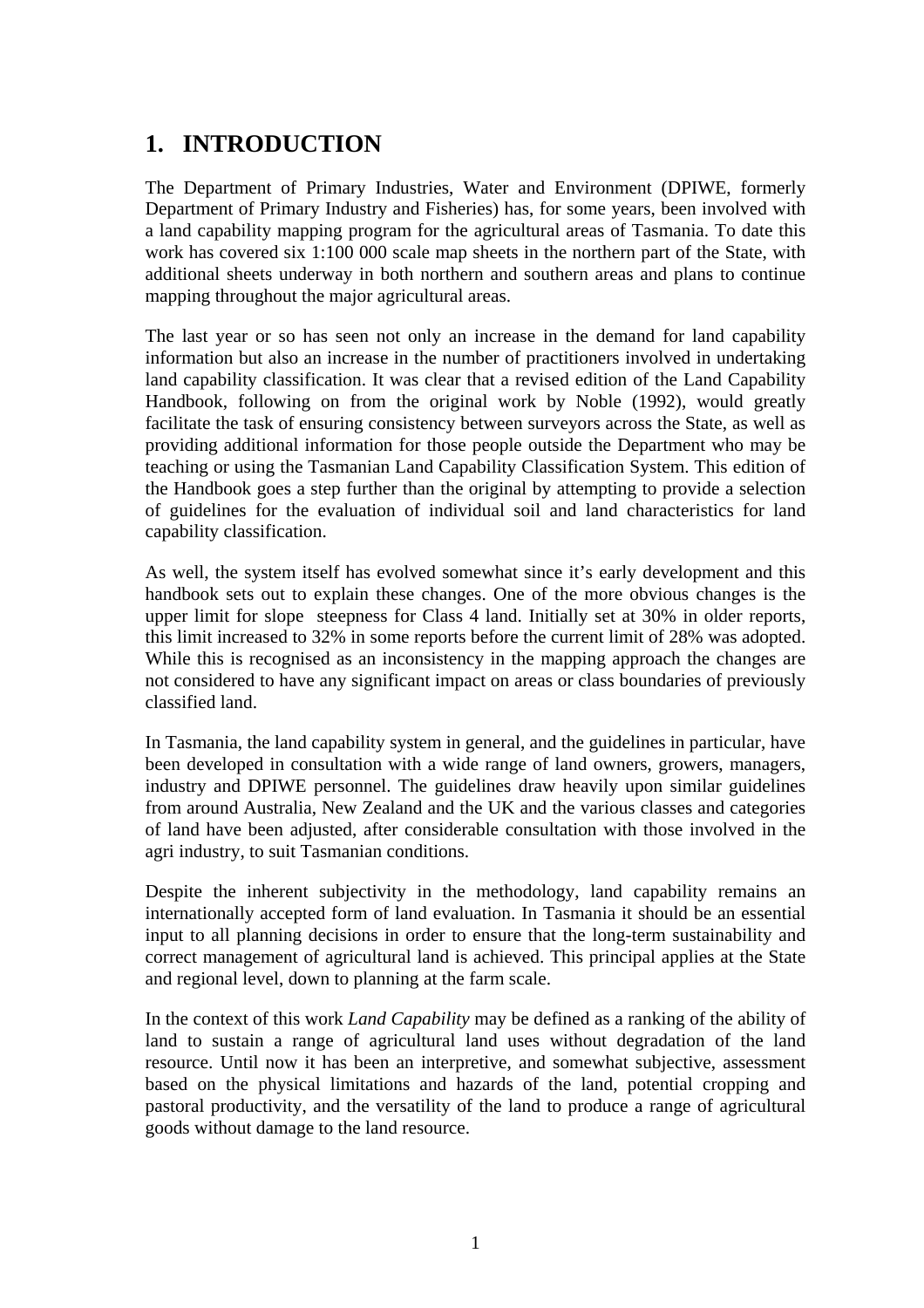The 1:100 000 scale land capability mapping program currently being undertaken by DPIWE personnel assesses only private Freehold and leased or unallocated Crown land. It does not include designated State Forests, National Parks, State Reserves, Crown Reserves, HEC or other similar areas or reserves. It should be noted that land capability is the result of an evaluation of a variety of other land resource information. It is an end product and does not in itself contain basic resource information. It is therefore difficult to derive other products, such as land suitability for various enterprises, from land capability maps.

The aim of this handbook is two fold. Firstly, it sets out to explain land capability to potential users and the public in general. Secondly, it presents a series of guidelines for the quantitative assessment of land capability in Tasmania and seeks to address some of the practical survey problems that have been encountered over the past five years in the hope that this will enable a more consistent approach to land capability evaluation in the State. It is emphasised that the class limits defined for a variety of land characteristics and qualities later in this text are **not** rules but guidelines and that some degree of flexibility must be allowed for. There is a lack of specific, quantifiable knowledge relating to the management and use of the State's land resources and there remains the need to physically check the accuracy of class limits through research, observation and practical experience under conditions specific to Tasmania.

Despite the limitations of the system and the lack of scientific rigour resulting from limited data availability, land capability classification is still a valuable tool for all those involved in evaluating the capability of the land. The value of land capability classification in Tasmania has been recognised by the State Policy on the Protection of Agricultural Land which now requires councils to consider the capability of the land in the development of strategic plans. The guidelines presented in this report should enable people from a range of backgrounds to better understand the value of the system and allow others to make consistent interpretations of land capability when presented with the same resource information. Hopefully, with increasing research and knowledge, the guidelines can be improved and class limits tightened.

The applications of land capability information are very varied and depend on the mapping scale and the level of detail of information collected. At the 1:100 000 scale, the main aim is to identify and map the distribution and extent of different classes of agricultural land in order to provide a more effective base for land use planning. As well, the intention is to ensure that the long-term productivity of Tasmania's agricultural resources is maintained, through the promotion of compatible land uses and management practices.

Figure 1 outlines the completed, current and prospective mapping program until 2001, within the State.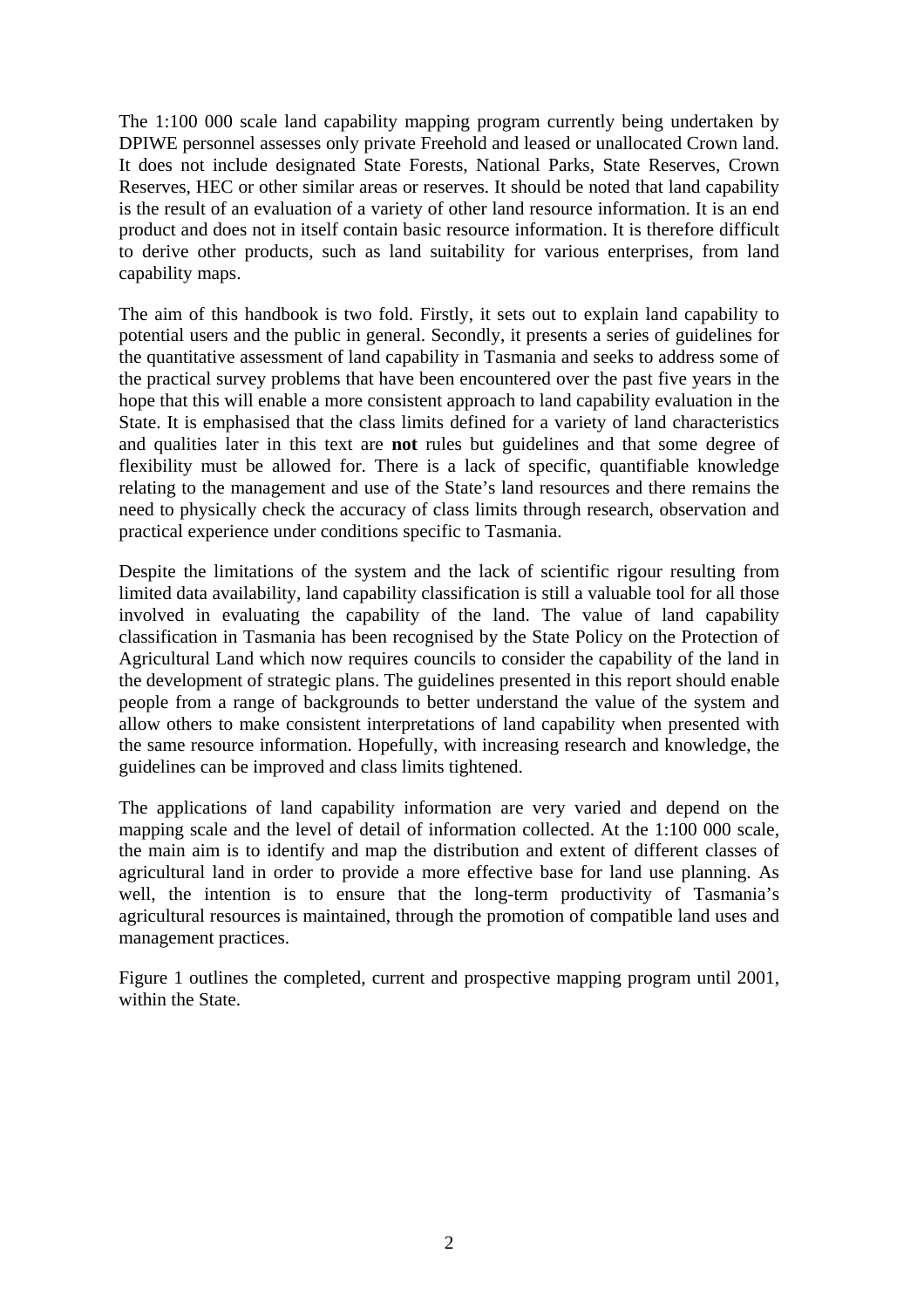

**Figure 1.** Land Capability Maps Completed, Underway and Planned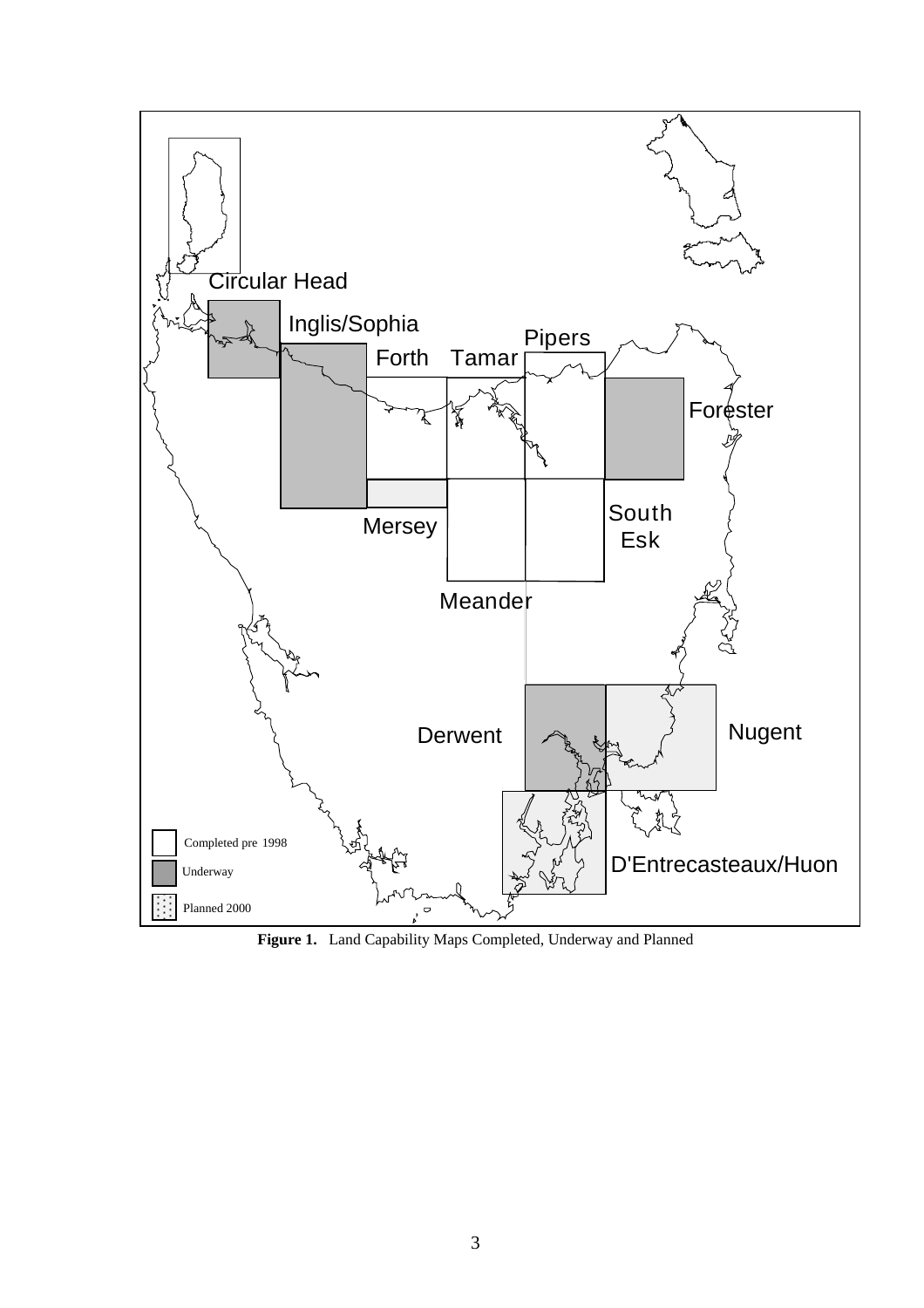## **2. LAND CAPABILITY CLASSIFICATION**

Land capability classification is an internationally recognised means of land classification, used to evaluate the capability of land to support a range of land uses, on a long-term sustainable basis.

For the Tasmanian classification, agricultural land uses only are covered, and are defined as broadscale grazing and cropping uses. Land capability ratings for specific land uses are not evaluated, nor is the capability of land for forestry use incorporated into the classification system.



Figure 2. Factors in land capability assessment.

Land capability assessment takes into account the physical nature of the land (eg. geology, soils, slope) plus other factors (eg. climate, erosion hazard, land management practices) which determine how that land can be used without destroying its long-term potential for sustainable agricultural production. It also takes into account limitations that might affect agricultural use, eg. stoniness, drainage, salinity or flooding. Land capability assessment is therefore based on the permanent biophysical features of the land (including climate), and does not take into account the economics of agricultural production, distance from markets, social or political factors.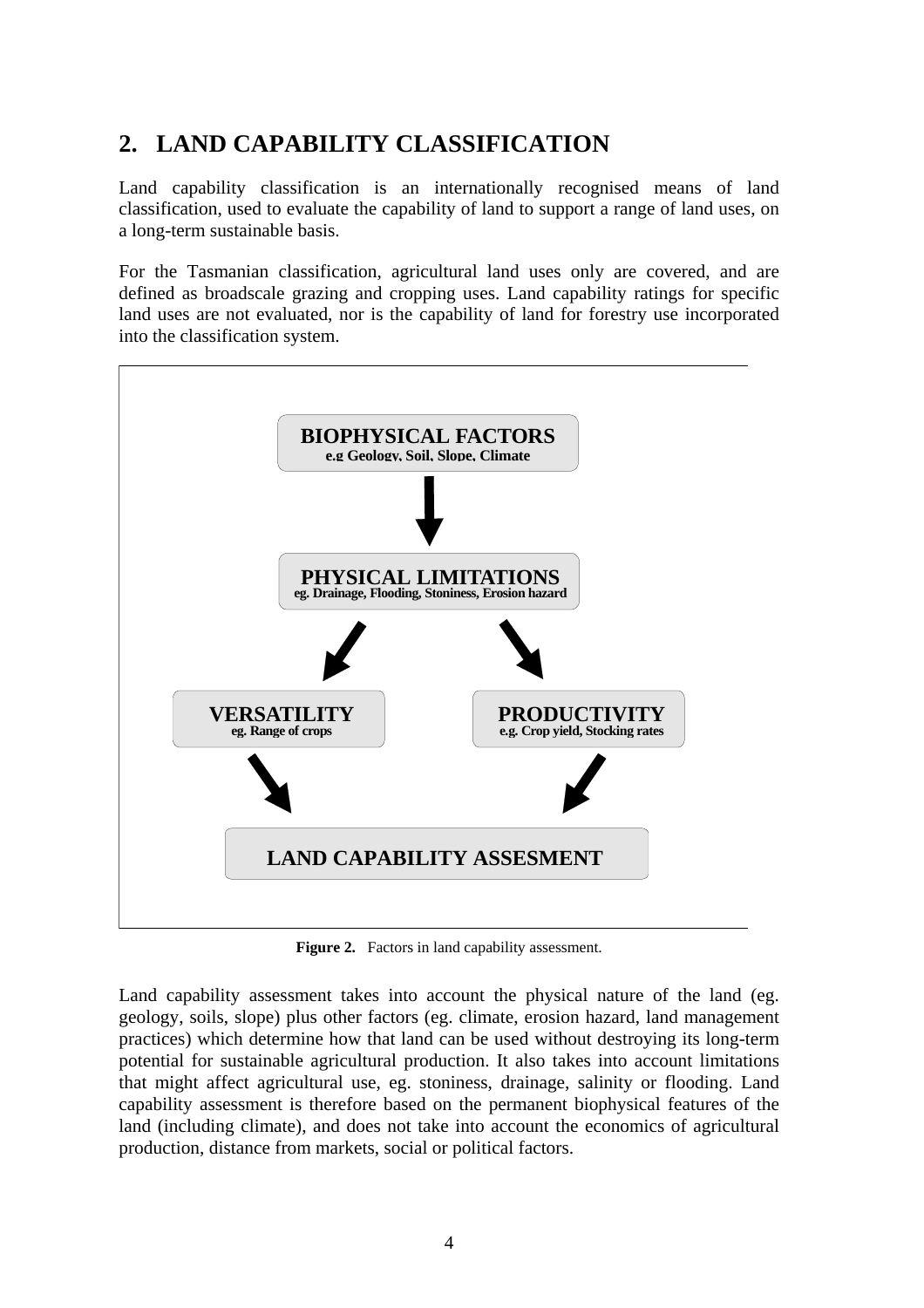Land capability assessment should not be confused with land suitability assessment which, in addition to the biophysical features, does take into account economic, social and/or political factors in evaluating the 'best' use of a particular area of land. Land capability classification gives a grading of land for broadscale agricultural uses, whereas land suitability is applied to more specific, clearly defined land uses, such as land 'suitable' for carrots.

Land suitability also requires much more detailed collection of land resource information, pertinent to the particular land use eg. soil nutrient status. This level of detail is outside the scope and resources of the 1:100 000 scale series.

The land capability classification system for Tasmania gives an indication of the inherent capability of the land for general agricultural production and does not attempt to portray specific land uses, or rank the value of any particular agricultural land use above another. Neither does it attempt to give an indication of land values.

The system of land capability classifies land into a number of classes according to the land's capability to produce agricultural goods (based on broadscale grazing and cropping uses). The system for Tasmania is based on the USDA (United States Department of Agriculture) approach to land capability, as opposed to the FAO (Food and Agricultural Organisation) system which emphasises land suitability.

There are generally three levels to the land capability classification:

- The land capability **class** which gives an indication of the general degree of limitation to use;
- subclass which identifies the nature of the dominant limitation;
- and the **unit** which group together similar types of land requiring the same kind of management, the same kind and intensity of conservation treatments, and which occur on soils which are adapted to the same kinds of crops, with similar potential yields.

At the 1:100 000 scale of mapping it is only possible to record and map land at the class level. However, for more recent maps, subclass information has been recorded for many map polygons and this information is stored on the DPIWE's Geographical Information System (GIS) database and is available to the public on request. The information is recorded simply as a limitation code for each limitation identified within the map polygon and no attempt has been made to identify the extent or boundaries of individual subclasses.

The system can also be used and applied at more detailed scales by mapping to the subclass and unit level, depending on the purpose of the survey. A scale of 1:50 000 is considered the minimum for subclass mapping and 1:25 000 for mapping to unit level. The levels of the land capability classification system are shown in Figure 3. A more detailed description of the land capability classes, subclasses and units, are found in Section 3. DPIWE staff are currently undertaking mapping programs at 1:100 000 scale for regional planning and 1:25 000 scale for more detailed local area planning.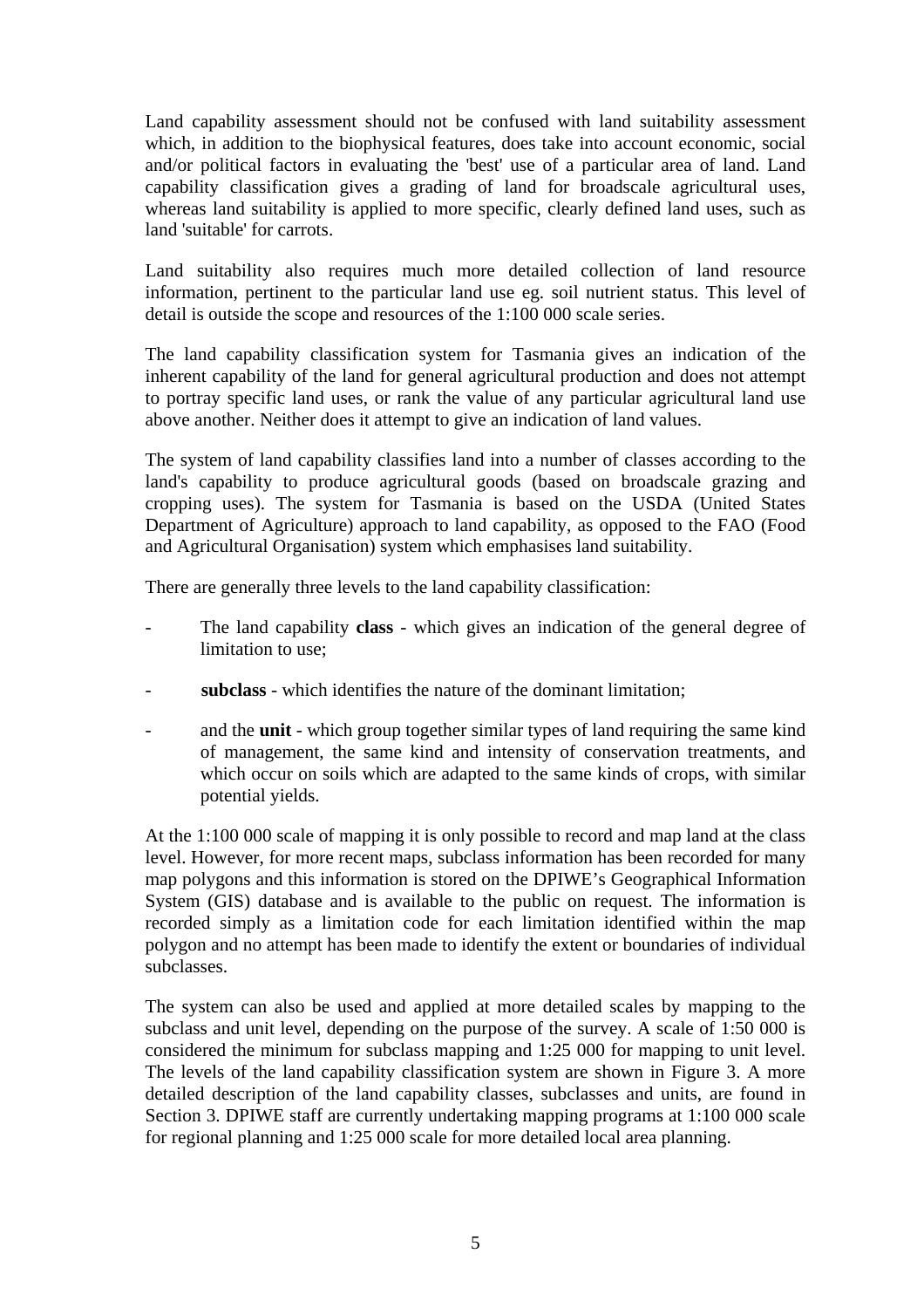

**Figure 3.** Levels of the land capability classification system. (Adapted from: National Water and Soil Conservation Organisation, 1979, Our Land Resources. (NWASCO), Wellington, New Zealand.)

In Tasmania land capability evaluation is undertaken primarily through field observation although various modelling and computer techniques, such as the use of digital elevation models are being increasingly used to supplement fieldwork.



**Photo 1.** Checking capability boundaries in the field.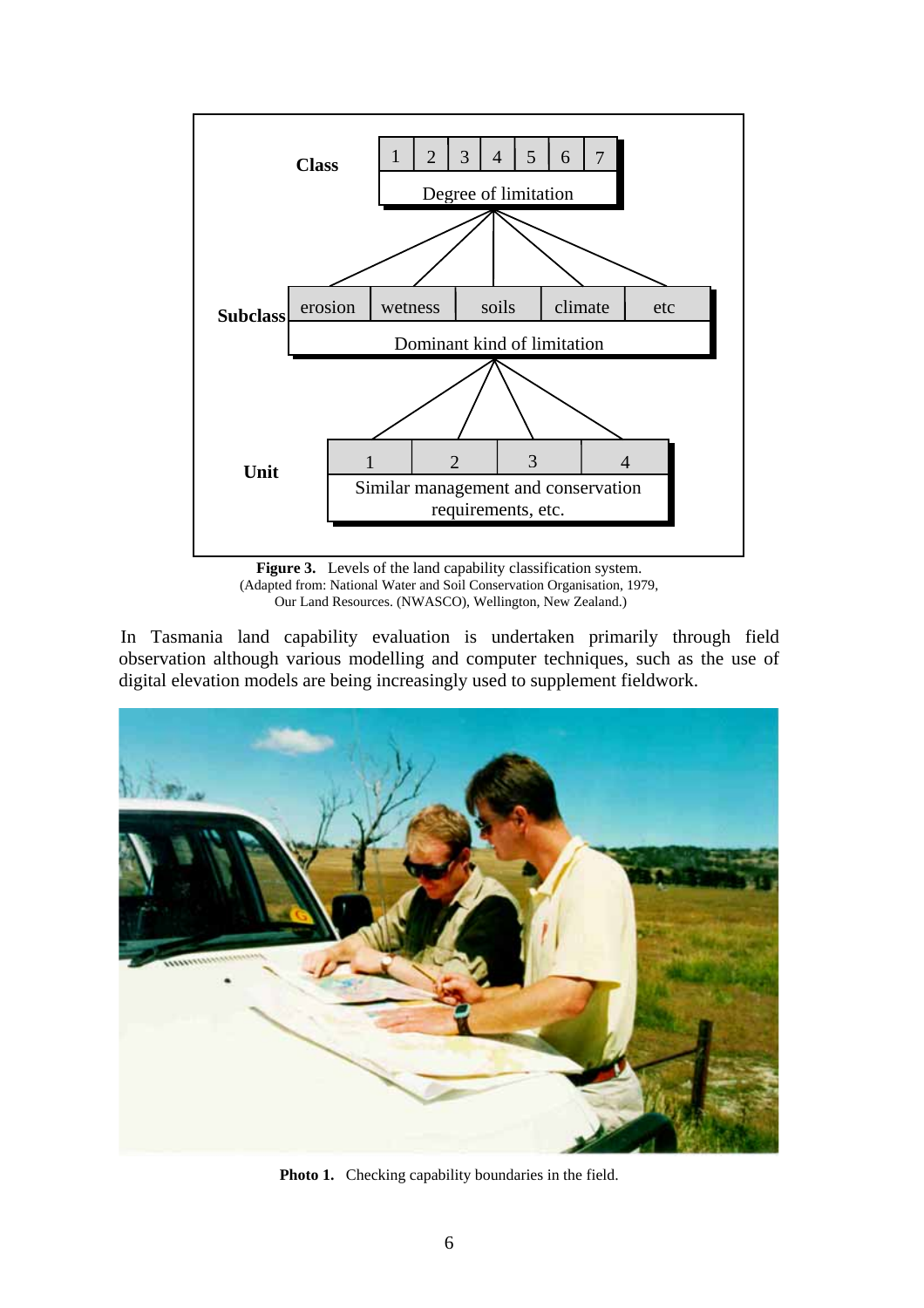## **3. FEATURES OF THE TASMANIAN LAND CAPABILITY CLASSIFICATION SYSTEM**

## **3.1 Introduction**

The classification system in Tasmania is based primarily upon three permanent *biophysical* features of the landscape - soil, slope and climate, and their interactions. These three factors have a major influence in determining the capability of the land to support various levels of agricultural production. Other factors which must be taken into account are rock type, erosion hazard, range of crops that can be grown, management practices, soil conservation treatment, risk of flooding and past land use history.

The system assess the versatility of the land to produce a range of agricultural goods that are considered typical for Tasmania, and not just those that are specific or suited to localised areas. Nor does the system take into account forest productivity. It is based on cultivation of the land for cropping purposes and not other land use systems which can sustain 'crops' on steeper land with longer rotations, and less risk of erosion (eg perennial horticulture, tree crops, orchards). The range of crops that can be grown on classes 1 and 2 land would be wider than the range of crops grown on classes 3 and 4 land and would include a wide range of vegetables and allied crops, cereals, essential oils and forage crops.

The system is hierarchical and comprises seven classes, ranked in order of increasing degree of limitations to use, and in decreasing order of versatility. Class 1 land can produce a wider variety of crops and pastures at higher levels of production with lower costs, or with less risk of damage to the land, than any of the other classes of land. Class 2 land is similarly superior to classes 3 to 7, and so on. Class 4 land is considered the limit for cropping. It is restricted by severe hazards or limitations to production such that cropping can only occur one or two years out of ten without leading to degradation of the soil resource or is limited to only one or two crop types which require low inputs and management but which allow more frequent cropping. The capability class is therefore an indicator of the degree of versatility, level of productivity and risk of degradation for a particular area of land.

The second level of classification, indicated by the subclass code, identifies the nature of the risk or the type of hazard or limitation present. Limitations may be defined as physical factors or constraints which affect the range of crops that can be grown or limit the frequency of cultivation. This information is usually only presented on maps of scale 1:50 000 or greater although limited subclass information is available for some of the more recently published maps. The subclass code is indicated by a letter following the class code. Initially the system identified four major limitation groups - erosion, wetness, soils and climate. However, this approach is considered to provide only limited information to potential users and that subclass information could be made more valuable by increasing the range of limitations identified. The identification of a wider range of limitations is a new approach to mapping adopted for maps published from 1999 onwards.

The third level of classification is the unit level, identified by a number following the subclass code. Unit level mapping is usually appropriate to 1:25 000 scale mapping or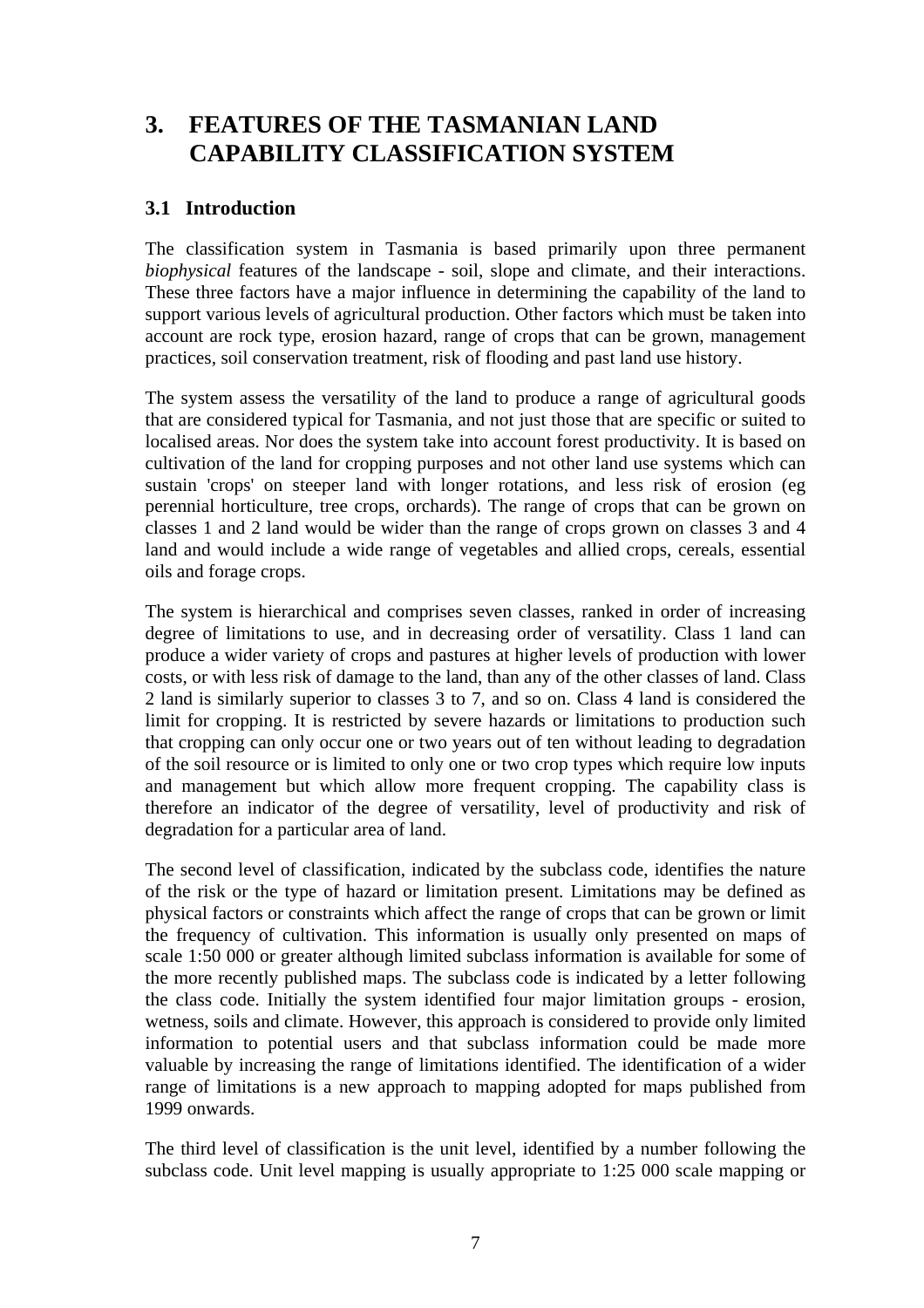larger. The unit level takes into account the levels of production, management strategies and soil conservation requirements that the land may need in order to maintain that level of production without long-term degradation.

The system considers degradation of the soil resource and does not take into account the possible effects of agricultural land use on water quality, aesthetics, wildlife, etc.

## **3.2 Land Capability Classes**

The land capability class is the broadest grouping of the land capability classification and gives an indication of the general degree of limitation to use and the versatility of the land (see Figure 4).

**Figure 4.** Land uses appropriate to different land classes (Adapted from: National Water and Soil Conservation Organisation, 1979, Our Land

|                               | <b>CLASS</b>   | <b>CROPPING</b><br><b>SUITABILITY</b> | <b>PASTORAL</b><br><b>SUITABILITY</b> | <b>LAND USE</b><br><b>OPTIONS</b> |
|-------------------------------|----------------|---------------------------------------|---------------------------------------|-----------------------------------|
|                               | $\mathbf{1}$   |                                       |                                       |                                   |
|                               | $\overline{2}$ | High                                  | High                                  |                                   |
|                               | 3              | Medium                                |                                       | Many                              |
| INCREASING LIMITATIONS TO USE | $\overline{4}$ | Low                                   |                                       |                                   |
|                               | 5              |                                       | Medium                                | Limited                           |
|                               | 6              | Unsuitable                            | Low                                   |                                   |
|                               | 7              |                                       | Unsuitable                            | Extremely<br>Limited              |

Resources. (NWASCO), Wellington, New Zealand.)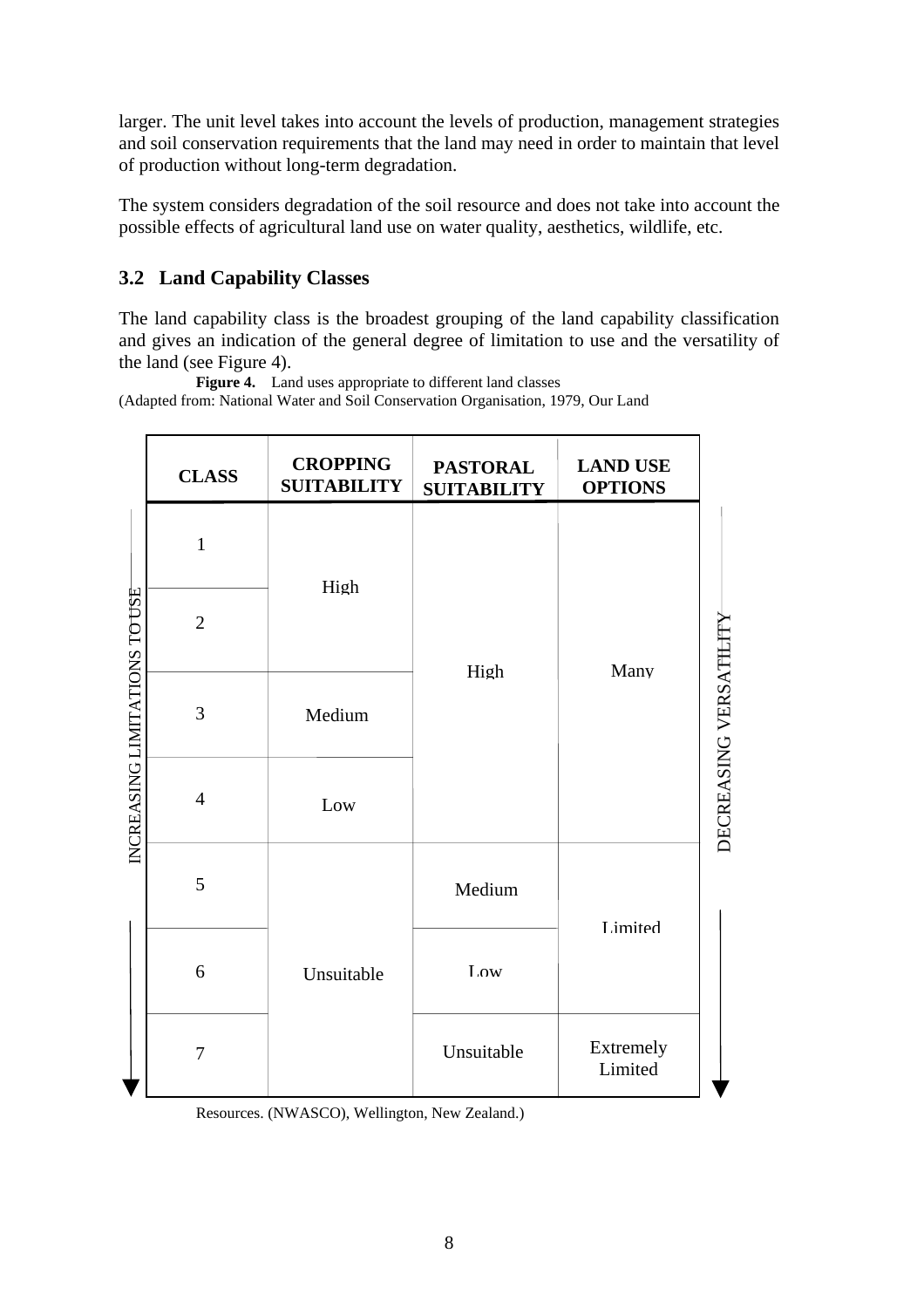| <b>CLASS</b>   |                           | <b>LIMITATIONS</b>           | <b>CHOICE OF</b><br><b>CROPS</b>              | <b>CONSERVATION</b><br><b>PRACTICES</b> |
|----------------|---------------------------|------------------------------|-----------------------------------------------|-----------------------------------------|
| $\mathbf{1}$   |                           | Very minor                   | any                                           | Very minor                              |
| $\overline{2}$ |                           | Slight                       | Slightly<br>reduced                           | Minor                                   |
| $\overline{3}$ | Under cultivation         | Medium                       | Reduced                                       | Major                                   |
| $\overline{4}$ |                           | Severe                       | Restricted                                    |                                         |
| 5              |                           | Slight<br>to<br>moderate     | Grazing                                       | Major                                   |
| 6              | <b>Jnder pastoral use</b> | Severe                       | Grazing                                       | $+$<br>careful<br>management            |
| $\overline{7}$ |                           | Very severe<br>to<br>extreme | No, or very<br>minor<br>agricultural<br>value |                                         |

Figure 5. Features of land capability classes.

The cut-offs used to define the classes (and used as class limits within the guidelines defined in section 4) are based primarily on observation, experience and information from other classification systems, and not on experimental results. It is expected that these class limits will be modified as our understanding of our soils, climate and topography, and their interactions, increases. Figure 5 outlines the main features of the capability classes. Classes 1-4 only are considered capable of supporting cropping activities on a sustainable basis; Classes 5 and 6 are suitable for grazing activities only although pasture improvement may be possible on Class 5 land (Class 6 land remaining as native pasture); Class 7 land is unsuitable for any form of sustainable agricultural activity.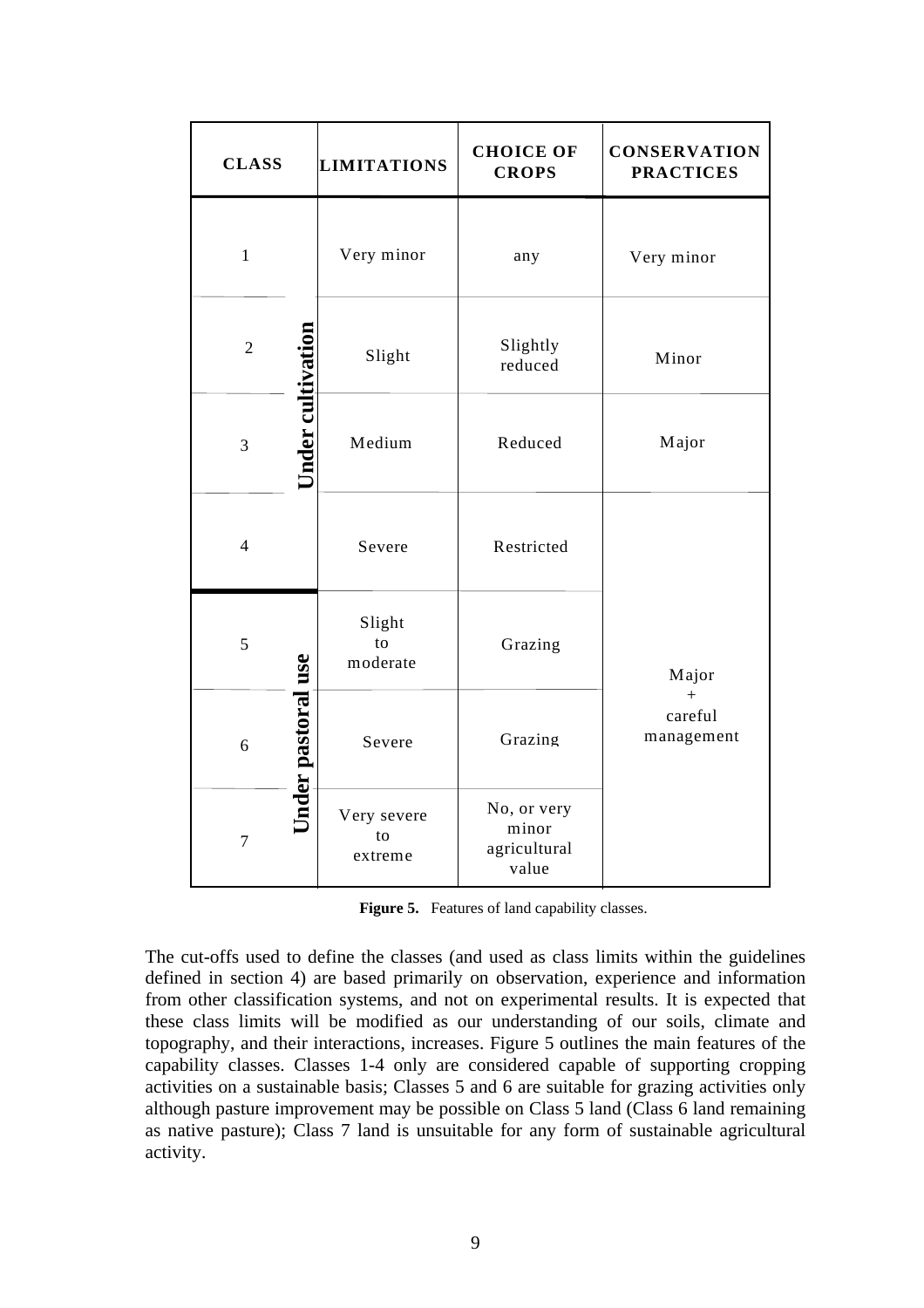### *Class Definitions*

Land capability class definitions are as follows:

### CLASS 1

Land well suited to a wide range of intensive cropping and grazing activities. It occurs on flat land with deep, well drained soils, and in a climate that favours a wide variety of crops. While there are virtually no limitations to agricultural usage, reasonable management inputs need to be maintained to prevent degradation of the resource. Such inputs might include very minor soil conservation treatments, fertiliser inputs or occasional pasture phases. Class 1 land is highly productive and capable of being cropped eight to nine years out of ten in a rotation with pasture or equivalent without risk of damage to the soil resource or loss of production, during periods of average climatic conditions.

### CLASS 2

Land suitable for a wide range of intensive cropping and grazing activities. Limitations to use are slight, and these can be readily overcome by management and minor conservation practices. However the level of inputs is greater, and the variety and/or number of crops that can be grown is marginally more restricted, than for Class 1 land.

This land is highly productive but there is an increased risk of damage to the soil resource or of yield loss. The land can be cropped five to eight years out of ten in a rotation with pasture or equivalent during 'normal' years, if reasonable management inputs are maintained.

### CLASS 3

Land suitable for cropping and intensive grazing. Moderate levels of limitation restrict the choice of crops or reduce productivity in relation to Class 1 or Class 2 land. Soil conservation practices and sound management are needed to overcome the moderate limitations to cropping use.

Land is moderately productive, requiring a higher level of inputs than Classes 1 and 2. Limitations either restrict the range of crops that can be grown or the risk of damage to the soil resource is such that cropping should be confined to three to five years out of ten in a rotation with pasture or equivalent during normal years.

### CLASS 4

Land primarily suitable for grazing but which may be used for occasional cropping. Severe limitations restrict the length of cropping phase and/or severely restrict the range of crops that could be grown. Major conservation treatments and/or careful management is required to minimise degradation.

Cropping rotations should be restricted to one to two years out of ten in a rotation with pasture or equivalent, during 'normal' years to avoid damage to the soil resource. In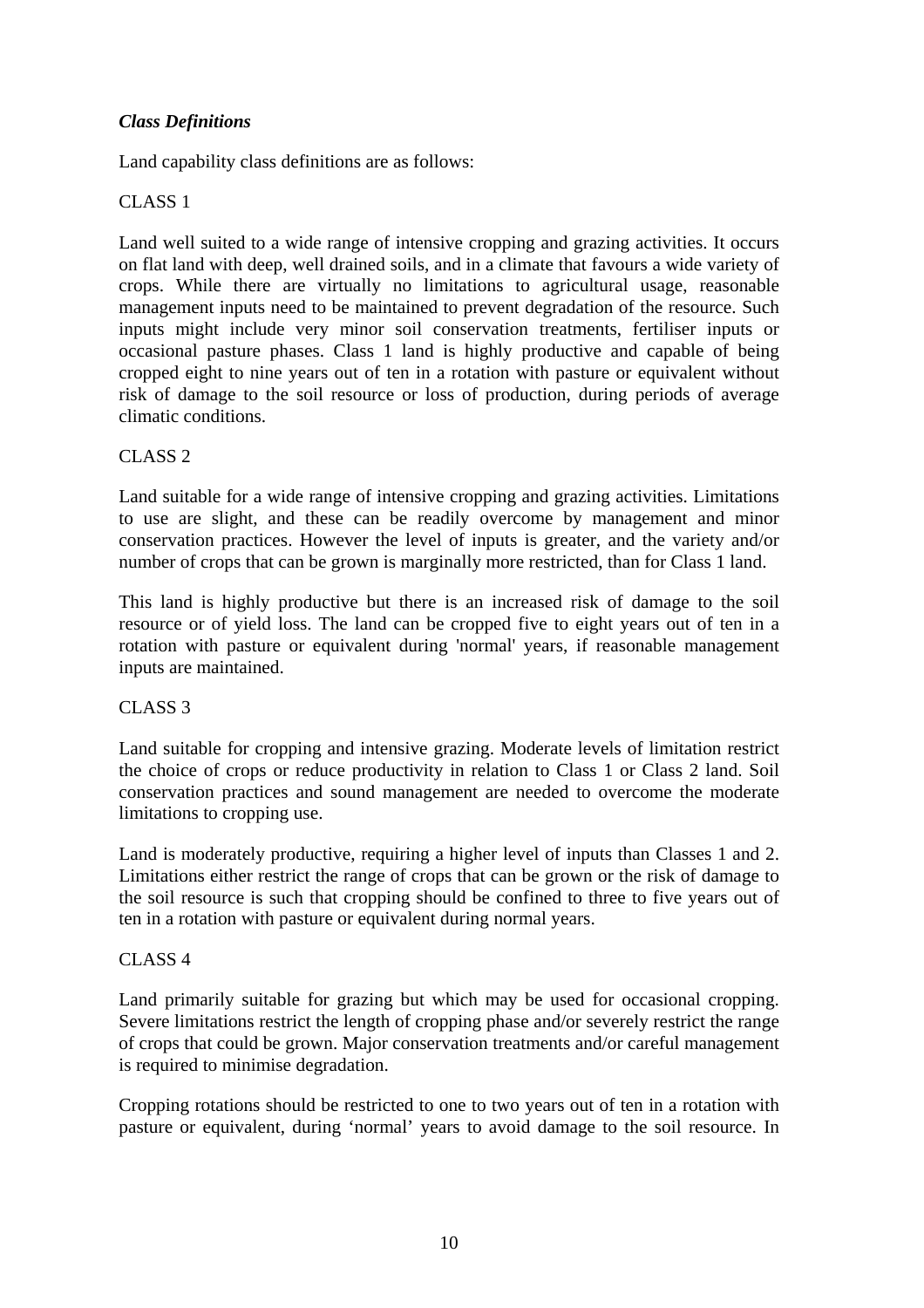

**Photo 2.** Class 1 (foreground) and Class 2 land (middle distance) on basalt rock at Table Cape in north west Tasmania.



**Photo 3**. Class 4 land on alluvial sediments with Class 5 land on basalt on hillslopes in background.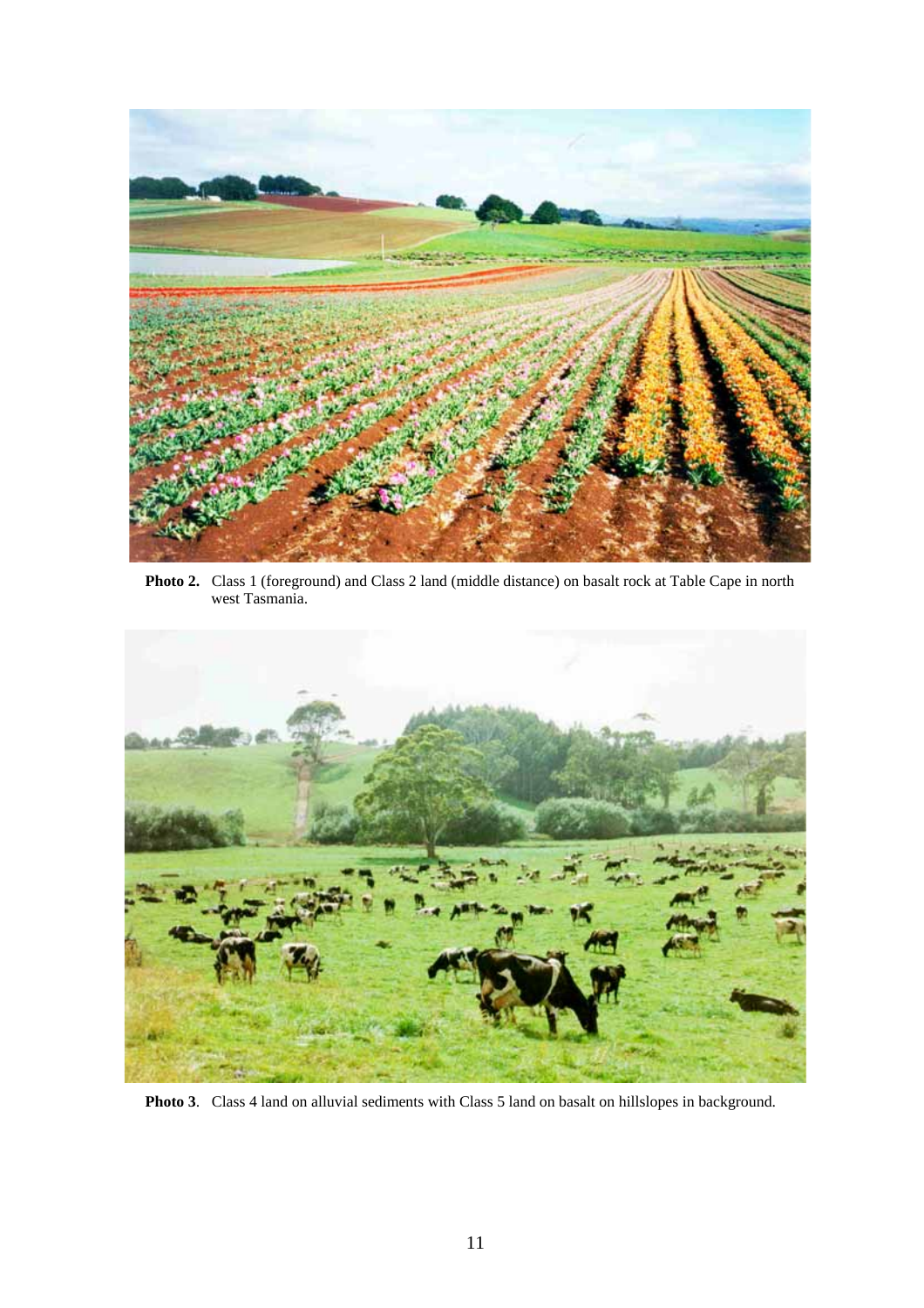

**Photo 4**. Class 4 land is also suitable for occasional cropping.



**Photo 5.** Class 5 land, suitable only for grazing and occasional fodder crops, with Class 6 land in the background**.**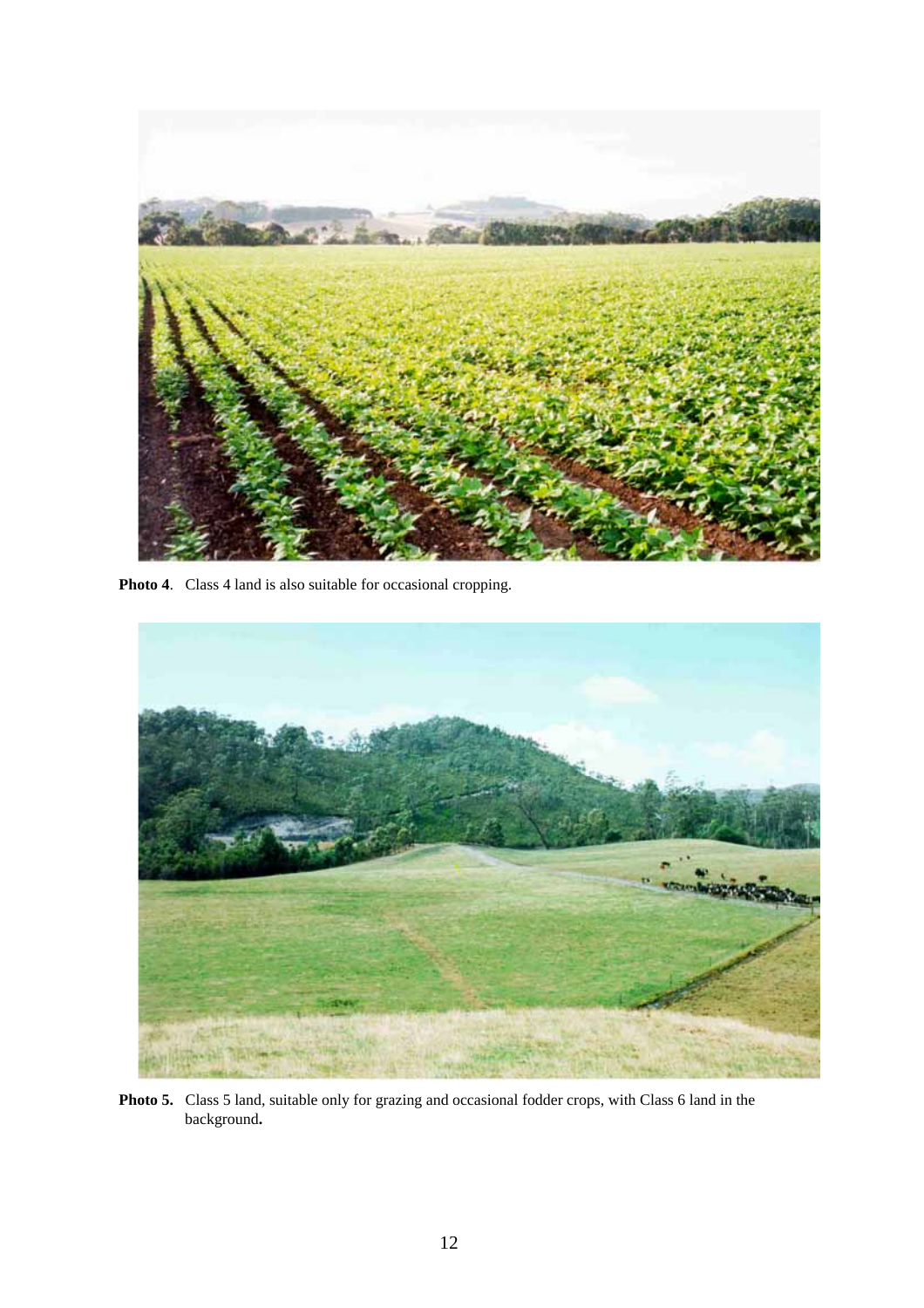some areas longer cropping phases may be possible but the versatility of the land is very limited. (NB some parts of Tasmania are currently able to crop more frequently on Class 4 land than suggested above. This is due to the climate being drier than 'normal'. However, there is a high risk of crop or soil damage if 'normal' conditions return.)

### CLASS<sub>5</sub>

This land is unsuitable for cropping, although some areas on easier slopes may be cultivated for pasture establishment or renewal and occasional fodder crops may be possible. The land may have slight to moderate limitations for pastoral use. The effects of limitations on the grazing potential may be reduced by applying appropriate soil conservation measures and land management practices.

#### CLASS 6

Land marginally suitable for grazing because of severe limitations. This land has low productivity, high risk of erosion, low natural fertility or other limitations that severely restrict agricultural use. This land should be retained under its natural vegetation cover.

#### CLASS 7

Land with very severe to extreme limitations which make it unsuitable for agricultural use.

#### E - Exclusion Areas

Land that is not private freehold or leased crown land and has not therefore been considered during the evaluation. Also included in this classification are urban centres and other obviously non-agricultural areas.

#### Note on Class Definitions

**The length of cropping phase given for Classes 1-4 is intended as a general guide only.** Past experience has shown that there is some confusion and concern regarding the figures given. While some land will just not support production beyond the intensity recommended (due to the risk of erosion or soil structure decline, for example), other areas are limited by the risk of loss occasioned by such factors as adverse climatic conditions or flooding.

For example, some parts of a survey area may be subject to a significant flood risk. Due to rainfall patterns in recent years it might be possible to cultivate these areas more intensively than might 'normally' be achieved. By cultivating these areas farmers are accepting a high risk of failure or damage to crops from flooding and whether or not a crop is planted in any particular year is dependent, in part, on just how much risk an individual farmer is prepared to accept. In other areas the soils are such that significant periods of cultivation without a break can lead to severe structure decline, hindering germination, water infiltration, soil aeration and increasing the likelihood of erosion.

Also, the classification system takes into account the *variety* of crops that can be grown. Thus Class 4 land might incorporate areas where a relatively wide range of crops could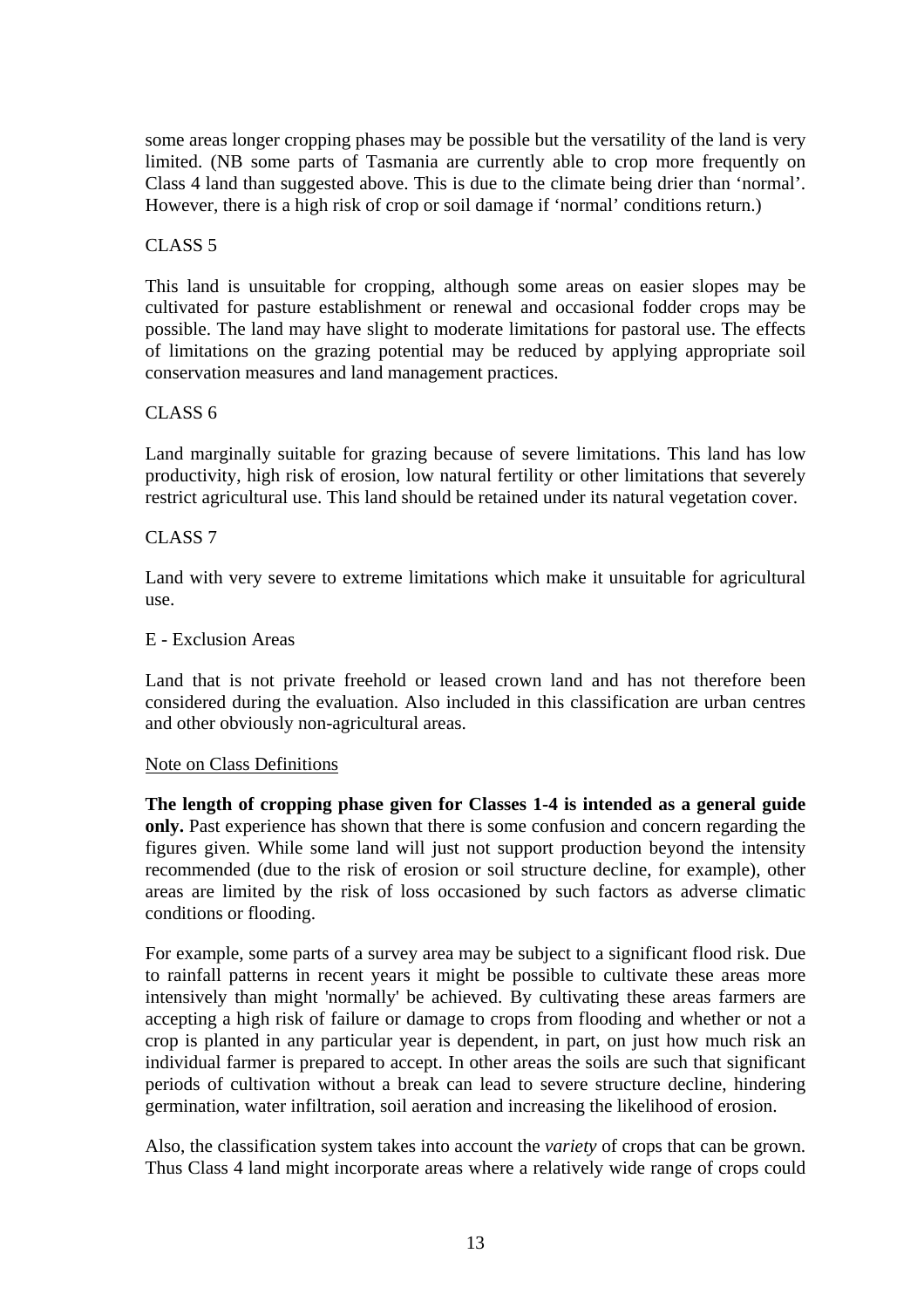be grown but the risk of damage to the resource is such that cropping should **only** be undertaken one or two years out of ten. Conversely, other areas may support a more limited range of crops but production may be sustainable over a longer period.

It should be noted that capability classes have not been defined on the basis of productivity. This is partly due to problems in comparing the relative value of different agricultural practices and partly due to the lack of data regarding just what is sustainable for each land class. As well, within any particular land class, there is likely to exist a range of land and, at a more detailed level of mapping, it may be possible to distinguish, for example, between good Class 4 land and poor Class 4 land.

## **3.3 Land Capability Subclasses**

Subclass codes provide information relating to the nature of the limitation or hazard for a particular area. Twelve different limitations and hazards are identified and grouped under four main categories. Other limitations do exist but are not defined and are recorded by the main category subclass code under which they occur (ie poor nutrient status is a soils or 's' limitation). Subclass codes are not normally presented on published 1:100 000 scale maps as the detailed fieldwork necessary to identify subclass map unit boundaries has not been done. However, subclass codes have been recorded for some more recent map sheets and are stored in the digital versions of the maps on the Department's GIS. Subclass codes appear on all maps of 1:25 000 scale or larger.

The decision as to whether a subclass should be recorded at the general level (e, w, s, c) or at a more specific level is dependent on the ease with which specific limitations can be identified. Thus, only if it is clear that erosion has been caused by wind would the code *a* be used. If the cause of erosion is uncertain then the general code *e* should be used.

The assessment of the degree of risk or level of limitation imposed by many of the following criteria remains a subjective assessment on the part of the surveyor. The guidelines set out in Section 4 attempt to provide some objectivity to the classification system and further discussion and definition of these limitations is provided there.

- **e** (erosion). Unspecified erosion limitation (both current and potential).
	- − **a** (aeolian). Erosion caused by the effects of strong wind. Usually affects sandy or poorly aggregated soils and can occur on slopes of very low gradient.
	- − **h** (water). Erosion resulting from the affects of rainfall, either directly through raindrop impact or through secondary affects of overland flow and surface runoff (including stream bank erosion).
	- − **m** (mass movement). Landslip, slumping, soil creep and other forms of mass movement.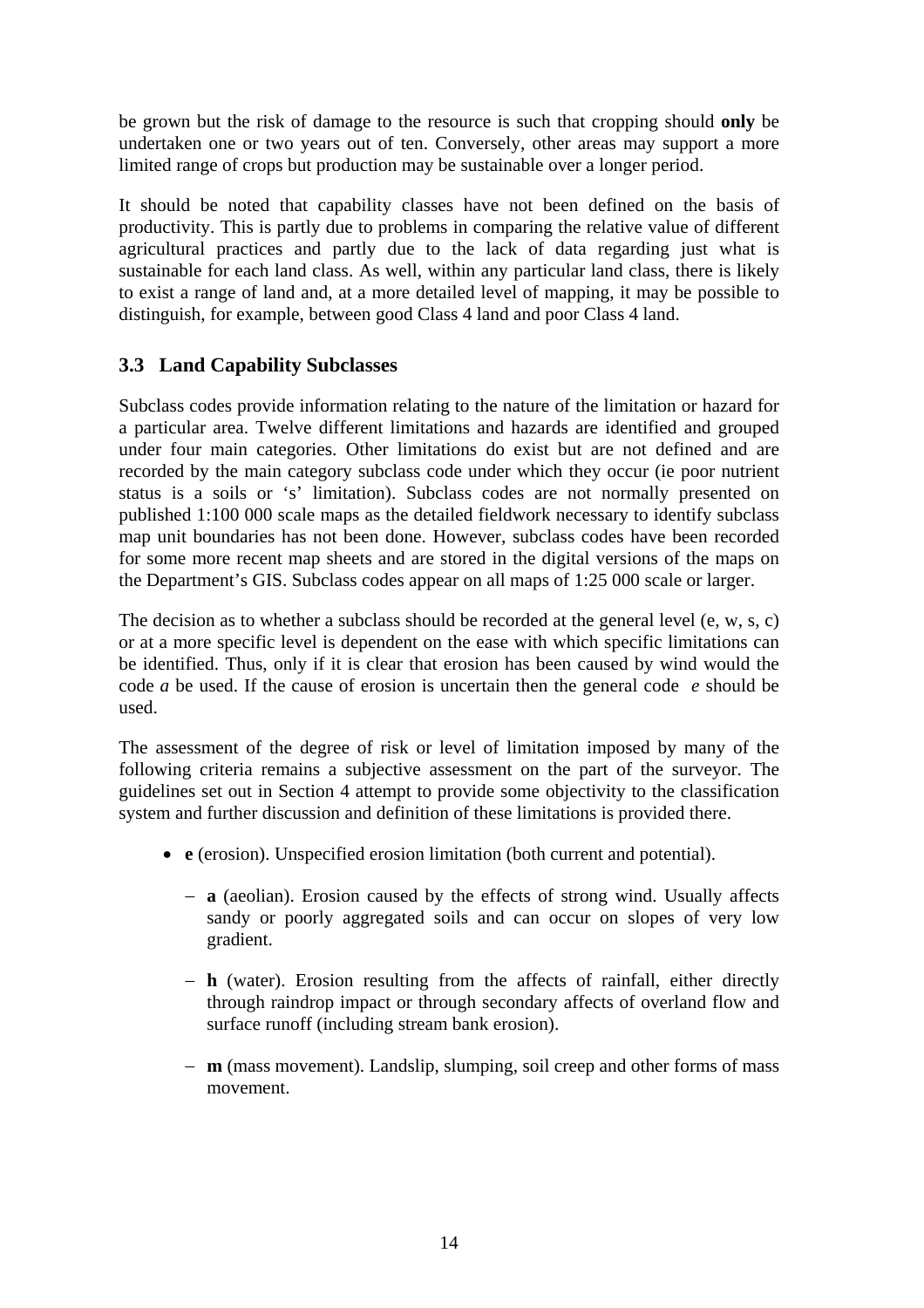- **w** (wetness). Unspecified wetness limitation.
	- − **f** (flooding). Limitations created through the surface accumulation of water either from overbank flow from rivers and streams, run-on from upslope areas or because the area lies in a topographic depression.
	- − **d** (drainage). Limitations resulting from the occurrence of a ground watertable, or restricted or impeded permeability within the soil profile, leading to the development of anaerobic conditions.
- **s** (soils). Unspecified soil limitations.
	- − **g** (coarse fragments). Limitations caused by excess amounts of coarse fragments (particles of rock 2 - 600mm in size), including gravel, pebbles and stones, which impact on machinery, damage crops or limit growth. Coarse fragments may occur on the soil surface or throughout the profile.
	- − **r** (rockiness). Limitations caused by boulders or outcrops of bedrock material greater than 600mm in size (cf coarse fragments, above).
	- − **k** (conductivity). Land at risk from salinity (as indicated by high electrical conductivity readings of a 1:5 ratio soil:water paste).
	- − **l** (limiting layer). Rooting depth or depth to some limiting layer.
- **c** (climate). Unspecified climatic limitations.
	- − **p** (precipitation). Limitations resulting from insufficient or uneven distribution of rainfall.
	- − **t** (temperature). Limitations caused by frost risk or by reduced length of growing season due to low temperatures.
- **x** (complex topogrpahy). Limitations caused by irregular, uneven or dissected topography which limit ease of management or divide land into parcels difficult to manage individually at the paddock scale.

In practice it may be possible to identify more than one limitation that restricts the use of an area of land. Every attempt should be made to record the dominant limitation although it may occasionally be necessary to record a maximum of two subclass codes. If more than two limitations are evident they should be grouped according to the broad limitation code under which they fall (e, w, s, or c).

At 1:100 000 scale mapping subclass codes are included on the digital map version only. These codes are intended to provide further information for potential users as to the nature of limitations that might occur within a particular map polygon. However, as individual subclass boundaries are not identified at this level of mapping several subclass codes may be needed to identify the nature of limitations in different parts of the polygon. The dominant limitation for a polygon should always be recorded. Other limitations are at the discretion of individual surveyors and are dependent on additional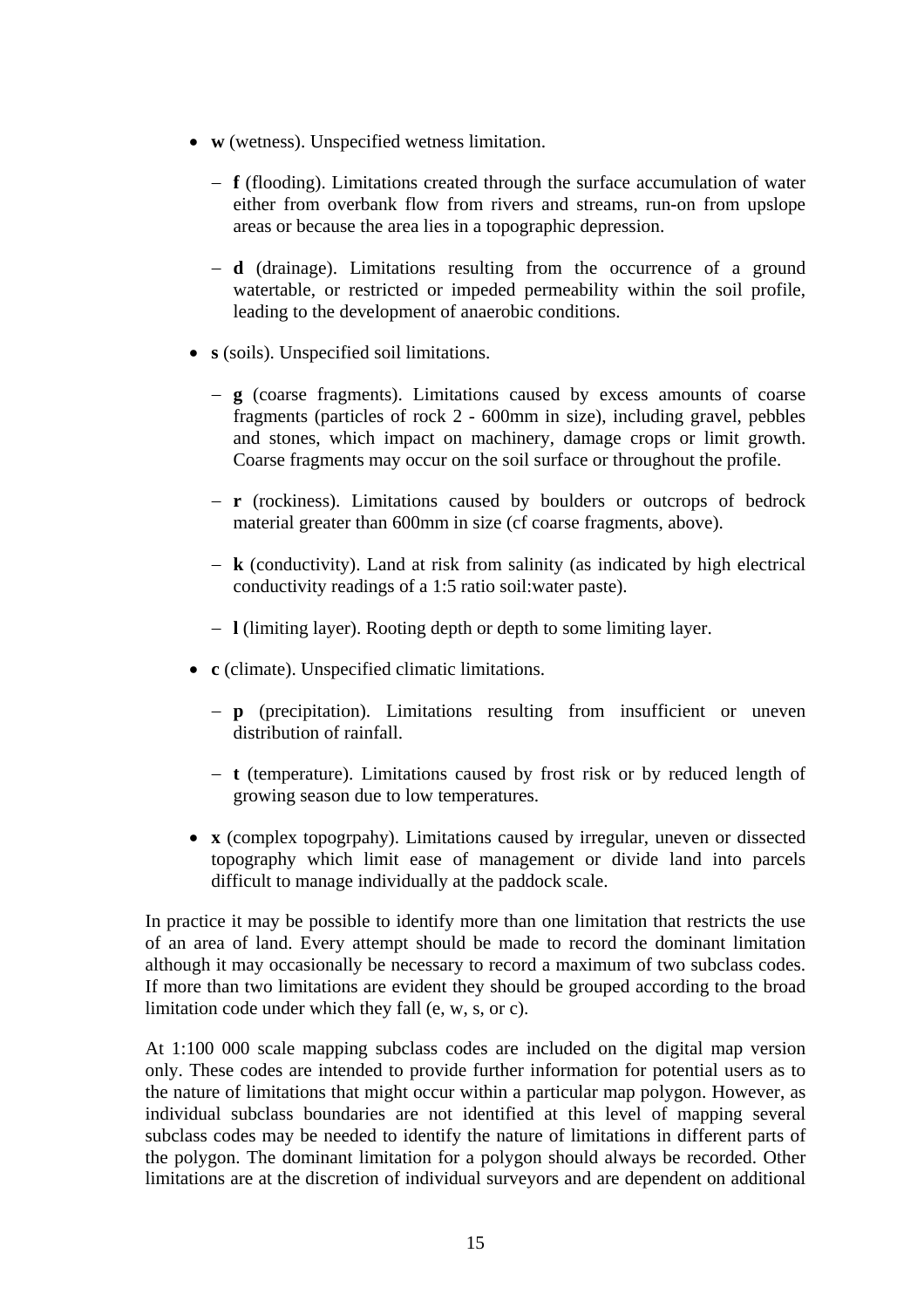limitations being observed. For example, an area of land may be classified 5r on the basis of significant rock outcrop. However, one part of the polygon mapped was observed to have a drainage limitation. A subclass code of 'd' could then also be recorded for this polygon although the actual area limited by poor drainage would not be identified. This approach allows for the identification of several limitations without the necessity of trying to identify individual subclass boundaries.

## **3.4 Land Capability Units**

Land capability units are the third level of capability evaluation appropriate to 1:25 000 scale mapping or larger.

Land capability units identify areas of land of similar land class and subclass and which require similar management and conservation measures, which have similar potential productivity and are able to support the same range of crops. Such areas are likely to have similar soils, geology, slope range, and climatic range. Where any individual factor changes sufficiently to alter the management requirements, use or productivity of the land, a new capability unit should be recorded.

For example, an area of sloping land on krasnozem soils on basalt on the North West Coast may be classified as Class 4, with a dominant limitation of erosion under cultivation, Class 4e. To distinguish this type of land from Class 4 land on grey podzolic soils on quartzite rock (also Class 4e), a *unit* code is used:

eg 4e1 may represent sloping land on basalt soils 4e2 may represent sloping land on quartzite soils

To extend the example, similar land on basalt soils is identified elsewhere which, while still dominated by high erosion hazard, also has an additional climatic limitation which significantly affects the range of crops that can be grown and the level of productivity compared to unit 4e1. This land would be classified as 4e3 at the land capability unit level. Similar subdivisions of all other subclasses can be made on the basis of some additional characteristic which affects management or productivity.

Land capability information presented at the unit level enables much more detailed planning to be carried out. At the same time it requires much more detailed information to be collected about the land, which is out of the scope of the Land Capability Survey at the 1:100 000 scale. The availability of detailed soil information (maps and reports) together with a range of other land resource data greatly facilitates the identification of land capability units.

It should be noted that unit level map codes are not consistent across the State but only across a survey. That is, Class 4e1 in one survey area is unlikely to be the same as 4e1 within another survey area. The unit numbers can vary depending on the number of different land capability units identified within the survey area. Unit numbers conventionally are ranked in order from best to worse within a particular capability class (i.e. land with higher productivity and fewer limitations would be given a higher land capability unit ranking than land with lower productivity and more severe limitations - thus 4e1 is better than 4e2 etc.).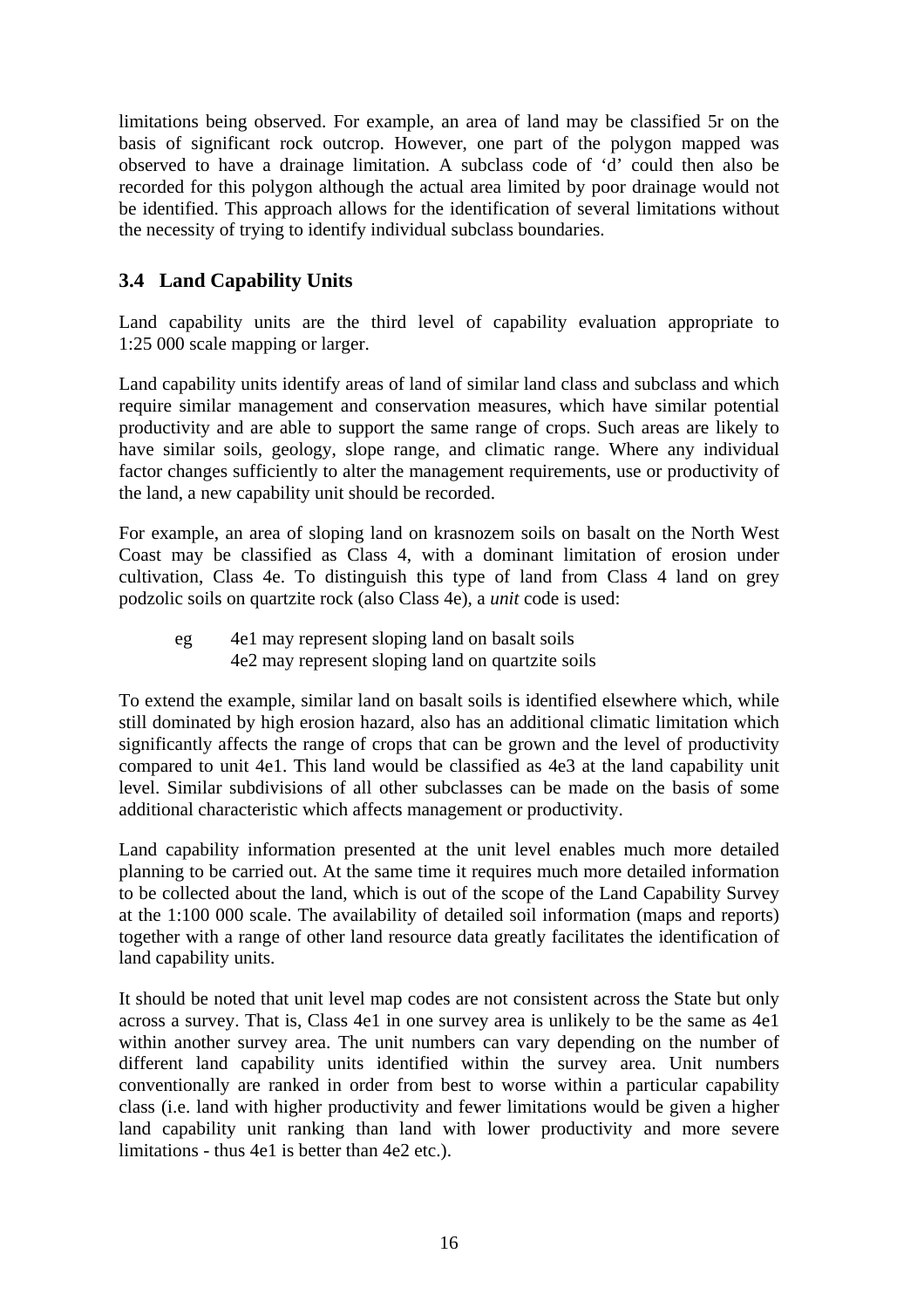## **3.5 Complexes**

Complex map units are recorded when two land capability classes are identified in an area and occur in such a pattern that it is not possible to separate them at the scale of mapping being undertaken. For a complex map unit to be mapped each land class must occupy at least 40% of the map unit. In such cases the dominant land class is recorded first, followed by the subdominant land class - ie Class  $3+2$ . Complex units are identified on the map with striped shading with the dominant land class having the broader stripe.

Some simple rules apply to the use and identification of complex map units. Firstly, complexes are not to be used in instances where it is difficult to decide whether an area of land falls in one class or another. A decision must be made. Secondly, there must be at least 40% of each land class within the mapped polygon. Thirdly, the size of individual units of a single class must be too small to map individually or the pattern must be too complex to separate at the scale of mapping. Fourthly, it must be feasible to manage each land class as a separate unit. For example, a complex mapped as Class 4+5 may be limited by rock outcrop. The pattern of rock outcrop should be such that it is feasible to manage the areas of Class 4 land as separate areas, even though they cannot be mapped individually. If the pattern of rock outcrop is distributed evenly across the area, making it unrealistic to crop any of the land, then the area should be classified as Class 5.

The use of complex map units should be kept to an absolute minimum wherever possible.

## **3.6 Permanent and Non-Permanent Limitations**

Physical limitations can be classified as either permanent, or able to be removed or modified (non-permanent). Permanent limitations include slope and effects of climate. Removable or modifiable limitations include flooding, poor drainage, and the presence of stones. The feasibility of the removal of a limitation depends largely on the severity of the limitation, and also on economics.

While economics is not a factor in the assessment of land capability is it significant in considering whether or not an area of land can be improved through the removal of non permanent limitations. The improvement of land has to be considered as a) a reasonable option; b) technologically feasible and c) economically viable. Limitations that are assumed to be removable using existing technology on an individual farm basis include poor drainage, stoniness, and low fertility. Where the necessary technology for land improvement is not available, or is beyond the capability of an individual farmer and requires a catchment or community scheme, the land is classified according to the nature of its present limitations. If in time such schemes become operative, the land can be reclassified (if appropriate) into a higher land capability class.

## **3.7 Land Capability and Irrigation**

While land capability evaluation does not consider the potential for irrigation it does recognise the importance that irrigation plays in modern farming systems in parts of the State. Where irrigation is considered normal farming practice, using on farm storage,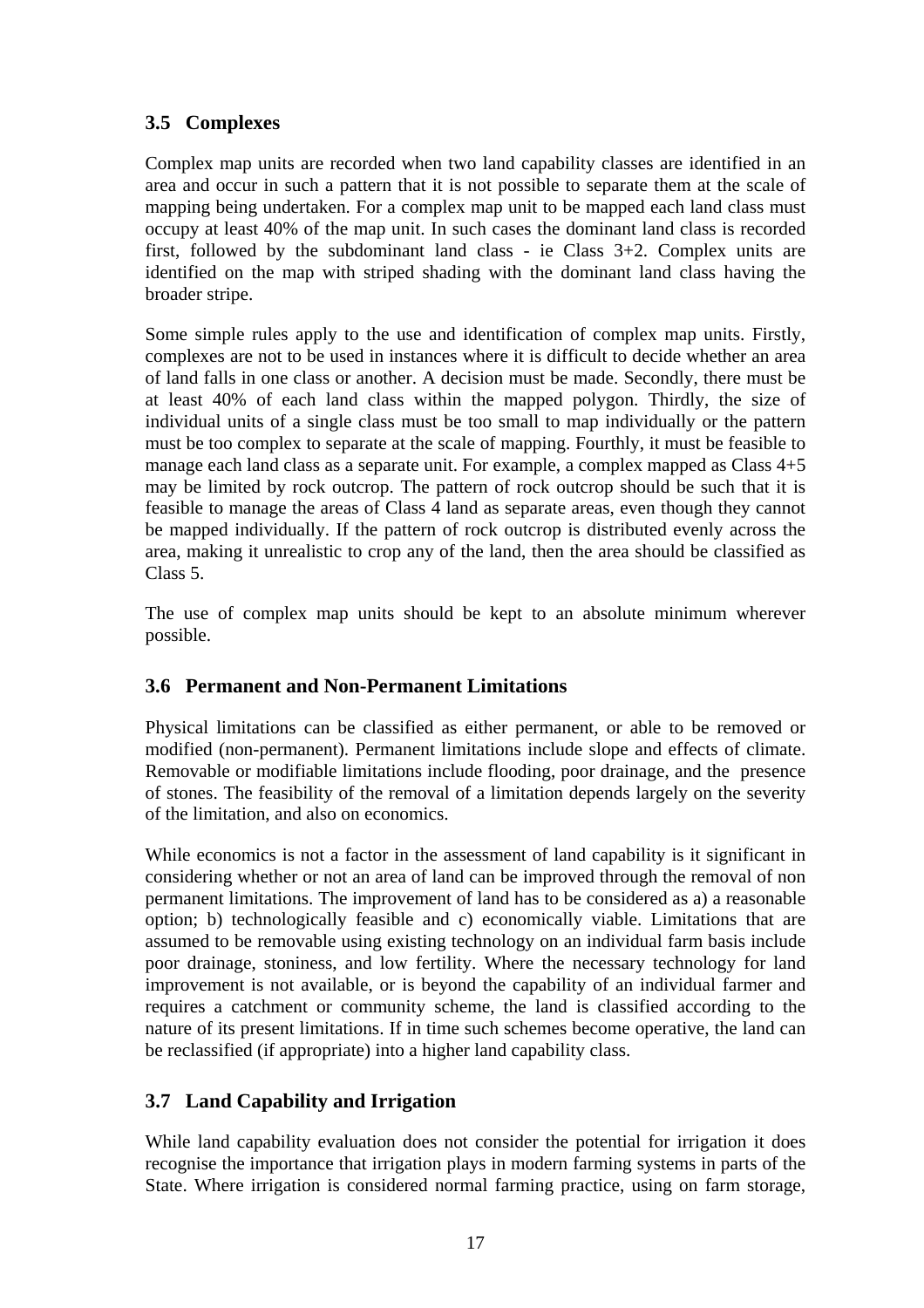land capability is assessed on the basis that irrigation is used. This position conflicts slightly with some reports which indicate that where land lies within a designated irrigation zone the potential for irrigation has been taken into account in the classification of that land. It is unlikely that, for the two map sheets completed taking this earlier approach, using the revised approach to irrigation potential would have resulted in a change in land capability. The rationale behind this approach is explained below.

Many areas of land have the potential to attain an improved land capability ranking through the application of irrigation. However the extent of the beneficial effects of irrigation on land capability will vary considerably, depending upon such factors as water availability and quality, soil suitability and irrigation management. These factors require individual assessment on a property basis. For the 1:100 000 scale land capability survey series such a detailed assessment of irrigation potential is obviously impossible. A number of regional irrigation schemes have been identified around the State (such as Cressy/Longford, Winnaleah and Coal River) but the irrigation scheme boundary is a somewhat arbitrary line. Consequently there are areas within the scheme that could not be economically irrigated and areas outside the boundary which could easily be provided with irrigation. To avoid this arbitrary assessment of irrigation potential land capability is assessed assuming no irrigation potential.

Thus, where crop production is limited by water availability rather than for any other reason, and the land is not within an irrigation scheme nor has ready access to irrigation water (assessed on the basis of whether or not irrigation is considered normal practice in the area) then the land capability is assessed on the basis that irrigation is unavailable. However, the potential for improvement would be identified by the use of a 'c' (climatic) or 'p' (precipitation) subclass code to indicate that the area is too dry under normal climatic conditions to support a higher capability classification.

For example, consider an area of well drained, well structured alluvial soil which lies in an area where rainfall is less than 750mm each year. Assuming that rainfall is the only limiting factor, this land would be classified Class 4p as the lack of rainfall severely limits the productivity and range of potential crops. Were irrigation water to become available, the area would be reclassified class 3, or 2 with a new limiting factor. Conversely, a similar soil which contained a high proportion of stones classified as 4g would remain class 4g even if irrigation was available, as the stoniness of the soil remains the dominant limiting factor.

While irrigation potential is not considered at the 1:100 000 mapping scale it could be included at a more detailed level of mapping. If irrigation potential is included in the evaluation of land capability a number of other issues require consideration. For example, consideration should be given to the off-site impacts of irrigation and how this might affect land capability.

Consider an area of gently inclined basalt soils overlying Permian sediments. Without irrigation these soils might be considered to be Class 3c or 3p. With irrigation they might be reasonably expected to be Class 2 land. However, percolation of irrigation water through the basalt and subsequent surface seeps at the interface between the basalt and the Permian rocks is likely to lead to slumping and landslip at the juncture of the two rock types. Also, the surplus irrigation water draining through the ground may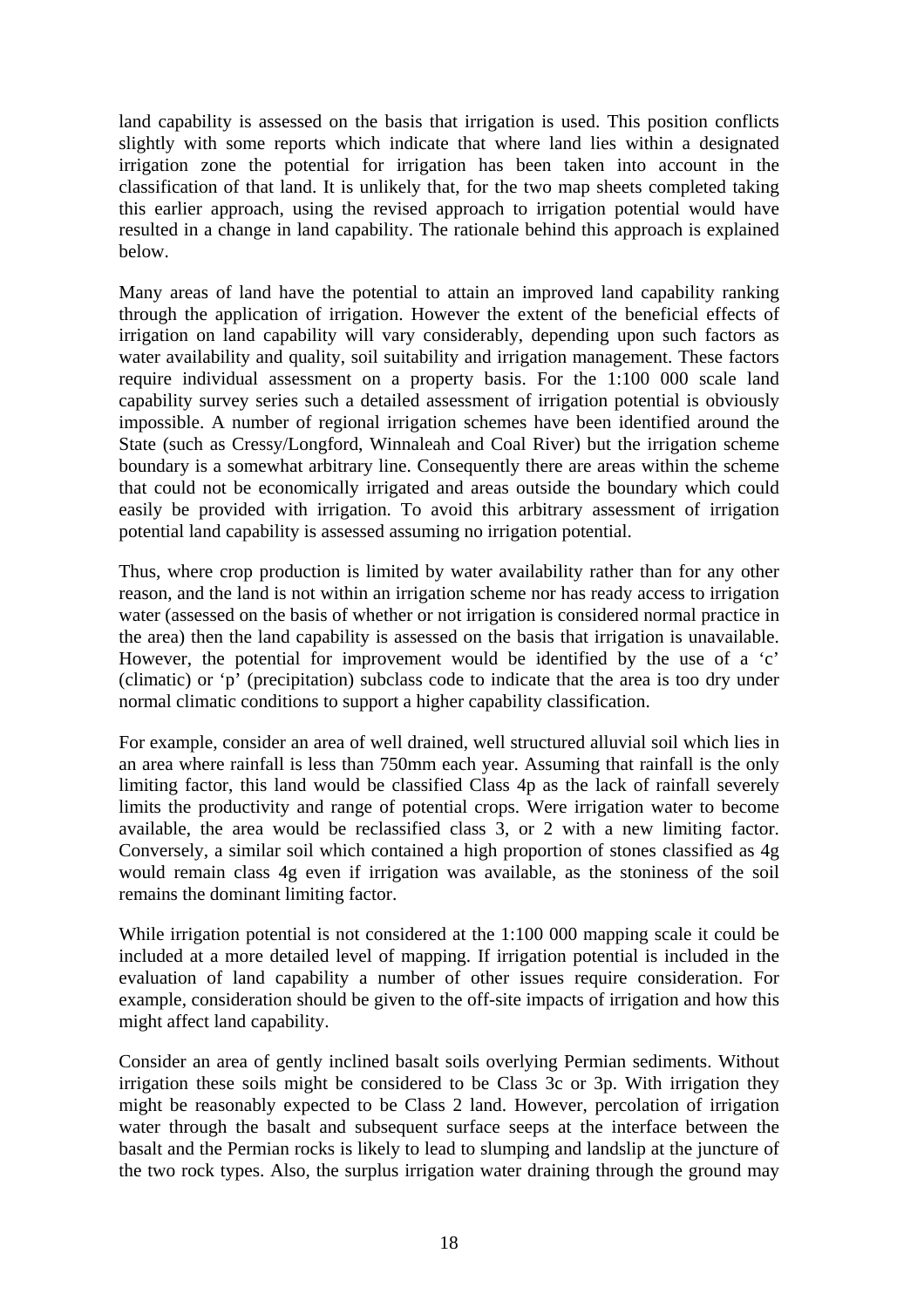pick up salt from the Permian rocks, contaminate and/or recharge existing groundwater and give rise to the development of saline scalds on valley flats. While the degradation might be occurring on Permian soils and valley flats the source of the degradation is the irrigation on the basalt soils. Unless appropriate and reasonable management practices can be implemented to offset this degradation the basalt country should remain Class 3.

Where available irrigation water is of poor quality the capability of the land to support irrigated agricultural production may be reduced if such water is used compared to water of good quality. For the purposes of land capability classification the use of water of currently available quality is assumed, together with the adoption of appropriate drainage and irrigation management. Such an approach may lead to the classification of land at a class below that at which it is currently being used. However, this approach recognises the long term detrimental impact poor quality water usage has on sustainable land use management. Guidelines for irrigation water quality and land capability are presented at Section 4.2.6 in this report.

## **3.8 Land Capability and Drainage**

Similar issues relate to the evaluation of land capability in areas requiring soil drainage. Where soil drainage is required and remains a feasible and realistic option open to individual farmers then the land will be evaluated on the assumption that improvements have been carried out. Elsewhere, where drainage requirements are at a catchment or regional level and are obviously beyond the scope of individuals then land is evaluated in its current state. The land capability of areas that fall within existing Drainage Trust Schemes (eg. Dairy Plains, King Island, Flinders Island, Mowbray Swamp and Circular Head) has been assessed according to the present condition of the land.

## **3.9 Summary**

As with most land classification systems certain assumptions are necessary. For the Tasmanian system these include:

- (a) The land capability classification is an interpretive classification based on the permanent biophysical characteristics of the land.
- (b) A better than average level of management is being applied to the land.
- (c) Appropriate soil conservation measures have been applied.
- (d) Where it is reasonable and feasible for an individual farmer to remove or modify physical limitations (eg high water tables, stoniness, low fertility) the land is assessed assuming the improvements have been made.
- (e) Land capability assessments of an area can be changed by major schemes that permanently change the nature and extent of the limitations (eg drainage or flood control schemes).
- (f) The land capability classification is not a productivity rating for specific crops, although the ratio of inputs to outputs may help to determine the land capability class.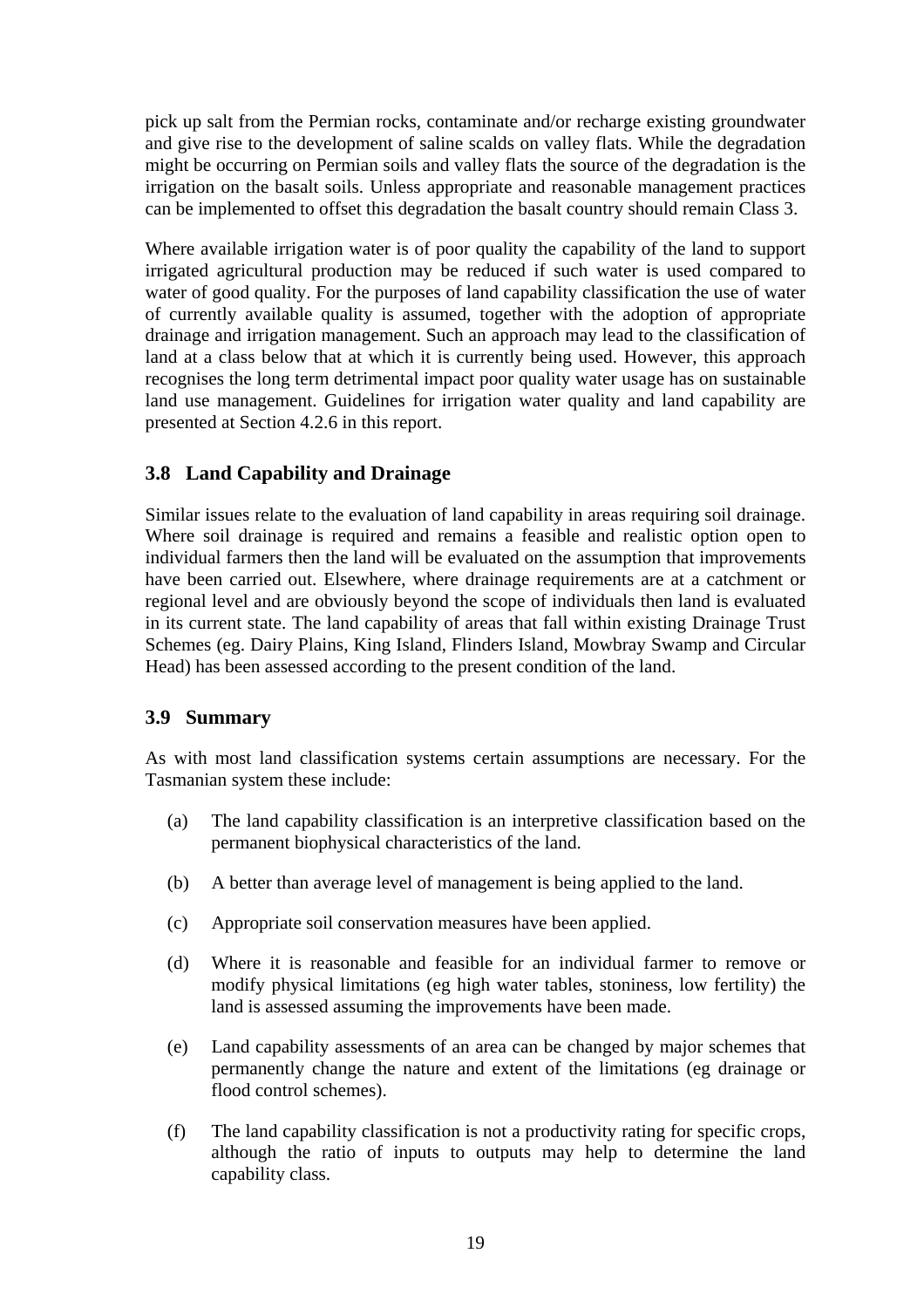- (g) Land capability does not take into account economic, social or political factors and is not influenced by such factors as location, distance from markets, land ownership, or skill of individual farmers.
- (h) Present and past uses of the land (or similar land elsewhere) are guides to potential, in that they can indicate the limits of the capability of the land. Present land use and vegetation cover are not always good indicators of land capability class. The system of land capability is aimed at assessing the potential sustainable productivity of land rather than current productivity.
- (i) Irrigation, or the feasibility of irrigation, is not considered when evaluating land capability except where it is considered to be part of general agricultural practice or the area forms part of a recognised irrigation scheme.
- (j) Assessments are based on the capability of the land for sustained agricultural productivity, since use of the land beyond its capability can lead to land degradation and permanent damage.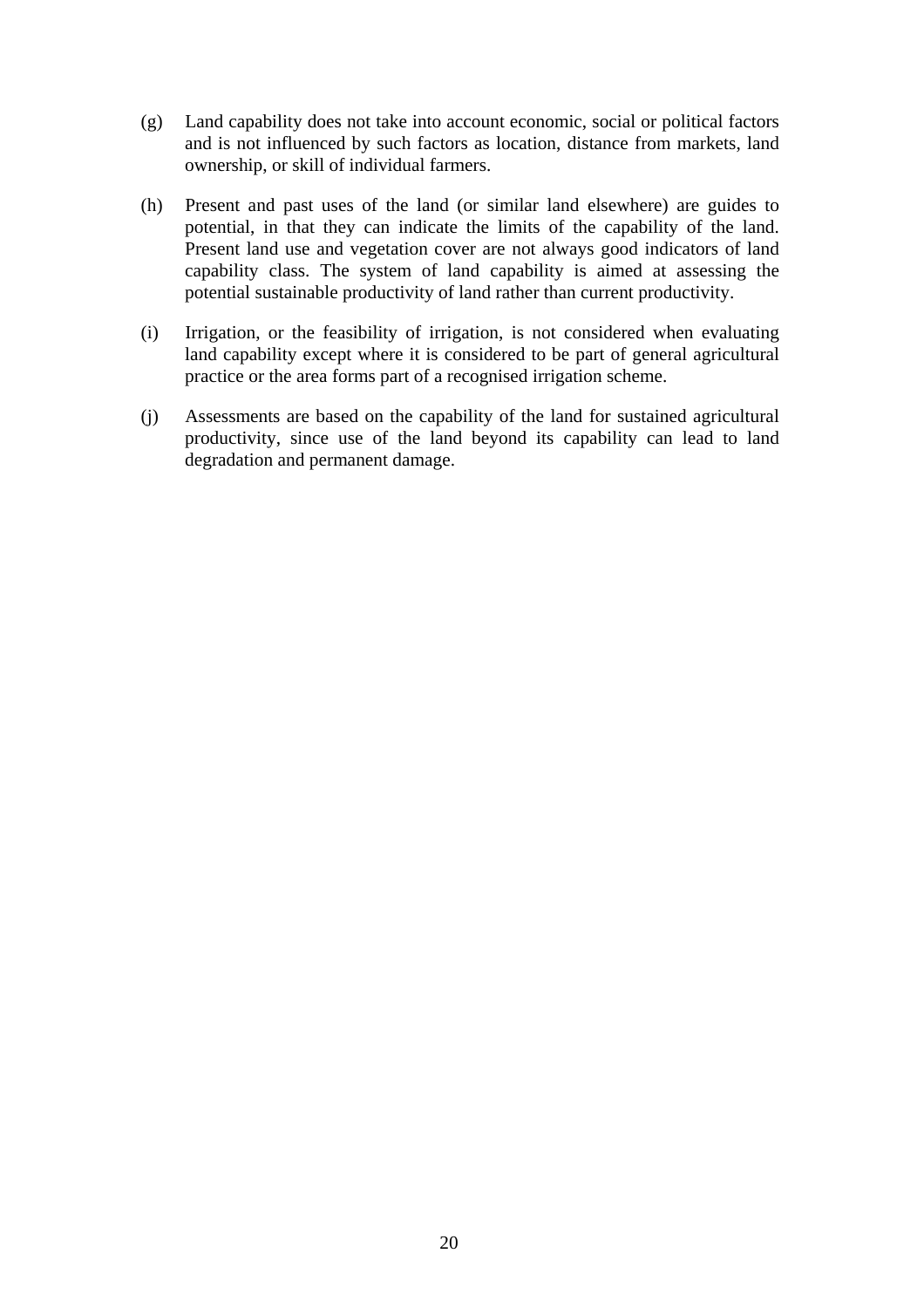

**Photo 6.** Class 6 and 7 land, Middlesex Plains



Photo 7. Fragile organosols and Button Grass are classified as Class 7.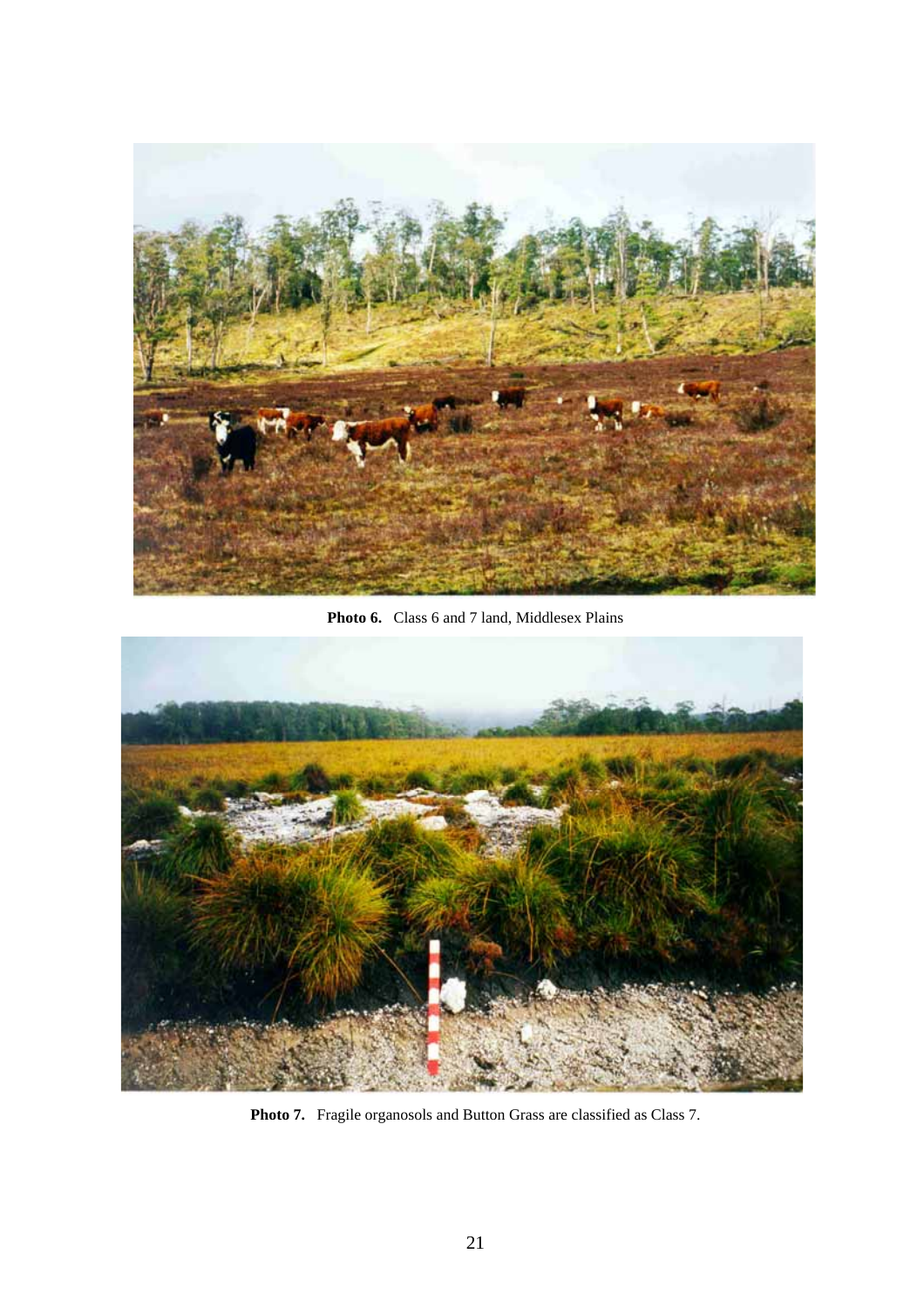## **4. GUIDELINES FOR AGRICULTURAL LAND CAPABILITY CLASSIFICATION**

## **4.1 Introduction**

The guidelines set out in the following paragraphs are just that, *Guidelines*, not hard and fast rules to be used without exception. The guidelines attempt to give some objectivity to a system hitherto considered by many to be too subjective. It is hoped that these guidelines will bring a greater degree of consistency of mapping between those involved in fieldwork and provide a more reliable and understandable product for potential users of the information.

The following paragraphs present a summary of land characteristics and qualities for each land capability class. More detailed tables identifying class limits for many of the limitations described in Section 3 are presented in Section 4.2. Due to a lack of reliable data it has not been possible to identify class limits for all those limitations discussed in section 3. Where class limits are undefined the assessment of capability must remain subjective.

*Class 1 land* has most or all of the following features :

- land is level or very gently inclined with slopes less than 5%,
- soils are deep, stone free, well drained and have good water holding capacity,
- surface drainage is good, surface water ponding only occurs after heavy downpours,
- soils can be maintained in good tilth and productivity,
- productivity is high for a wide range of crops,
- erosion hazard is nil to slight, and virtually no special soil conservation techniques are required,
- soils are able to withstand frequent cultivation and irrigation without serious damage under sound, average management,
- soil physical and chemical deficiencies can be corrected economically,
- extremes of climate do not seriously affect productivity, and several crops per year are possible,
- soils do not have high sand or clay contents.

*Class 2 land* has most or all of the following features:

• slopes may range up to 12%.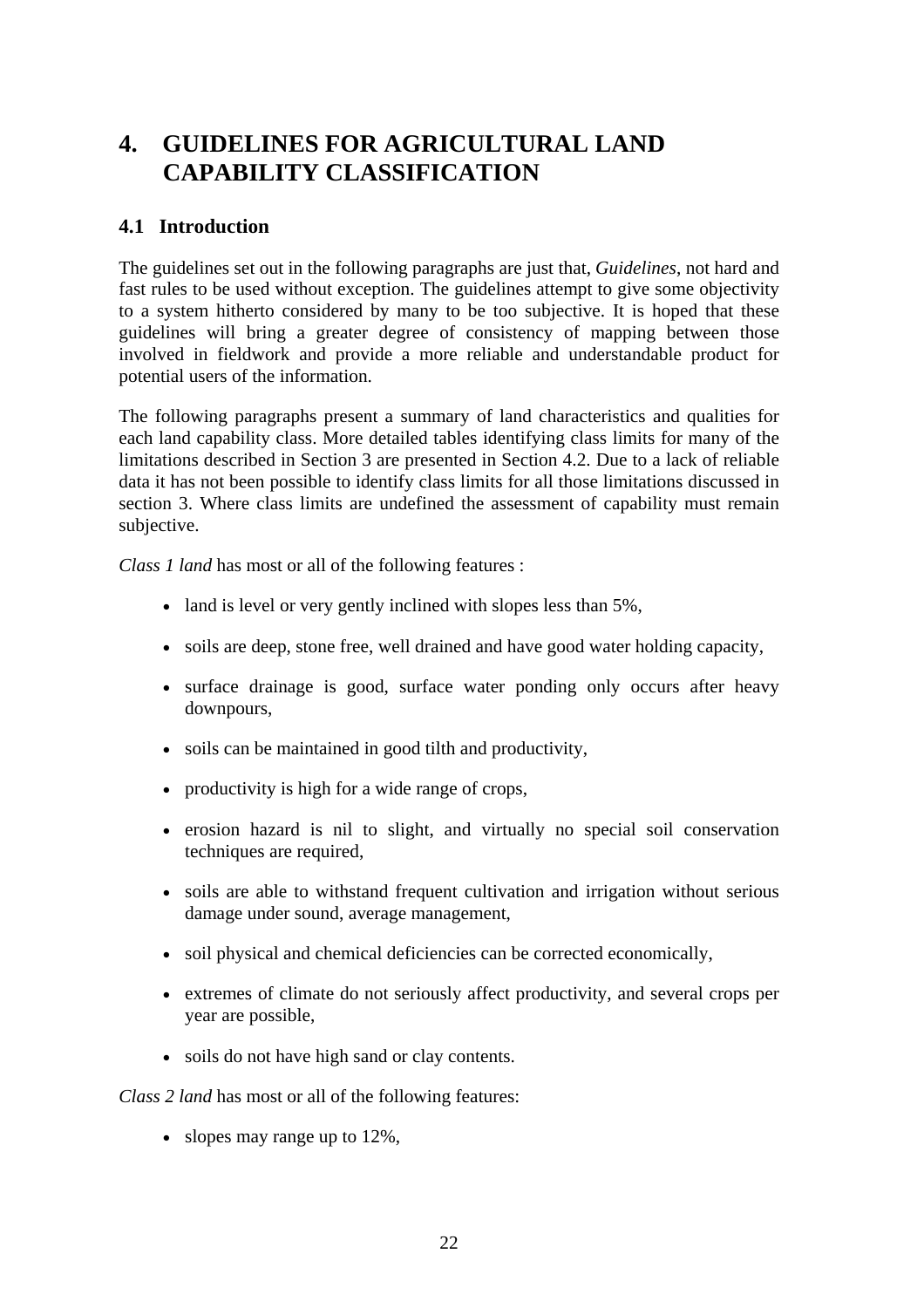- soils are deep, contain few stones, are well drained and have good water holding capacity,
- soils have a moderate to high capacity to withstand frequent cultivation without serious damage under sound, average management,
- minor conservation measures may be required,
- soils can be maintained in good tilth and productivity,
- productivity is high to moderately high for a range of crops, and two crops are possible each productive year,
- adverse soil characteristics can be improved economically,
- the risk of flooding is low.

*Class 3 land* has most or all of the following features:

- slopes may range up to 18%,
- high to moderately high levels of productivity under improved pasture species and crops,
- the range of crops is generally more restricted than on Class 1 or 2 land,
- soil depth and drainage can be variable,
- conservation measures are necessary under cropping,
- soil physical features and/or slope restrict the amount of cultivation the land will tolerate between pasture phases,
- adverse climatic conditions affect range of cropping options and/or productivity levels.

In addition they may have a range of limitations from among the following:

- erosion hazard.
- soil physical handicaps (e.g. stoniness, internal drainage, soil structure, nutrient deficiencies),
- salinity hazard,
- periodic flooding.

*Class 4 land* has a similar set of limitations to those described above for Class 3 but the limitations are more severe so that only occasional cropping is possible. Slopes may range up to 28%. Major soil conservation practices and careful management may be necessary under cropping.

*Class 5 land* has many of the following features: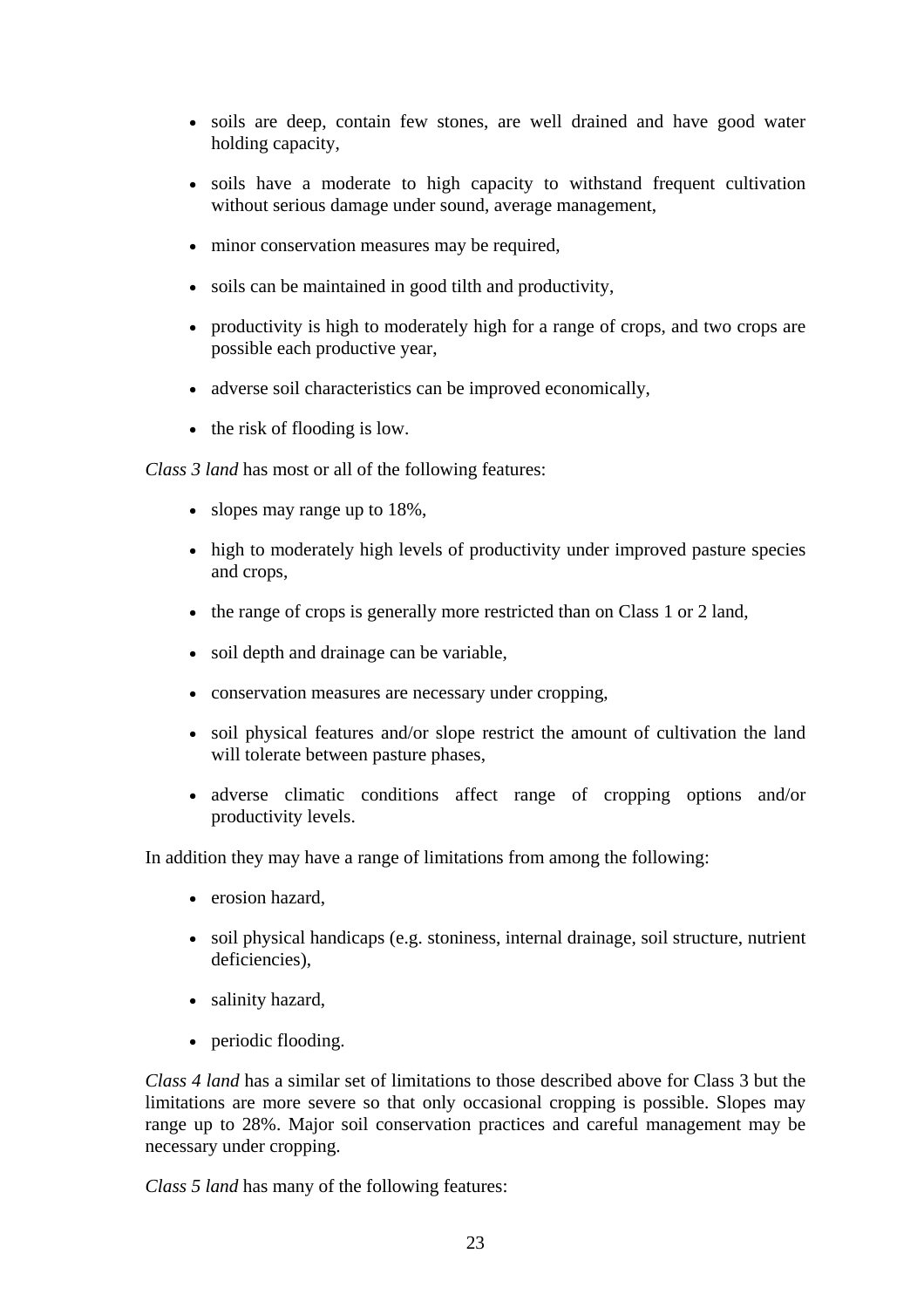- slopes can range up to around 56%,
- land may be broken by gullies and surface irregularities,
- the degree of stoniness, wetness or other physical limitations prevents the cultivation of the soil for cropping,
- erosion hazard may be moderate to severe,
- nutrient deficiency, acidity or salinity may depress but not prevent plant growth.

*Class 6 land* is often very steep, rocky or wetlands.

The land may have either a single very severe limitation or a combination of several severe limitations. These limitations make this class of land unsuitable to be cleared for grazing and steeper areas should be left under a vegetative cover, because of the potential erosion hazard and low productivity. Conservation measures including revegetation or retention of existing vegetation cover should be adopted. Class 6 land usually remains under native pasture or other natural vegetation cover and is generally impractical to traverse by a wheeled vehicle due to steep slopes, excessive topographic variability, stoniness or wetness

*Class 7 land* has a similar set of limitations to those described for Class 6 but the limitations are very severe to extreme, making this land unsuitable for any form of agricultural use.

#### **Note**:

1. Slope ranges given are the maximum slopes for the most stable soils in Tasmania (ie soils on basalt). Other less stable soils will have slope ranges lower than these for each capability class.

2. The cropping rotations indicated are a guide to ensure that soil structure is maintained or improved, thereby preventing degradation of the soil resource under cropping regimes. This applies particularly to sloping land that has the potential to be cultivated and where erosion of structurally degraded soils is a particular hazard.

### **4.2 Guidelines for Assessing Soil, Land and Climate Characteristics**

The following sections set out to provide guidelines for assessing land capability against a number of soil, land and climate characteristics, limitations and hazards. Wherever possible, attempts have been made to provide quantified guidelines rather than entirely subjective notes. The class limits have been determined using information from alternative systems from around the country and modified following local experience and discussions with farmers and land managers in the north of the State.

It is not the intention of these guidelines to enable anyone to evaluate land capability. By its very nature the land capability classification system will always retain a certain amount of subjectivity which requires years of experience to be able to judge. It is not possible to show within this document how interactions between individual limitations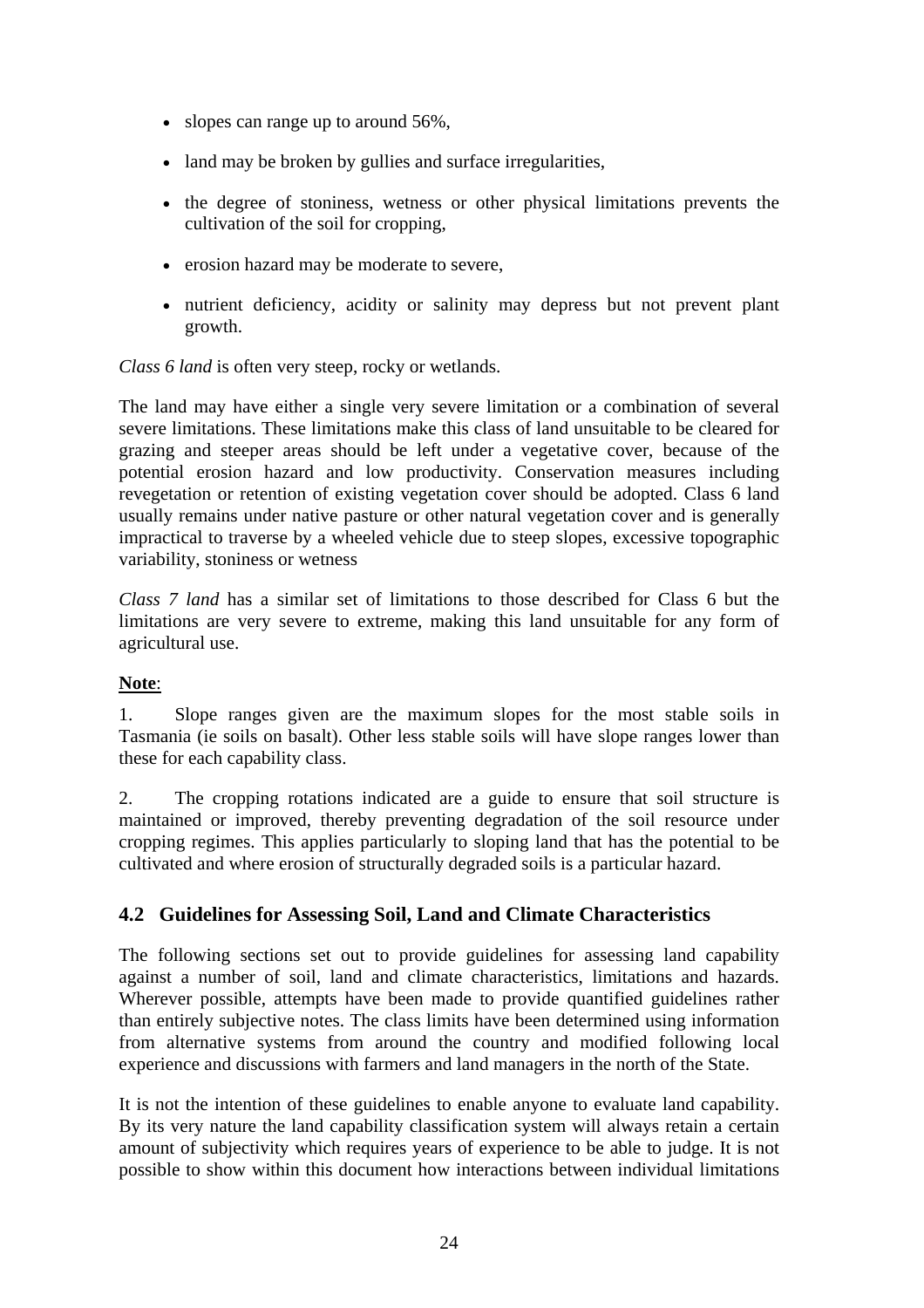might affect the overall capability classification. Salinity and waterlogging, for example, where they occur together, might result in a down grading of classification over areas where only one occurs. The significance of interacts between limitations is left to the expertise of individual surveyors to determine.

Further modification of these guidelines may, in time, become necessary as our understanding of the soils and climate, and the environmental processes that go on around us, grows and develops, and as we gain additional experience from other parts of the State. Meanwhile, this information is presented as an interim measure to ensure consistency between surveyors and information to potential users. Constructive criticism of class limits is encouraged and I welcome hearing the views of practitioners within the Department, agriculture and associated industries, and of private consultants.

### **4.2.1 Climatic Limitations (c)**

Climate is one of the major permanent limitations that restrict the agricultural versatility of the land around Tasmania. While the climate generally is considered to be temperate maritime but the extensive mountain ranges, rising to over 1600m, that cover much of the State severely restrict those areas that can be considered suitable for agriculture to more coastal districts (particularly for cropping).

For land capability classification at the 1:100 000 scale, only generalised statements and boundaries relating to climate can be made. At more detailed scales of mapping, climatic boundaries (as they affect land capability) can be more clearly defined. However, other than rainfall information, some broadscale wind and temperature data and limited evapotranspiration information, there is limited information that is available which is appropriate to anything other than small scale land capability mapping. Even at 1:100 000 scale, assessment of climate is made on a map sheet by map sheet basis. Considerable emphasis is placed on the experience of farmers and surrogate measures, such as elevation for temperature, are often used. At more detailed levels of mapping it is possible to take into account the more localised effects of aspect, elevation, topography and seasonallity.

Some of the major climatic constraints to agricultural use of land in Tasmania are:

- Uneven rainfall distribution (associated with topography, altitude and time of year)
- Unreliable rainfall in certain areas
- Increasing frost hazard and shorter growing seasons in areas away from the coastal maritime influence
- Effect of wind in exposed areas.

Providing guidelines for the affect of climate on land capability class is not straight forward. Latitude, longitude, distance from sea and altitude, together with local topographic effects all exert some control on how climate can influence land capability.

In other States around Australia and overseas a range of factors have been used in attempts to determine climatic classes. In the UK three climatic groups have been identified and defined using average rainfall, average potential evapotranspiration and long term average of mean daily maximum temperature (Bibby and Mackney 1977). In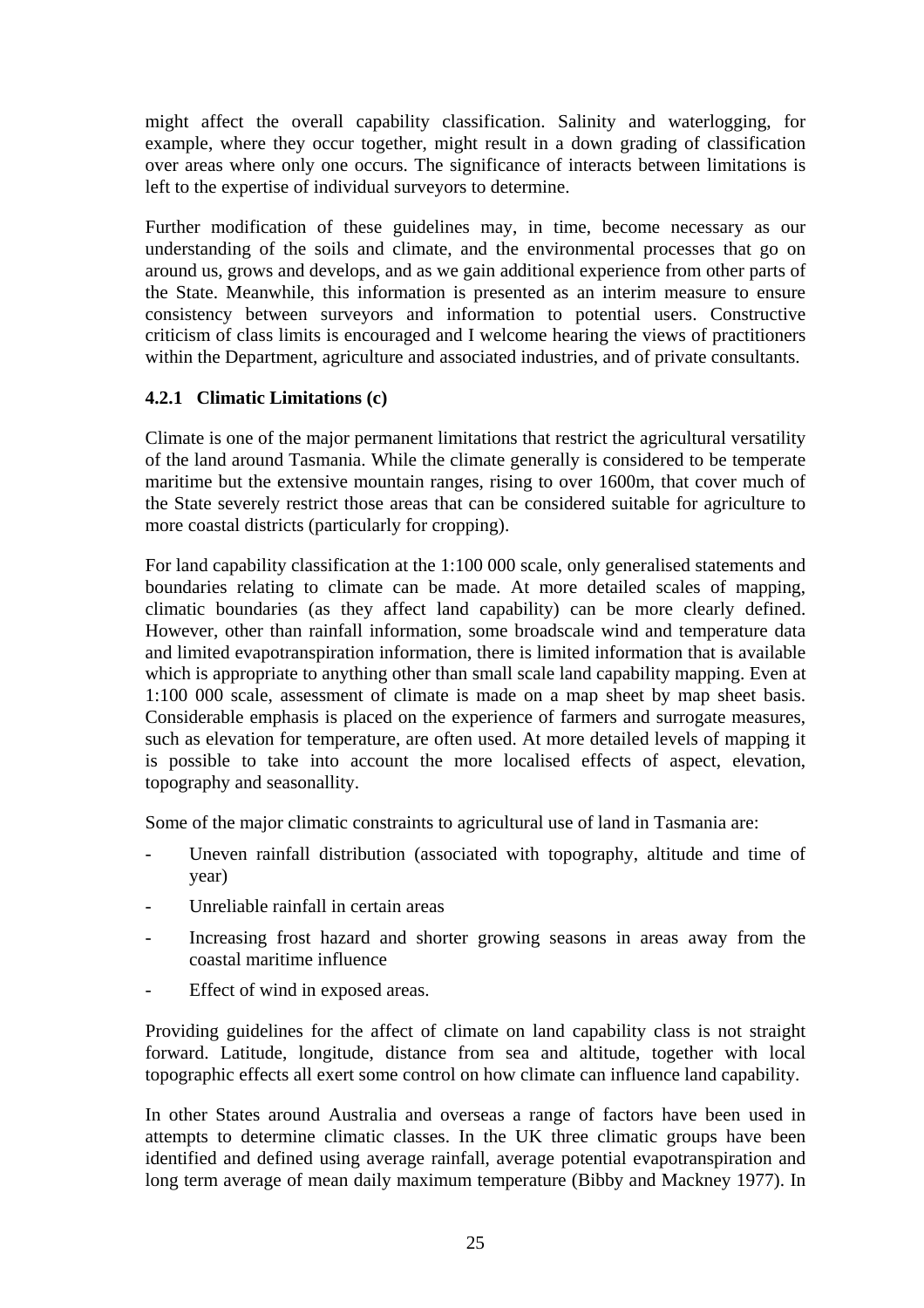1988 revised agricultural land classification (ALC) guidelines defined capability classes according to average annual rainfall (AAR) and accumulated temperature (ATO) during the major part of the growing season (ATO is the excess of daily air temps. above a threshold of  $O^{0}C$ ). Consideration is also given to the assessment of droughtiness. For the ALC system this is calculated using crop-adjusted available water capacity (AP) for the soil profile and moisture deficit (MD) data to estimate a moisture balance (MB) for the reference crops, winter wheat and maincrop potatoes A brief summary of this technique is presented in Appendix 1.

### *Temperature (t)*

Temperature can impact on the ability of land to support a range of agricultural practices in a variety of ways. It can affect the moisture balance, discussed above, by controlling potential evapotranspiration rates and crop moisture demands. Low temperatures and frosts impact on the length of growing season which inturn restricts the range of crops that can be grown in an area. Lower temperatures and high risk of frost also limit the production of crops that require warmer temperatures or are frost sensitive.

As there is no growing season data available for Tasmania, and temperature information is limited to a few recording stations, it has been necessary to use surrogate information. After consultation with growers, land managers and consultants, generally in the north of the State elevation was identified as a suitable surrogate. The class intervals used have been identified following discussions with farmers, industry personnel and colleagues within DPIF. They are, however, untested and tentative and do not take into account local topographic affects caused by varying slopes, landforms or aspects. Also, no consideration is given to varying latitude or longitude or proximity to the coast, except where clear anecdotal evidence is supplied by farmers or industry.

| <b>Land Class</b> | <b>Altitude Range</b> | <b>Potential Activities</b>                                        |
|-------------------|-----------------------|--------------------------------------------------------------------|
|                   | $<$ 180 $m$           | Full range of crops and livestock                                  |
| 2                 | 180-260m              | Full range but higher risk for frost<br>sensitive crops            |
| 3                 | 260-380m              | Not sweet-corn or other frost<br>sensitive crops                   |
| 4                 | 380-500m              | Very restricted range of crop, eg<br>cereals, seed potatoes, dairy |
| 5                 | 500-600m              | Dairy, improved pasture,<br>occasional fodder crops                |
| $600 - 900m$<br>6 |                       | Low intensity grazing, often on<br>native pastures only            |
|                   |                       | Nil                                                                |

\* Limits for Class 6 land are very tentative.

## *Rainfall (p)*

Tasmania experiences a winter dominated rainfall pattern and in many areas the application of irrigation water during the drier summer season is essential to the economic productivity of the land. However, the Tasmanian Land Capability Classification System does not generally take into account the possibilities for irrigation except where land falls within a designated irrigation scheme, or irrigation of crops is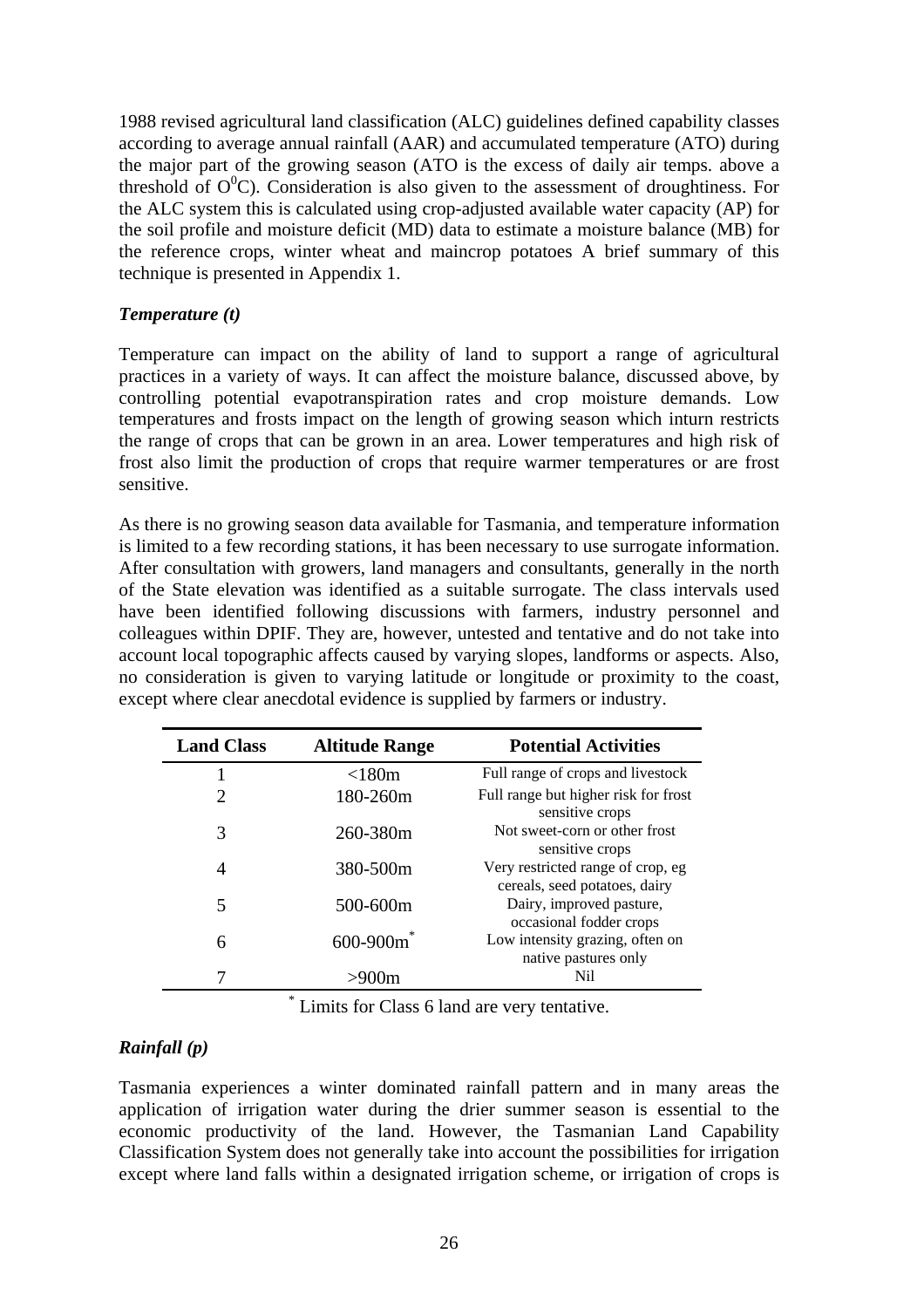standard practice amongst most farmers. The rainfall classes defined below are tentative and are for rain fed agricultural practices only. Interactions between rainfall and soil available water holding capacity (SAWHC) have not been considered, nor has the interaction between rainfall, soil texture and topographic gradient (erosion risk, see later section). Rainfall classes have been identified from experience and from discussions with farmers and land managers. As will be seen from the table below, some capability classes have an upper and lower rainfall range appropriate to that class. For example, average annual rainfall in range 700-850mm or 1500-1700mm is considered limiting at Class 3 level.

| <b>Land Class</b> | <b>Average Annual Rainfall</b><br>$(mm)^*$ |           |  |
|-------------------|--------------------------------------------|-----------|--|
|                   | 850-1300                                   |           |  |
| 2                 | 1300-1500                                  |           |  |
| 3                 | 700-850;                                   | 1500-1700 |  |
|                   | 550 -700;                                  | 1700-1850 |  |
| 5                 | < 550;                                     | 1850-2000 |  |
|                   | 2000-2500                                  |           |  |
|                   | >2500                                      |           |  |

Does not take account of rainfall seasonallity.

### **4.2.2 Soil Limitations (s)**

A whole range of soil limitations exist which affect the ability of land to support agricultural enterprises on a sustainable basis. These guidelines discuss those major limitations which have been identified in Tasmania and which are commonly used in the classification of agricultural land.

## *Soil Depth (l)*

For the purpose of these guidelines, soil depth is considered to be the depth of soil material, including both A and B horizons, overlying some limiting layer which severely impedes or restricts the development of plant roots. This limiting layer may be bed rock, ground water, iron pan or other cemented layer, heavy, massive subsoils (including some texture contrast B horizons) or some other similar type of barrier. Limiting layers restrict the volume of soil available from which plant roots can extract air, moisture and nutrients essential for the healthy development of the plant. While different plants clearly have different requirements in terms of soil depth, shallower soils invariably limit the range of crops that can be grown.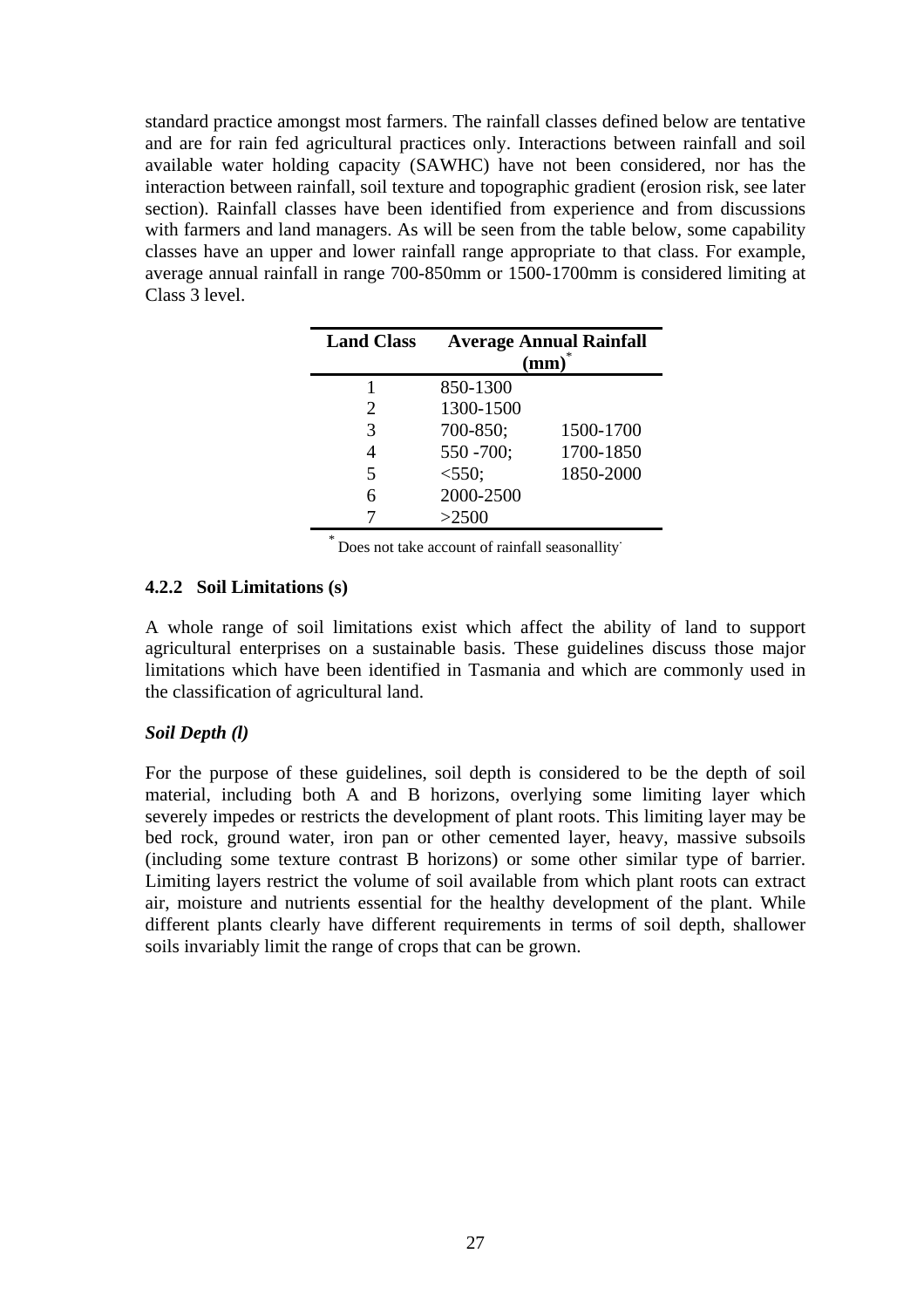| <b>Land Class</b> | Soil Depth (cm) |
|-------------------|-----------------|
| 1                 | >90             |
| 2                 | 65-90           |
| 3                 | $50 - 65$       |
| 4                 | $35 - 50$       |
| 5                 | $20 - 35$       |
| 6                 | $10 - 20$       |
|                   | $<$ 10          |

#### *Salinity (k)*

Salinity as a limitation to sustainable agriculture, is not widespread in Tasmania, and where it has been identified it is often of limited extent. Issues relating to the occurrence of salinity have been identified in the north Midlands and, more recently, in the Coal River Valley where it is beginning to impact on horticultural productivity where the land is being irrigated.

In Tasmania, salinity is usually associated with saline seeps and scalds and, in some areas, with the use of poor quality irrigation water. Soil salinity affects plant growth and productivity and the impact of salinity is heightened if the land is also subject to impeded soil drainage. Different crops have different levels of sensitivity to salt and increasing levels of salt in the ground will consequently limit the range of crops that can be grown to those that are increasingly tolerant.

For the purposes of land capability classification, the severity of the salinity hazard is assessed partly from the electrical conductivity (EC) of a 1:5 soil:water mixture and partly from the level of risk of salinity development as indicated by position in the landscape, ground water and irrigation water quality etc. While the measurement of current salinity levels is quantitative, the risk of future salinisation remains a somewhat subjective assessment. The units of measurement for salinity are decisiemens per metre (dS/m) although various other units have been used (conversion table for more commonly used units is presented in the Appendix 2). Care needs to be taken with the interpretation of salinity results to ensure that the units are clearly understood. Also, soil conductivity can be determined on a saturation extract. This is more difficult to achieve but is considered to give better results as it considers the relationship between plant, soil texture and salinity. There is no precise conversion from EC to ECe although the following conversions are in general usage in Tasmania.

| Sands                     | $ECe=ECx14$  |
|---------------------------|--------------|
| Sandy loams to clay loams | $ECe=ECx9.5$ |
| Clays                     | $ECe=ECx6.5$ |

Class limits for salinity are presented using saturated extract conductivities and all EC measurements will therefore require converting.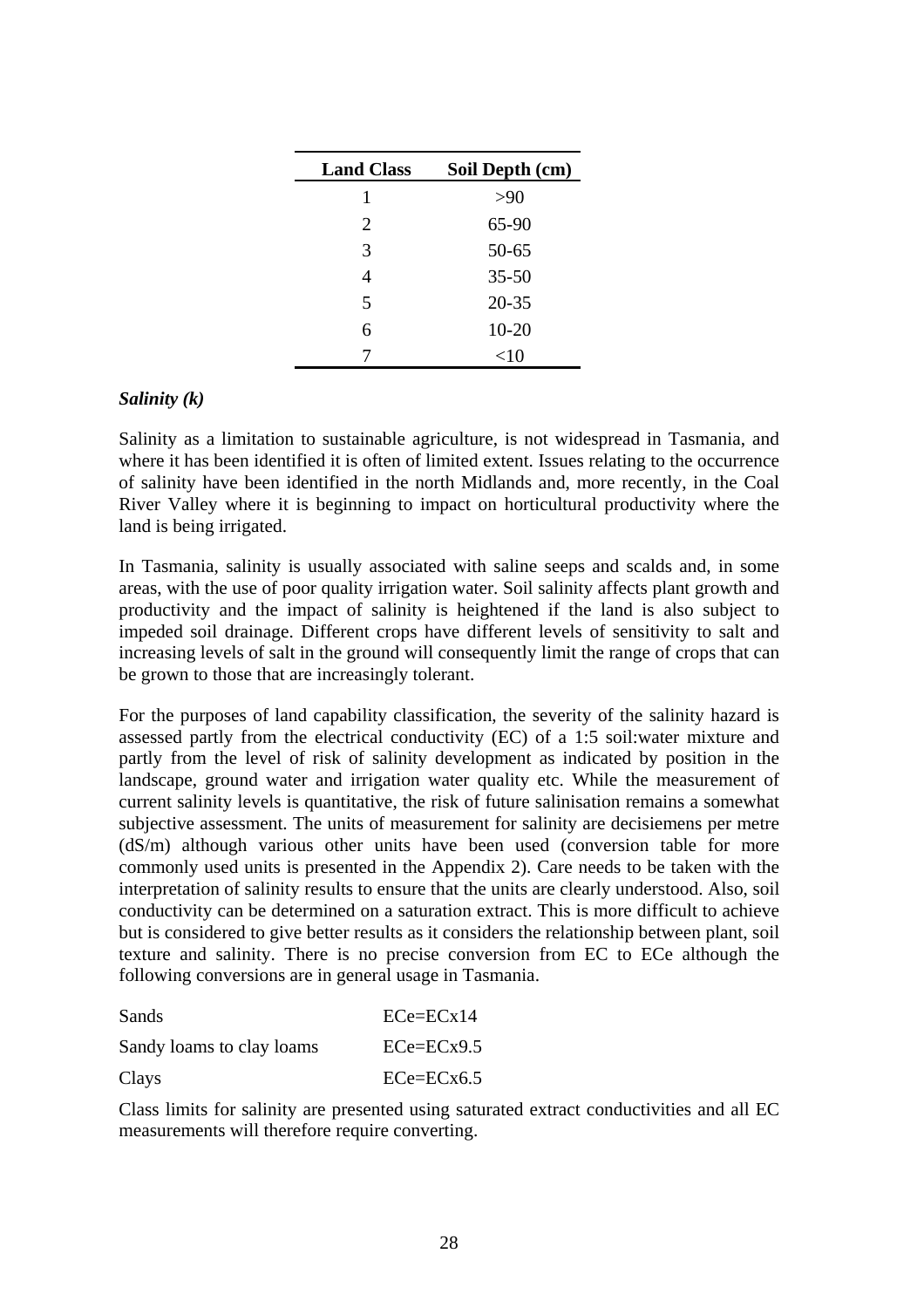| <b>Land Class</b> | $ECe$ (dS/m) | Crop indicators                                                                                                      |
|-------------------|--------------|----------------------------------------------------------------------------------------------------------------------|
| 1 and 2           | $0 - 2$      | Only sensitive crops affected.                                                                                       |
| $\mathcal{R}$     | $2 - 4$      | Wide range of horticultural crops affected and productivity<br>reduced.                                              |
| $\overline{A}$    | $4 - 8$      | Most crops affected; halophytic species evident. Occasional<br>patches of bare ground.                               |
|                   | $8 - 16$     | Common halophytic species evident; pasture productivity<br>reduced. Patches of bare ground common                    |
| 6                 | $16 - 32$    | Land dominated by halophytic plants but will support<br>productive species such as tall wheat grass and puccinellia. |
|                   | >32          | Bare salt and salt pans.                                                                                             |

For the purposes of land capability classification in Tasmania, consideration is given to the maximum ECe in the top 50cm of soil. Consideration is also given to the *risk* of salinity development in this zone. For example, current ECe levels might be only 3dS/m (Class 3 land). However, due to the position in the landscape of the area of interest, there is considerable risk of a rising saline groundwater table if the land is cropped on a regular basis. It is therefore considered that there is a high risk of ECe levels rising above 4dS/m in the top 50cm of soil and the land is evaluated as Class 4.

#### *Coarse Fragments (g) and Rock Outcrop (r)*

The assessment of the degree of limitation caused by the presence of coarse rock fragments and rock outcrop is a topic that has created much discussion. Land capability is limited not only by the abundance of rocks and stones but also by their size and distribution throughout the soil profile. Fewer large rocks can be more limiting than more smaller rocks. Also, the distribution of rocks and stones is also important, both two dimensionally across the land surface and three dimensionally within the soil profile. Stones scattered evenly across an area are likely to be more limiting than the same percentage of stones occurring in isolated pockets and surrounded by relatively stone free land. It is difficult to provide reliable and useable guidelines relating to the distribution of coarse fragments and the impact on land capability remains the subjective judgement of individual surveyors.

The terms rock, stones, and boulders have very specific meanings for soil surveyors, based on the definitions that occur in the *Australian Soil and Land Survey Handbook* (McDonald *et al*, 1990). These terms have been generally misused in everyday discussion and even within this report the term *stones* has often been used to mean all coarse fragment size groups. For land capability purposes the *g* limitation is intended for use where coarse fragments are of a size from 2mm to 600mm. This range includes gravel, cobbles and stones. The use of the *r* limitation is intended for coarse fragments greater than 600mm in size (boulders) and bedrock outcrop.

Some general comments may be of value. There has been considerable discussion as to whether the figures in the table below represent surface stone or profile stone content as each can affect land capability in different ways and to different degrees. Surface stone can impact on cultivation, seedling emergence, harvesting and trafficability while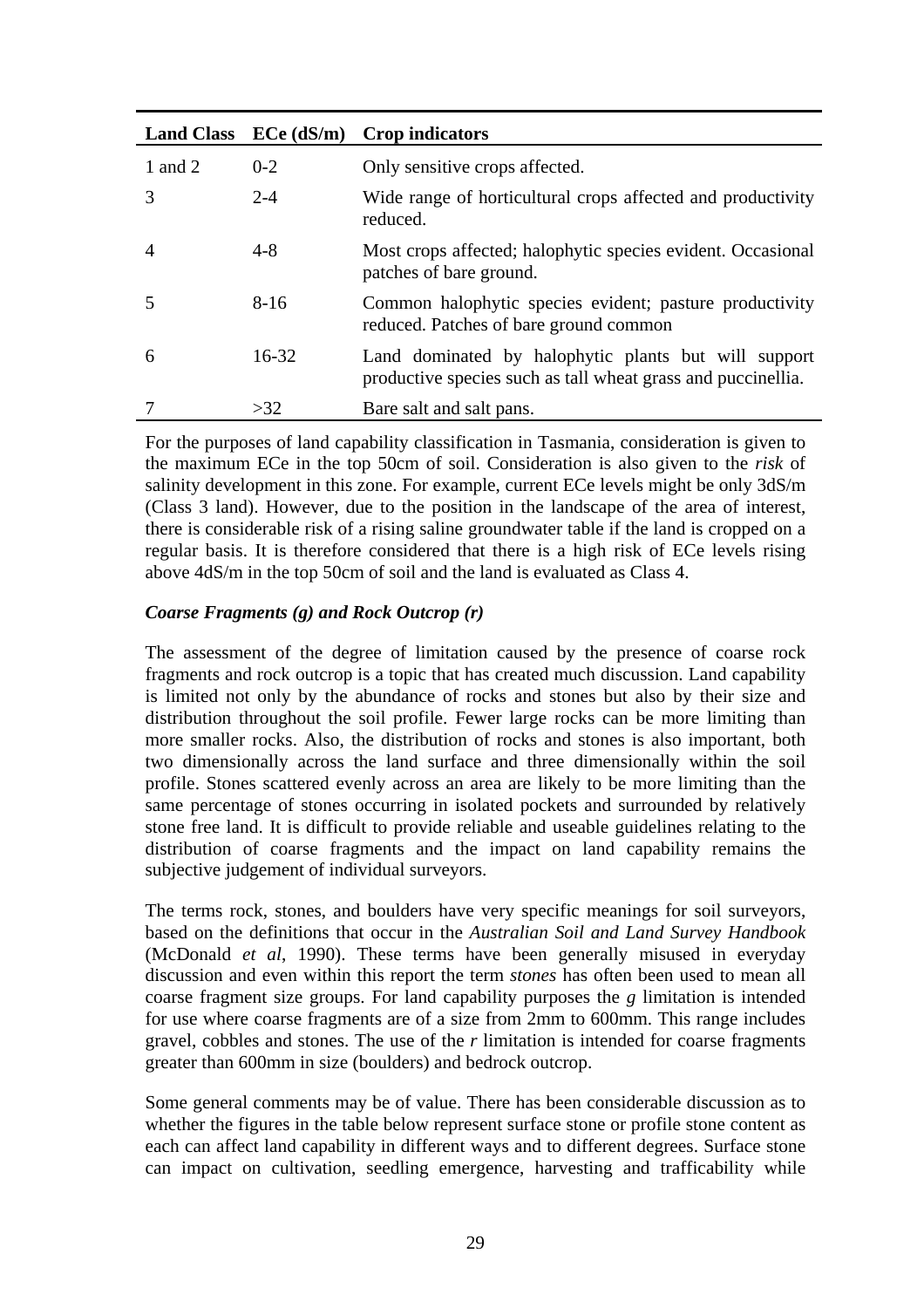profile stone content tends to affect cultivation, root development, nutrient and water availability. Broadly speaking, a given percentage coarse fragments is likely to have a greater impact on the surface than the same content distributed throughout a soil profile. As a general rule, the figures presented below should be considered to be profile stone content. If similar amounts of stone are found on the surface then land capability may be reduced by a half to a full capability class.

In considering the amount of surface coarse fragments attention should be given to the way such fragments are distributed. Is it fairly even over the area of the unit concerned or are stones, cobbles and rock outcrops concentrated in reefs allowing cultivation around them? What is the proportion and size of these reefs in relation to the overall area concerned? The impact of these issues on land capability has to be determined by individual surveyors using experience and common sense.

The use of the g or r limitation in land capability is intended to reflect the physical limitation on crop production imposed by coarse fragments and rock outcrop. Impacts on erosion and plant available water should be addressed under the appropriate alternative limitation.

|                  | <b>Coarse Fragment size</b> |           |           |               |  |
|------------------|-----------------------------|-----------|-----------|---------------|--|
| <b>Abundance</b> | $2-60$ mm                   | 60-200mm  | 200-600mm | $>600$ mm     |  |
| (%)              | (gravel)                    | (cobbles) | (stones)  | (boulders and |  |
|                  |                             |           |           | rock outcrop) |  |
| $\leq$ 2         |                             |           |           |               |  |
| $2 - 10$         |                             |           |           |               |  |
| $10 - 20$        |                             |           |           |               |  |
| $20 - 35$        |                             |           |           |               |  |
| $35 - 50$        |                             |           |           |               |  |
| 50-70            |                             |           |           |               |  |
| 70-90            |                             |           |           |               |  |
| >90              |                             |           |           |               |  |

Land capability classes for various coarse fragments sizes and abundance.

An alternative, and more subjective, evaluation of coarse fragments is presented in the following table: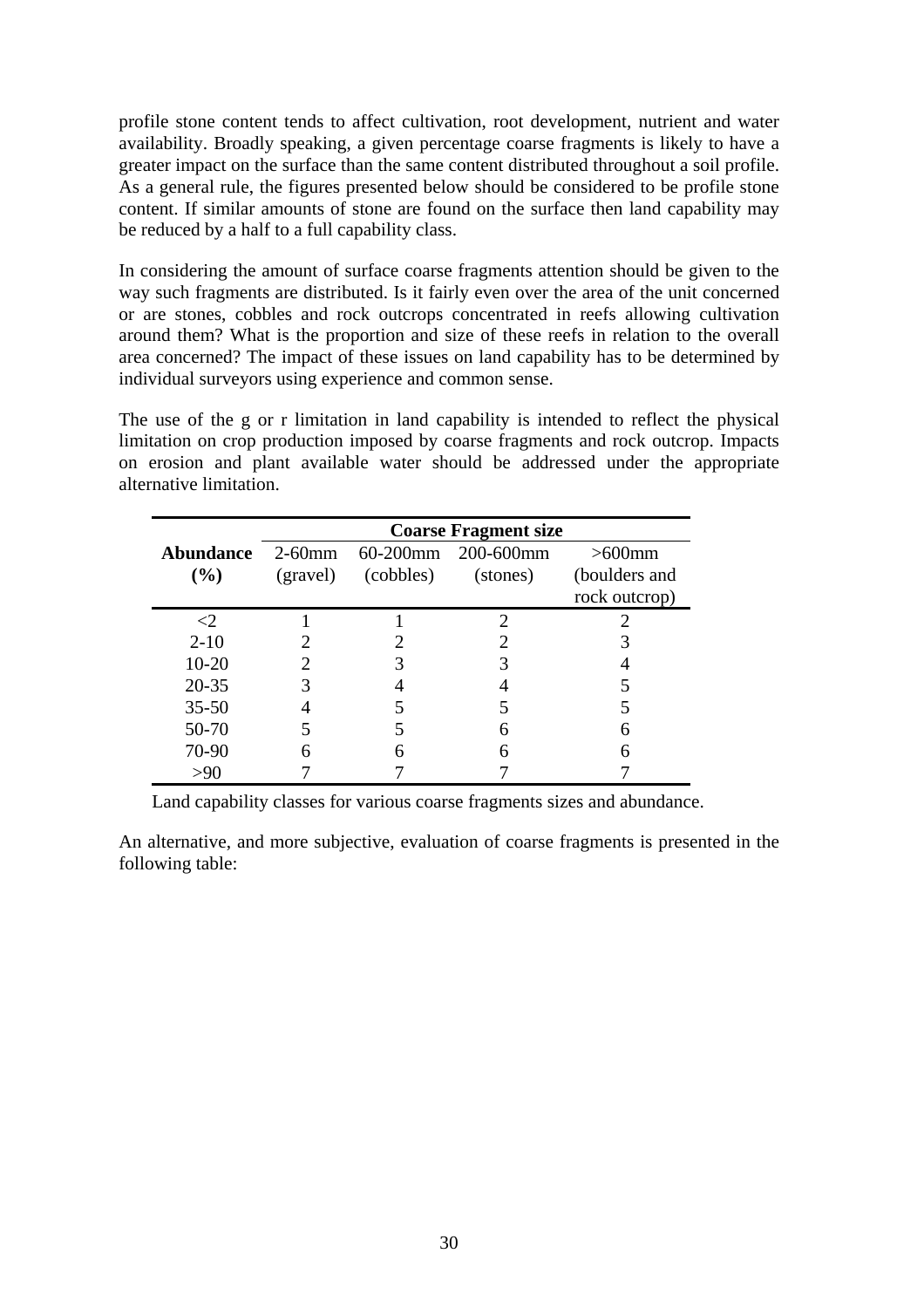| <b>Capability Class</b> | <b>Definition</b>                                                      |  |  |  |
|-------------------------|------------------------------------------------------------------------|--|--|--|
|                         | Nil or very few coarse fragments on the surface or within the profile. |  |  |  |
|                         | Sufficient coarse fragments to interfere with tillage operations but   |  |  |  |
|                         | for most land uses stone picking is not necessary.                     |  |  |  |
| 3                       | Sufficient coarse fragments to necessitate picking, and limits range   |  |  |  |
|                         | of potential crops.                                                    |  |  |  |
| 4                       | Coarse fragments severely impact on cultivation and harvesting and     |  |  |  |
|                         | severely limit the range of potential crops.                           |  |  |  |
| 5                       | Too many coarse fragments to consider picking but pasture              |  |  |  |
|                         | improvement possible using conventional machinery.                     |  |  |  |
| 6                       | Too many coarse fragments for improvement with conventional            |  |  |  |
|                         | machinery; pasture improvement only possible through aerial            |  |  |  |
|                         | application.                                                           |  |  |  |
|                         | Rock pavements, scree slopes and cliff faces.                          |  |  |  |

#### **4.2.3 Wetness limitations (w)**

Two types of wetness limitation are defined although it is acknowledged that the identification of the nature of soil wetness is not always clear. Wetness resulting from restricted internal soil drainage and from flooding are defined below, but issues relating to run-on from off-site areas, inundation resulting from heavy rain or run-on, or low surface infiltration are not discussed and remain subjective.

### *Soil Drainage (d)*

Soil drainage defines the internal drainage status of the soil which has a significant impact on workability, trafficability and poaching risk as well as crop physiological effects. Soil drainage is a complex soil property defined according to a range of soil and climatic characteristics including rainfall (amount and distribution), soil permeability (itself dependent on texture and structure) and depth to ground water. Each of these factors can influence the degree to which a soil becomes waterlogged. Waterlogging causes a deficiency of oxygen within the crop rooting zone which retards root development and consequently affects crop health and productivity.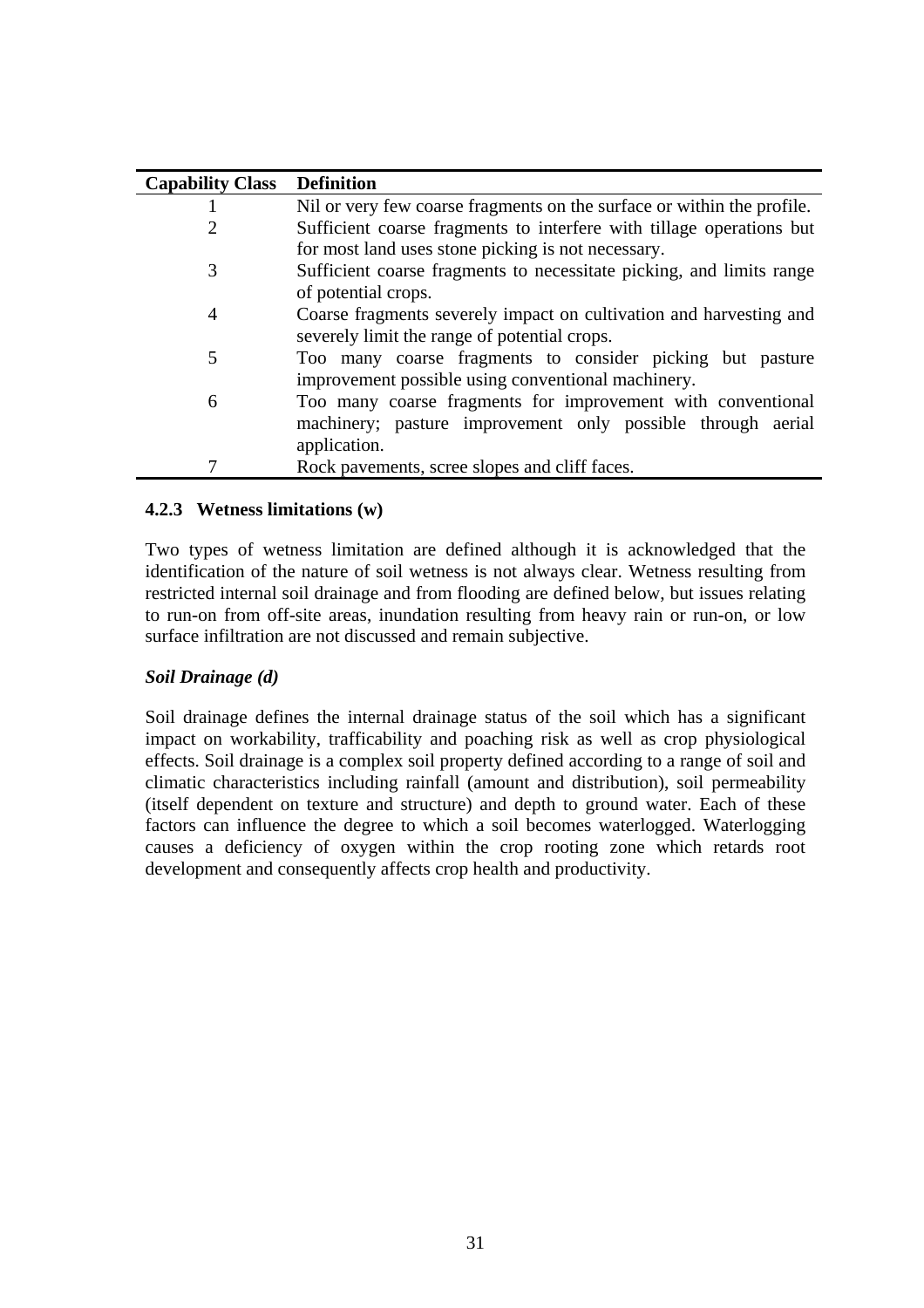| Land<br><b>Class</b> | <b>Drainage</b><br><b>Status</b> | <b>Mottle</b><br>Depth<br>(cm) | <b>Mottle</b><br><b>Severity</b> | Approx.<br><b>Permeability</b> | <b>Comment</b>                                                                                      |
|----------------------|----------------------------------|--------------------------------|----------------------------------|--------------------------------|-----------------------------------------------------------------------------------------------------|
| $\mathbf{1}$         | Well                             | $>90$                          | Few/feint                        | $250 -$<br>500mm/day           |                                                                                                     |
| $\overline{2}$       | Well                             | >90                            | Few/feint                        | $250 -$<br>500mm/day           |                                                                                                     |
|                      | Rapidly                          | Nil                            | <b>Nil</b>                       | $>500$ mm/day                  | Sandy soils                                                                                         |
| 3                    | Moderately<br>well               | 50-90                          | Few/distinct                     | $50-250$ mm/day                |                                                                                                     |
| $\overline{4}$       | Imperfectly                      | $20 - 50$                      | Common/<br>feint                 | $25-50$ mm/day                 | May have few<br>rusty root mottles<br>to surface:<br>possible seasonal<br>water table below<br>50cm |
| 5                    | Poorly                           | $10 - 20$                      | Common/<br>distinct              | $5-25$ mm/day                  | May be rusty root<br>mottles from<br>surface; may have<br>shallow seasonal<br>groundwater table     |
| 6                    | Very Poorly                      | Surface                        | Many/<br>prominent               | 5mm/day                        | May be saturated<br>for long periods<br>or have shallow<br>groundwater table                        |
| 7                    | Swamp                            |                                | Many/<br>gleyed                  |                                | Permanently<br>Saturated                                                                            |

In Tasmania, the assessment of soil drainage remains a somewhat subjective procedure and some experience is necessary for consistent and reliable results. Drainage status is defined according to the depth and degree of mottling and care needs to be taken to ensure that the mottles are truly redox mottles (not a weathering product of rocks and stones within the profile, or mixing of material from adjacent horizons) and that they are a contemporary feature, not relict. In some soils, particularly ferrosols and vertosols (krasnozems and Canola soils) identification of mottles may be difficult.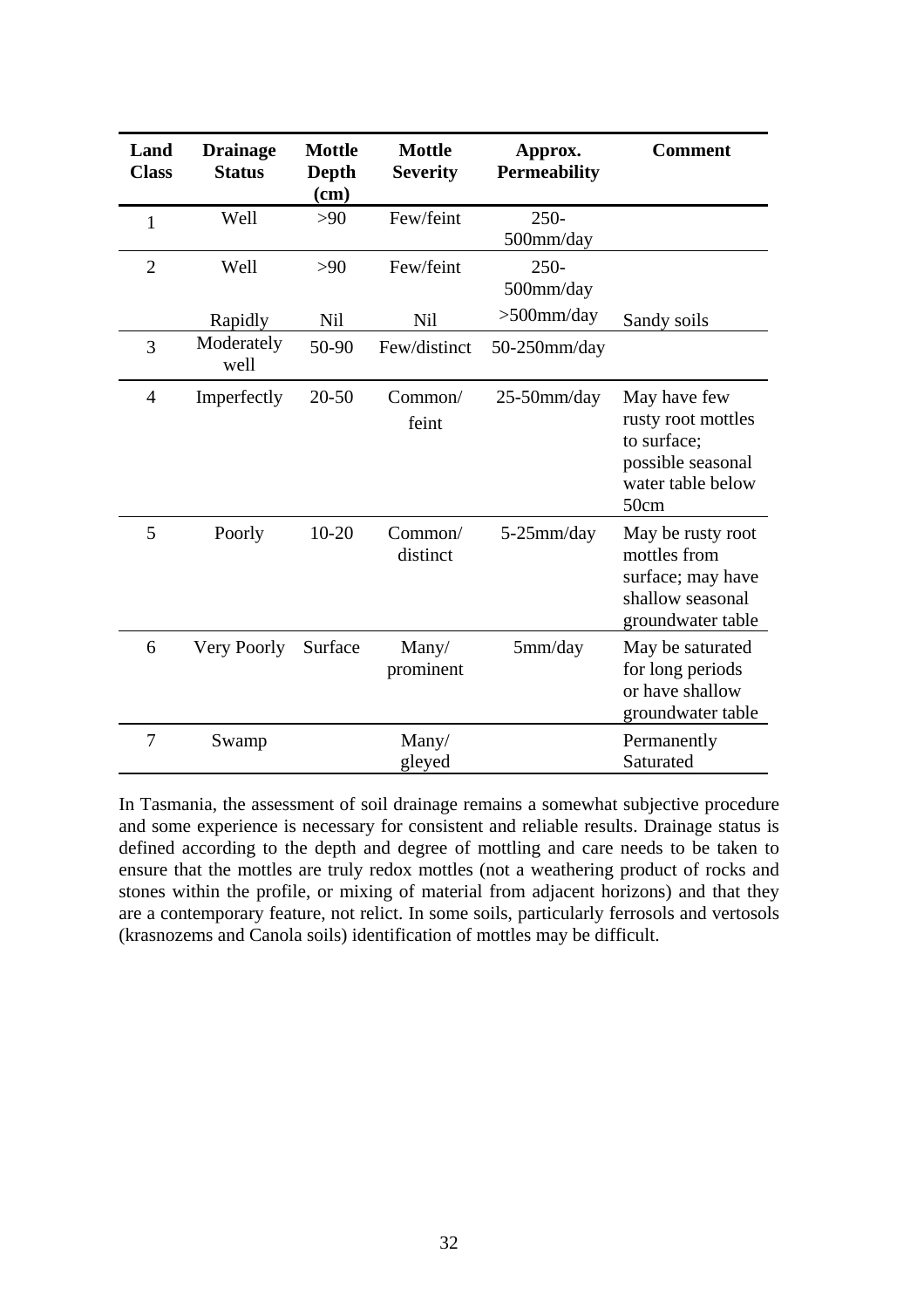| <b>Drainage</b>            | <b>Definition</b>                                                                                                                            | Capability   |
|----------------------------|----------------------------------------------------------------------------------------------------------------------------------------------|--------------|
| <b>Status</b>              |                                                                                                                                              | <b>Class</b> |
| Rapidly drained            | Soils are usually coarse-textured; no horizon<br>is normally wet for more than several hours<br>after water addition.                        | 1 or 2       |
| Well drained               | Soils often of medium texture; some horizons<br>may remain wet for several days after water<br>addition.                                     | 1 or 2       |
| Moderately well<br>drained | Soils are usually medium to fine textured:<br>some horizons may remain wet for as long as $3$<br>a week after water addition.                |              |
| Imperfectly<br>drained     | Soil have a wide range of texture: some<br>horizons may remain wet for periods of $4$<br>several months.                                     |              |
| Poorly drained             | Soil have a wide range of texture: all horizons<br>may remain wet for periods of several weeks.<br>Soil have a wide range of texture: strong | 5            |
| Very<br>poorly<br>drained  | gleying and surface accumulation of organic<br>matter are typical.                                                                           | 6            |

The following guidelines for soil drainage may also be useful and are adapted from McDonald *et al*.

### *Flood Risk (f)*

The assessment of flood risk is very subjective and is often based on local knowledge although flood risk maps and detailed information do exist for some major rivers. The significance of flooding for land capability assessment depends on a range of factors including flood depth and duration. Shallow floods are frequently less damaging than deep floods; similarly floods lasting more than a day or so are more significant than those that occur only for a few hours. Timing of a flood event is also important as different crops are more or less sensitive to inundation depending on their stage of development. The following generalisations are made for the Tasmanian system:

| Land<br><b>Class</b> | <b>Flood Risk</b>                                                                    |
|----------------------|--------------------------------------------------------------------------------------|
| 1 and 2              | Negligible                                                                           |
| 3                    | Winter floods of 1-2 days; rare summer floods of $\leq 1$ day                        |
| $\overline{4}$       | Severe flooding 1 year in 5 for periods of $>2$ days; Occasional summer<br>flooding. |
| 5                    | Severe flooding 1 year in 3; common summer flooding.                                 |
| 6                    | Damaging floods in most years; significant risk of stock losses.                     |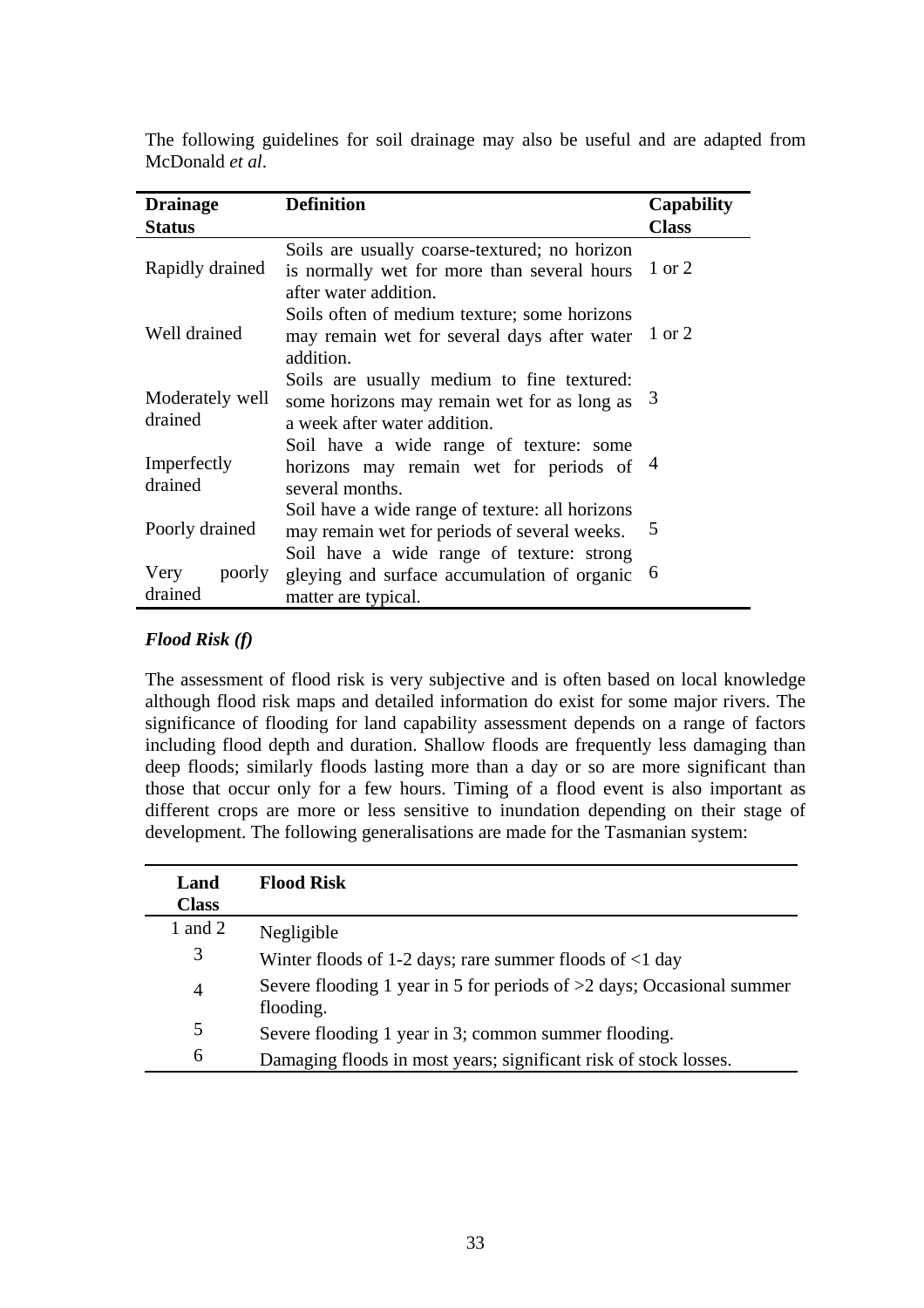#### **4.2.4 Erosion Hazard (e)**

Erosion of the land surface is a natural geomorphic process which operates under varying soil, geomorphic and climatic conditions. In the agricultural context we are concerned mainly with accelerated erosion, or that aspect of erosion resulting directly from the activities of man through various land use and management activities. Three elements of erosion are considered for land capability purposes; erosion by wind, erosion by water and mass movement. The first two of these, erosion by wind and water, are widespread throughout the agricultural areas of Tasmania, while mass movement, mainly in the form of landslip, is locally important.

Erosion is considered to be a limitation when it leads to losses in productivity, interferes with cropping flexibility or requires additional costs or management to prevent deterioration. Susceptibility to erosion is dependant on a variety of factors including rainfall amount and intensity, soil texture and structure stability and slope steepness. The tables below provide only a rough guide and consideration should be given to any local effects or knowledge. The system uses soil texture, structure grade, topsoil depth and dispersibility related to gradient to determine a susceptibility rating for erosion by water.

#### *Water Erosion (h)*

Erosion by water can take many forms from simple rain drop impact to sheet, rill and gully erosion. Even landslips may be triggered by a build-up of hydraulic pressure within the soil mantle.

For land capability, it is the risk of sheet, rill and gully erosion with which we are most concerned. The following tables assess the erosion hazard on the basis of soil texture, structure and dispersion characteristics as influenced by topographic gradient. It is acknowledged that rainfall amount and intensity also contribute to erosion risk but these climatic effects are not specifically considered in this evaluation.

To assess erosion risk by using the following tables it is necessary to know soil texture, structure and dispersion characteristics. Erosion risk can then be assessed against a range of slope classes. The first table is used to assess the erodibility of the soil and the second table takes this result and uses it to determine the level of erosion risk with respect to topographic gradient. The level of erosion risk determines capability class.

To use the tables first identify the appropriate texture, structure and dispersion categories for the soil of interest. This provides an indicator of the *erodibility* of that soil. Thus structured sandy clay loams with no dispersion have a low erodibility.

From the second table, identify the appropriate slope category and erodibility class to determine the erosion risk for that soil. Continuing with the above example, a soil with low erodibility on a 12-18% slope has a moderate erosion risk. From the third table, land with a moderate erosion risk comes out as Class 4 land.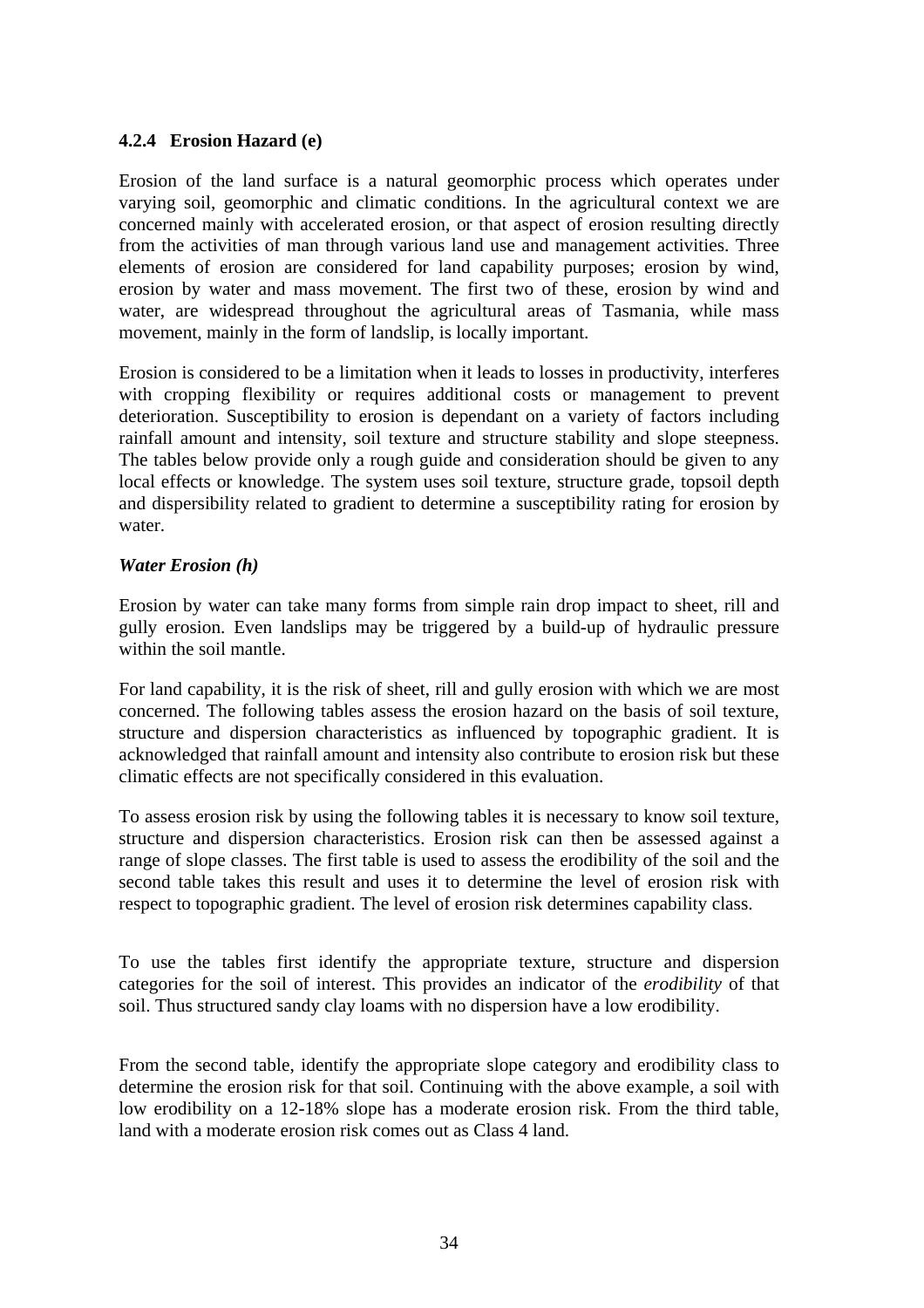| <b>Texture</b>              | <b>Structure</b> | <b>Dispersion</b> |               |                   |
|-----------------------------|------------------|-------------------|---------------|-------------------|
|                             |                  | <b>None</b>       | <b>Slight</b> | <b>Dispersive</b> |
| Sands                       | Loose            | V high            | V high        | Extreme           |
| Loamy<br>sands              |                  | High              | High          | V High            |
| Sandy<br>loams              | Apedal           | High              | High          | V high            |
|                             | Weak             | High              | High          | V High            |
|                             | Moderate         | Moderate          | Moderat<br>e  | High              |
| Loams,                      | Apedal           | Moderate          | High          | V High            |
| Silt                        | Structured       | low               | Moderat       | High              |
| Loams,                      |                  |                   | e             |                   |
| Sandy<br>clay<br>loams      |                  |                   |               |                   |
| Clay<br>Loams,              | Apedal           | low               | Moderat<br>e  | High              |
| Light<br>Clays              | Structured       | V low             | low           | Moderate          |
| Medium<br>to heavy<br>clays | Apedal           | Low               | Moderat<br>e  | Moderate          |
|                             | Structured       | Low               | Low           | Moderate          |

Key to estimation of soil erodibility

Key to estimation of soil erosion risk

| <b>Slope</b> | <b>Erodibility</b> |          |                 |             |              |                |
|--------------|--------------------|----------|-----------------|-------------|--------------|----------------|
| $(\%)$       | <b>V</b> Low       | Low      | <b>Moderate</b> | <b>High</b> | V High       | <b>Extreme</b> |
| $0 - 5$      | <b>Nil</b>         | V low    | Low             | Moderate    | Moderate     | Moderat<br>e   |
| $5 - 12$     | V low              | V low    | Low             | Moderate    | Moderate     | High           |
| $12 - 18$    | Low                | Moderate | Moderate        | High        | Very<br>High | Very<br>High   |
| 18-28        | Moderate           | High     | High            | Very High   | Very<br>High | Very<br>High   |
| 28-56        | High               | High     | Very High       | Very High   | Very<br>High | Extreme        |
| >56          | High               | High     | V High          | V High      | Extreme      | Extreme        |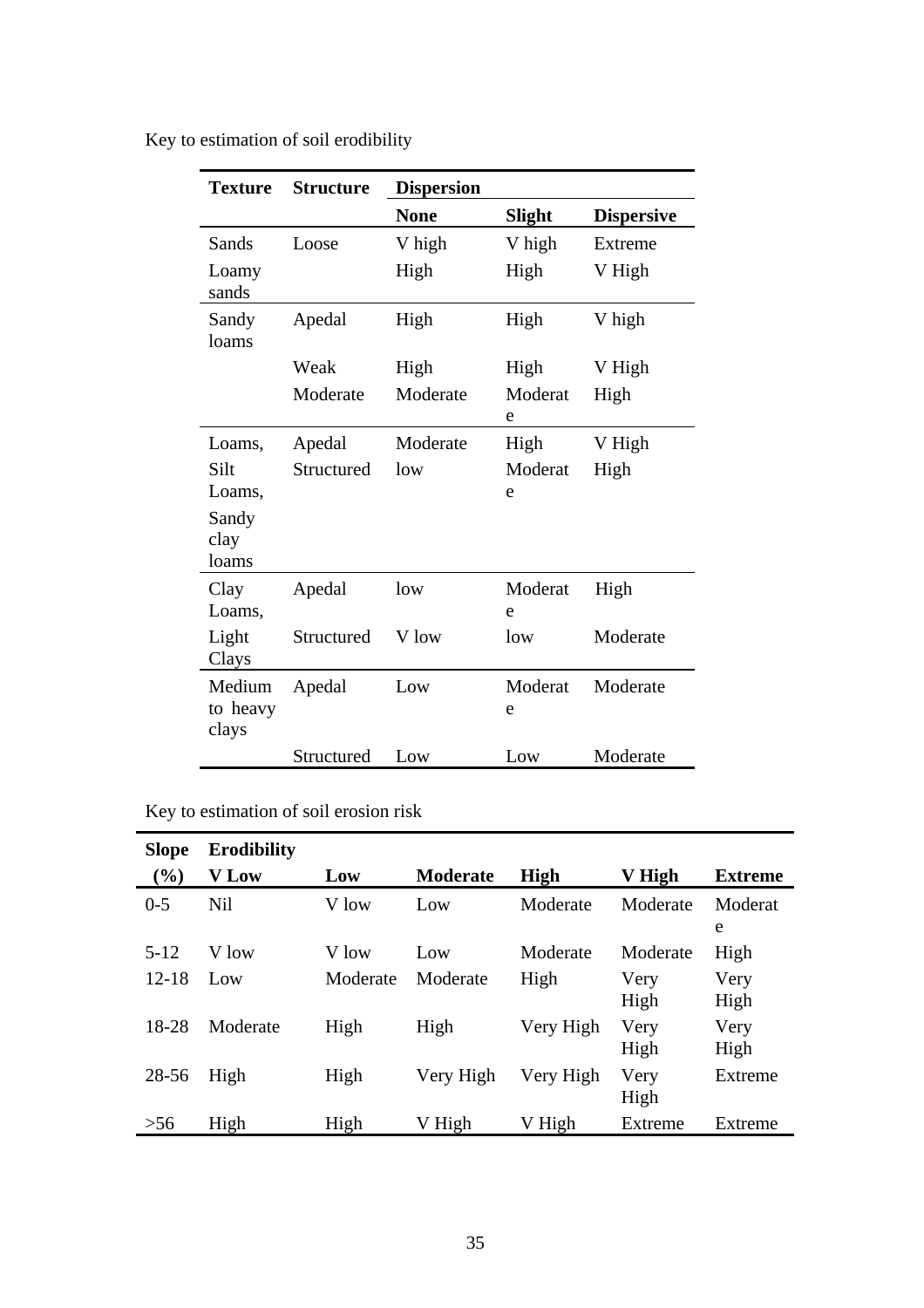| <b>Erosion Risk</b> | <b>Land Class</b>           |
|---------------------|-----------------------------|
| Nil                 | 1                           |
| Very Low            | $\mathcal{D}_{\mathcal{L}}$ |
| Low                 | 3                           |
| Moderate            | 4                           |
| High                | 5                           |
| V High              | 6                           |
| Extreme             |                             |

#### *Wind Erosion (a)*

The susceptibility of soil to wind erosion is partly dependent on the size and degree of aggregation of individual soil particles. The risks of wind erosion can be reduced by maintaining a good vegetative ground cover to protect the soil surface and by minimising tillage operations which reduce soil structural aggregates to individual soil particles.

Only general guidelines are available for the assessment of wind erosion risk in Tasmania:

Class 1 and 2: Well structured or massive loams, clay loams and clays generally have low erodibility and low erosion risk;

Class 3: Structured sandy loams and sandy clay loams with good organic matter content.

Class 4: Loose sandy loams, and loamy sands with some structure and reasonable organic matter content;

Class 5: Loose loamy sands

Class 6 and 7: Loose sands with little or no organic matter (beach dunes).

#### *Mass Movement (m)*

Mass movement, particularly landslip, is of local significance in Tasmania. Landslips frequently occur where soil developed on reasonably permeable materials overlie less permeable materials. Rainwater percolating through the more permeable upper layers of soil and rock is held up at the interface of the two rock types and lubricates the intervening surface. If the overlying material is well fractured, or becomes saturated, slippage can easily occur along this surface. The risk of landslip for land capability is assessed from evidence of previous landslips within the area and on similar rock types. Care needs to be given in assessing whether existing landslip evidence is contemporary or relict, and what the affect of further vegetation clearance or irrigation (if relevant) may have on sub-surface hydraulic characteristics.

Generally speaking, capability classes 1-3 are not at risk from land slip. Class 4 land has some risk but this is negligible if the land remains under pasture or is cropped only occasionally. Class 5 land shows occasional active slips and grazing needs to be controlled to maintain a good vegetative ground cover. Class 6 land has common active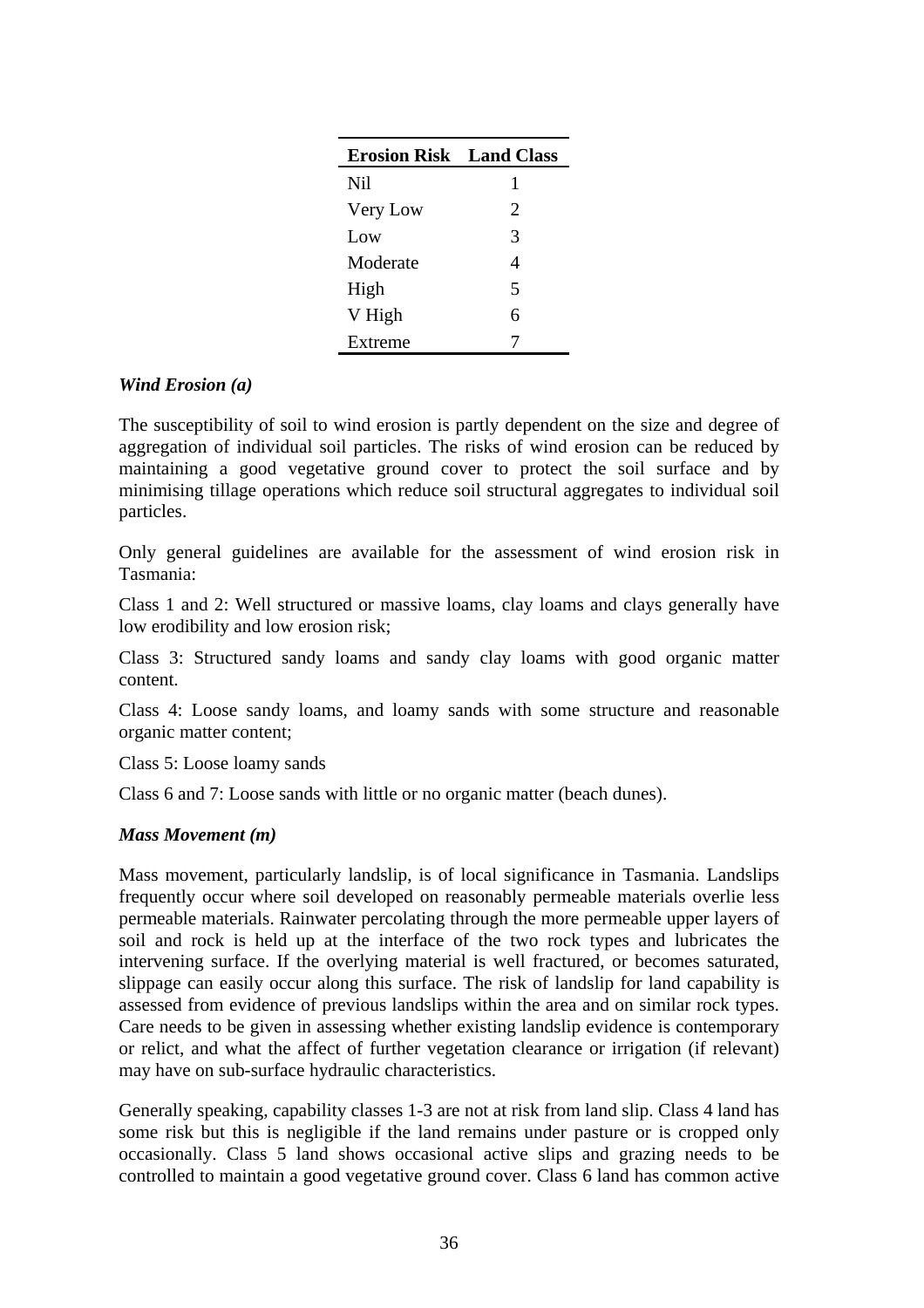landslips and has very limited potential for agricultural activities. If this land occurs under a natural vegetation cover that cover should be maintained and no land clearing should be undertaken.

### **4.2.5 Complex Topography (x)**

Experience over the last few years has suggested that occasionally there is a need for a topographic limitation which reflects the general unevenness or irregularity of the terrain, and where it is this unevenness which is the major limiting factor to the agricultural use of the land rather than some alternative factor (eg drainage, erosion risk). Such uneven ground may be the result of strong gilgai microrelief or hummocky landscape resulting from numerous land slips.

The use of this limitation appears to be confined predominantly to the separation of land classes 3, 4 and 5. The limiting criteria in each case is the ease of access and trafficability of an area. Irregular and uneven ground not only makes vehicular access uncomfortable but affects the efficiency of cultivation, seeding and harvesting machinery. Classification depends on the degree of unevenness:

Class 3 land: minor impediment caused by irregular terrain

Class 4 land: significant impediment such that machinery is constantly digging overdeep or lifting too high above the ground.

Class 5: Generally impractical to cultivate except for occasional pasture improvement.

#### *Summary Table*

The following table presents an easy to use summary of the tables that have been presented above. It is not intended as an exhaustive list of soil and land characteristics used to assess land capability but simply a guide to the assessment of some of the more common properties used in Tasmania.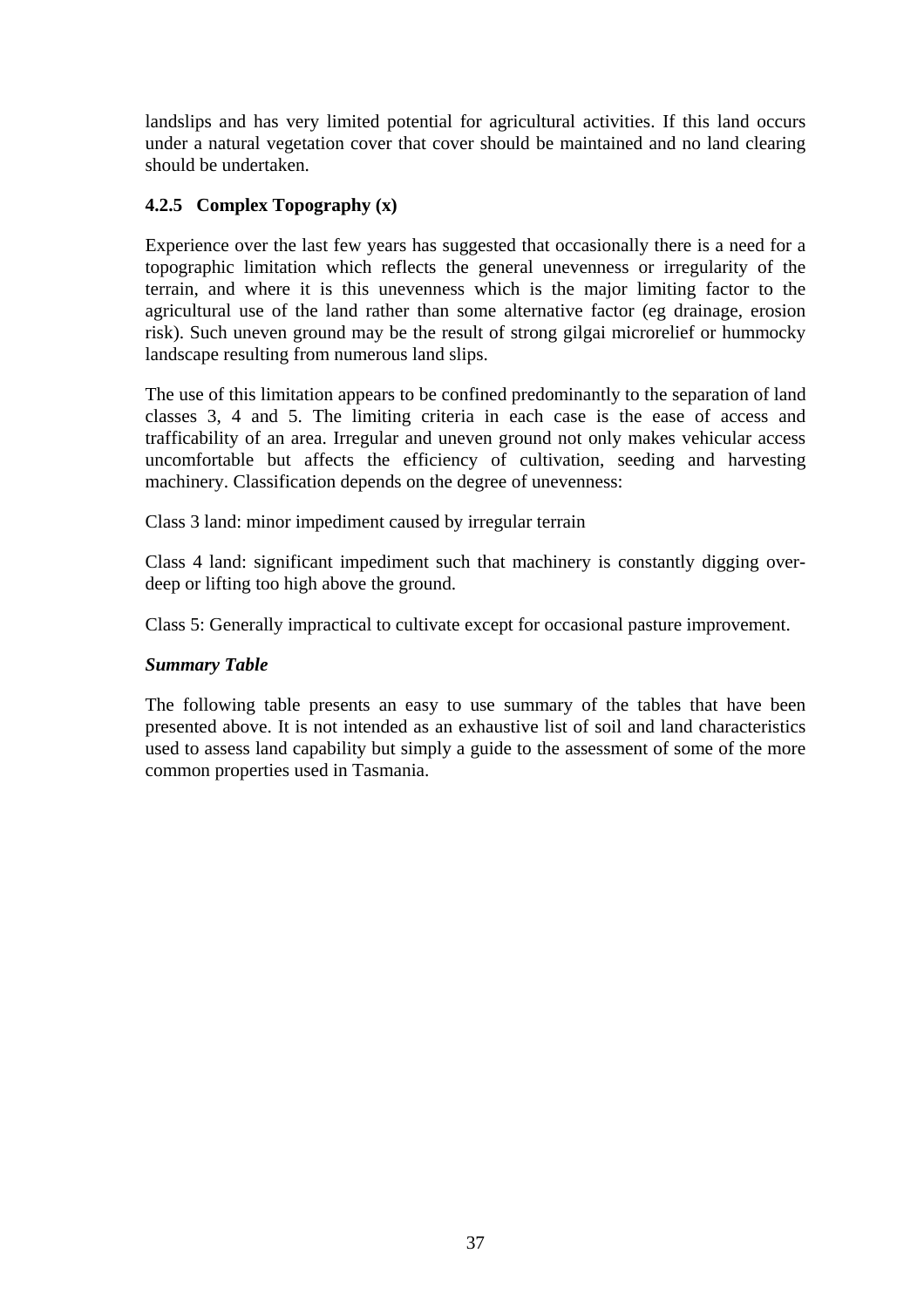| Land<br><b>Class</b>    | Gravel %<br>$(22-60mm)$ | Cobble %<br>$(60-200mm)$ | Stone %<br>$(200-600mm)$ | <b>Boulders</b><br>and rock<br>outcrop % | Rooting<br>Depth<br>(cm) | <b>Soil</b><br><b>Drainage</b><br><b>Status</b> | Flood/<br><b>Innundation</b><br><b>Risk</b>          | <b>Erosion</b><br><b>Risk</b> | ${\rm Elevation}^*$<br>(m.a.s.l.) | <b>Rainfall</b><br>(mm p.a.) | <b>Salinity</b><br>(ECe<br>dS/m |
|-------------------------|-------------------------|--------------------------|--------------------------|------------------------------------------|--------------------------|-------------------------------------------------|------------------------------------------------------|-------------------------------|-----------------------------------|------------------------------|---------------------------------|
| $\mathbf{1}$            | $\langle 2$             | ${<}2$                   | N/A                      | N/A                                      | >90                      | Well                                            | Negligible                                           | Nil                           | $<180$                            | 850-1300                     | $0 - 2$                         |
| $\overline{2}$          | $2 - 20$                | $2 - 10$                 | <10                      | $\langle 2$                              | 65-90                    | Well/<br>rapidly                                | Negligible                                           | Very low                      | 180-260                           | 1300-1500                    | $0 - 2$                         |
| 3                       | $20 - 35$               | $10 - 20$                | $10 - 20$                | $2 - 10$                                 | 50-65                    | Mod Well                                        | Occasional,<br>short winter.<br>rare summer          | Low                           | 260-380                           | 700-850;<br>1500-1700        | $2 - 4$                         |
| $\overline{\mathbf{4}}$ | $35 - 50$               | $20 - 35$                | $20 - 35$                | $10-20$                                  | $35 - 50$                | Imperfectly                                     | Occasional<br>severe winter,<br>occasional<br>summer | Moderate                      | 380-500                           | $550 - 700$ ;<br>1700-1850   | $4 - 8$                         |
| 5                       | 50-70                   | $35 - 70$                | $35 - 50$                | $20 - 50$                                | $20 - 35$                | Poorly                                          | Severe winter,<br>common<br>summer                   | High                          | 500-600                           | $<$ 550;<br>1850-2000        | $8 - 16$                        |
| 6                       | 70-90                   | 70-90                    | 50-90                    | 50-90                                    | $10 - 20$                | Very<br>Poorly                                  | Damaging<br>floods in most<br>years                  | Very high                     | $600 - 900$ <sup>*</sup>          | 2000-2500                    | 16-32                           |
| 7                       | >90                     | >90                      | >90                      | >90                                      | $<$ 10                   | Swamp                                           | Swamp                                                | Extreme                       | >900                              | >2500                        | $>32$                           |

\* Limits for Class 6 land are very tentative.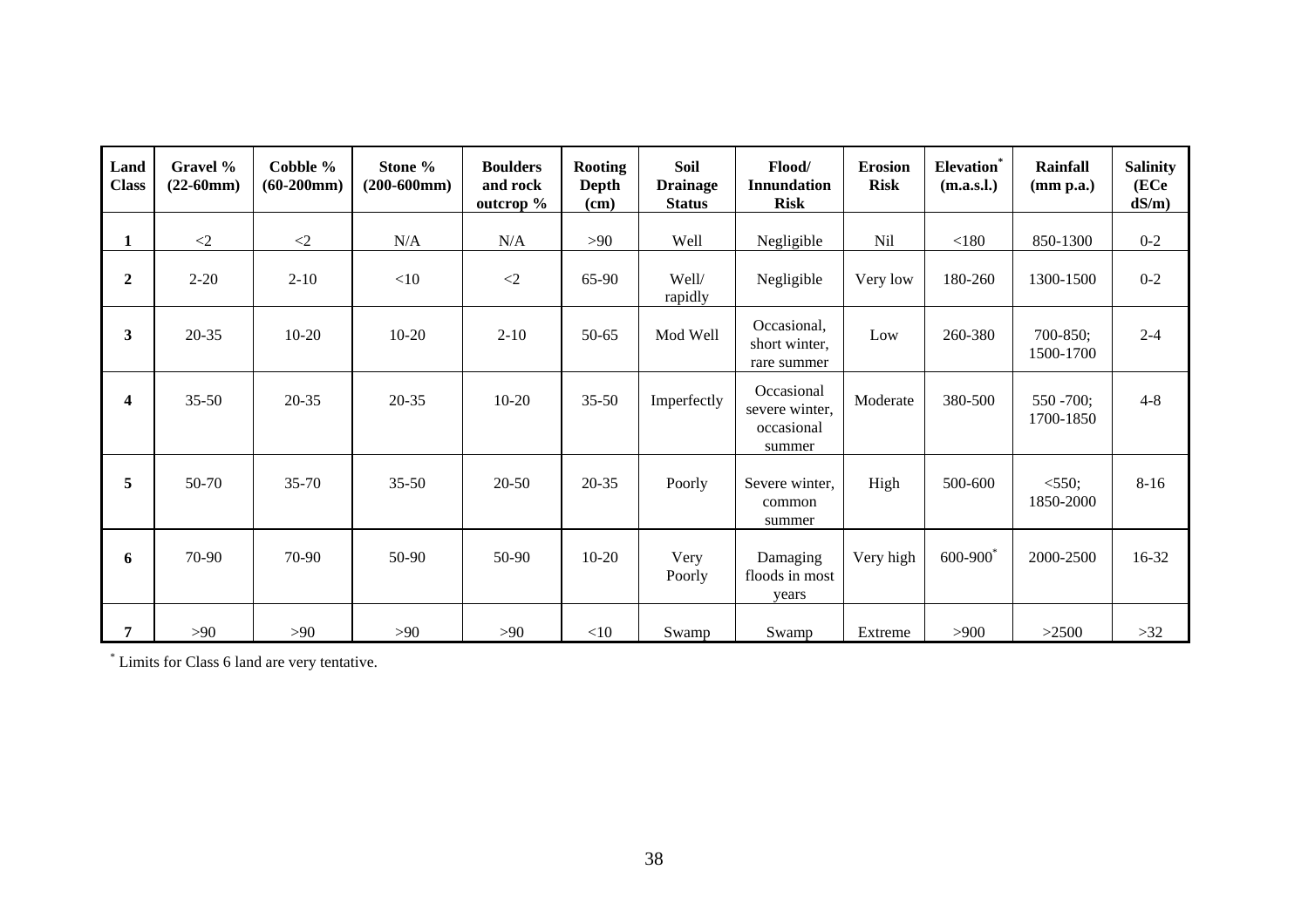#### **4.2.6 Irrigation Water Quality and Land Capability**

The fact that some land can have an improved land capability under irrigation rather than rainfed agriculture has been discussed earlier in this report (page 19). However, the issue of irrigation water quality has not been adequately addressed. In areas where this issue has previously been identified, such as the Cressy/Longford irrigation scheme, the assumption was made that all irrigation water would be of good quality. At the time this was a reasonably accurate, if simplistic, assumption.

However, since commencing fieldwork within the Derwent map sheet it has become necessary to review the validity of this assumption. Within the Coal River irrigation scheme water of category 2 and 3 quality is currently being used for irrigation of some horticultural crops. In some situations crop losses have been experienced, while in others, little affect has been noticed and improved crop yields have been achieved. It would not be unreasonable to continue to classify this land on the assumption that only good quality irrigation water is used; this evaluation indicating the absolute potential of the land to support agricultural activities. This would not be a true reflection of reality, however, and imposes a further assumption that good quality water can be made available.

Within the Coal River Valley, the use of good quality irrigation water by farmers is currently not uniformly achievable and the improvement of existing water quality standards is considered by many to be beyond the control of individual farmers. It is proposed therefore that, where land capability is limited solely by lack of rainfall and where the land lies within a designated irrigation scheme or irrigation is considered common agricultural practice, land capability is assessed on the basis of currently available irrigation water quality following the guidelines outlined below.

The extent of degradation imposed by poor quality irrigation water depends to some extent on the nature of the irrigated soils, the internal drainage of those soils and irrigation management. The following guidelines assume that suitable management practices are applied.

In using the following guidelines it is important to distinguish between *water quality categories* and *land capability classes*. Firstly, we determine the quality of the irrigation water.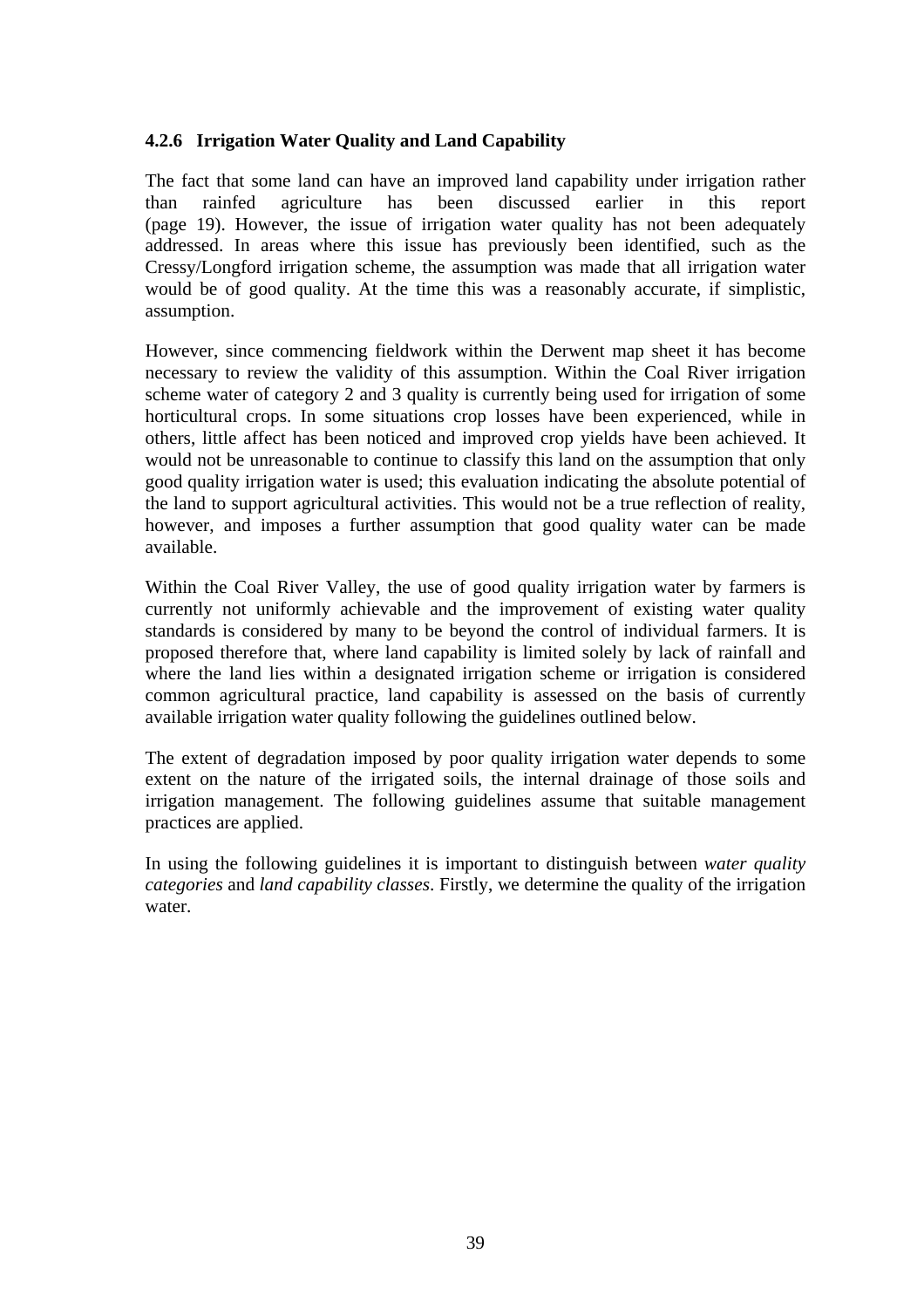| <b>Water Quality</b> |              | $EC$ ( $\mu$ S/cm) Total dissolved | Comment                                                                                                                                                                                 |
|----------------------|--------------|------------------------------------|-----------------------------------------------------------------------------------------------------------------------------------------------------------------------------------------|
| Category             |              | solids (mg/l)                      |                                                                                                                                                                                         |
| Class 1              | $0 - 280$    | $0 - 175$                          | Low salinity water which may be applied<br>to most soils using any method. Some<br>leaching required but salt buildup is                                                                |
| Class 2              | $280 - 800$  | $175 - 500$                        | unlikely.<br>Medium salinity water which may be<br>applied to well or moderately well drained<br>soils on all but the most salt sensitive                                               |
| Class 3              | $800 - 2300$ | $500 - 1500$                       | crops. Moderate leaching is required<br>High salinity water which may be applied<br>only to well drained soils and requires<br>salinity control. May retard growth of salt              |
| Class 4              | > 2300       | >1500                              | sensitive crops<br>Very high salinity water which may only<br>applied to well drained soils if absolutely<br>necessary. Considerable leaching and salt<br>sensitive crops are required. |

General guidelines for irrigation water salinity (after ANZECC, 1992).

Secondly, we consider the drainage status of the soils to be irrigated. In the absence of any other limitation, the affect of irrigation on the land capability classification of soils with differing drainage characteristics are given below.

| <b>Soil Drainage</b>                                      |         | <b>Water Quality Category</b>                      |            |            |
|-----------------------------------------------------------|---------|----------------------------------------------------|------------|------------|
| <b>Status</b>                                             | 1       |                                                    |            |            |
| Well drained                                              |         | Capability Class Capability Class Capability Class |            | Class 4    |
|                                                           |         |                                                    |            |            |
| Moderately well drained Capability Class Capability Class |         |                                                    | Class 4    | unsuitable |
|                                                           |         |                                                    |            |            |
| Imperfectly drained                                       | Class 4 | Class 4                                            | unsuitable | unsuitable |
| Poorly drained                                            | Class 5 | unsuitable                                         | unsuitable | unsuitable |

General guidelines for land capability assessment of drainage limitations and irrigation.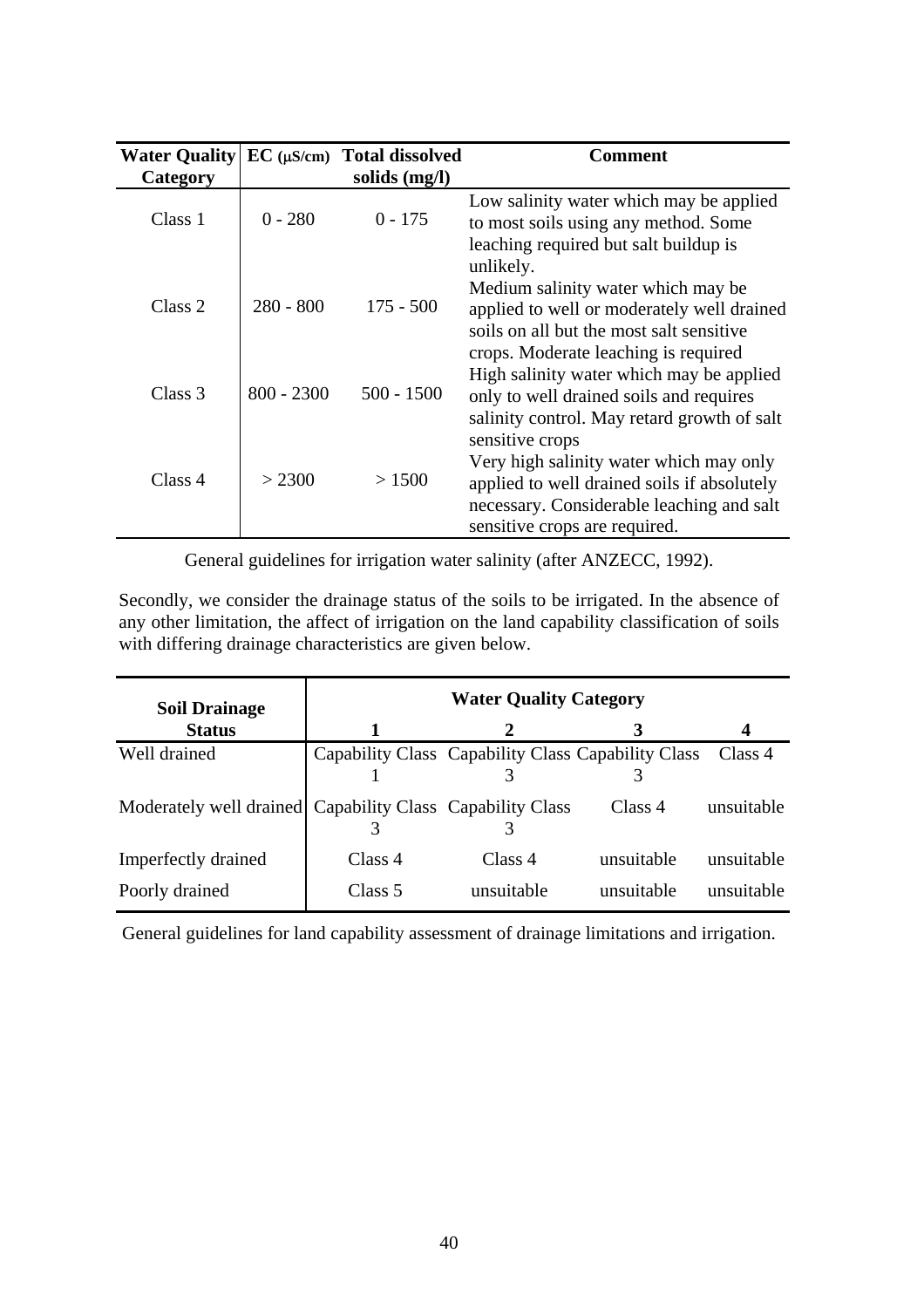### **4.3 Stylised Land Capability/Landform Relationships for Different Rock Types**

The following pages represent stylised relationships between land capability, landform and various rock types. They are not intended to cover all eventualities across the State but are simply a guide as to how information on preceding pages can be applied.



**Figure 6.** Diagrammatic representation of land capability classes mapped on dolerite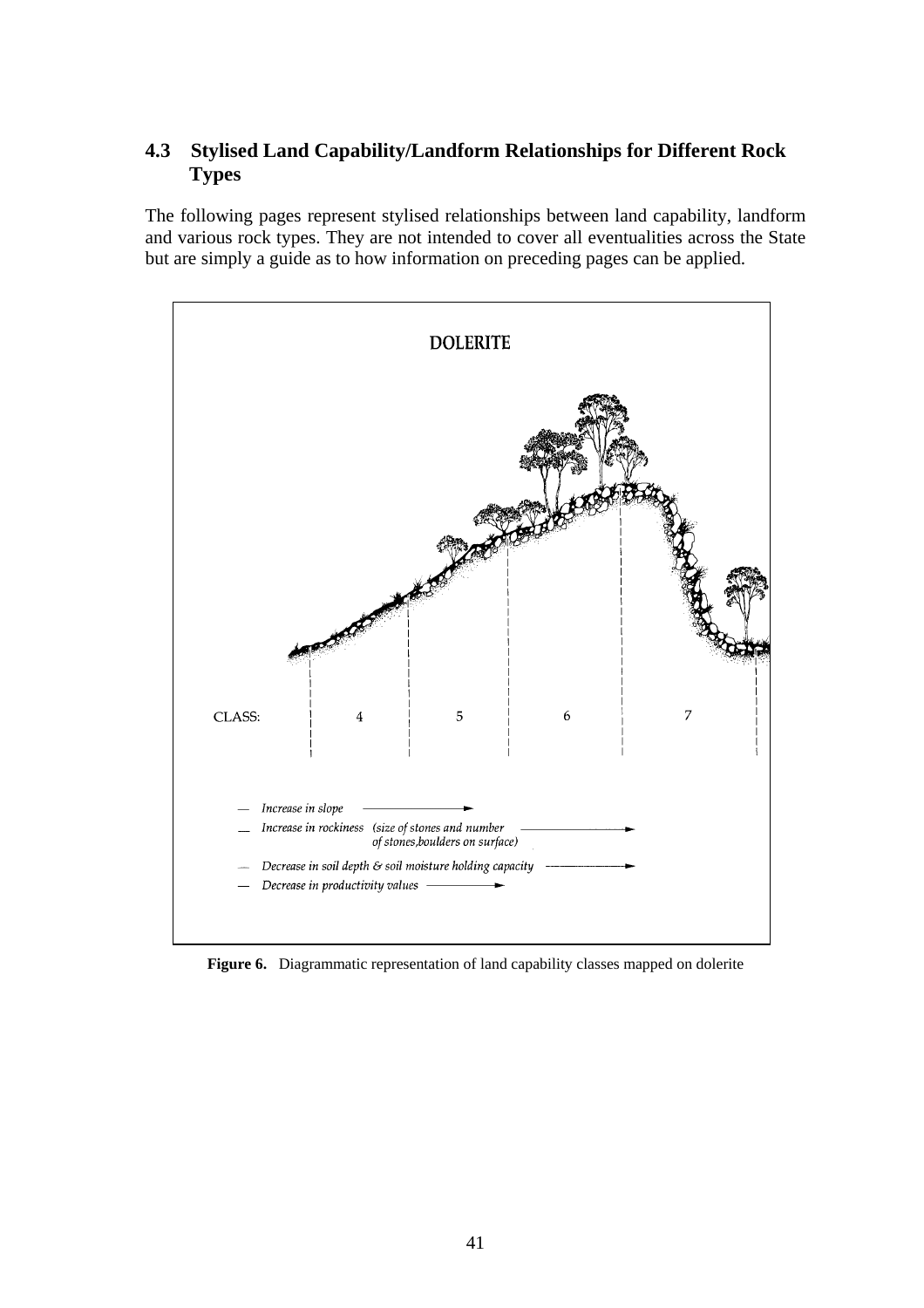

**Figure 7**. Relationships between land capability classes mapped on windblown sand



**Figure 8**. Relationship between land capability classes on sedimentary rock types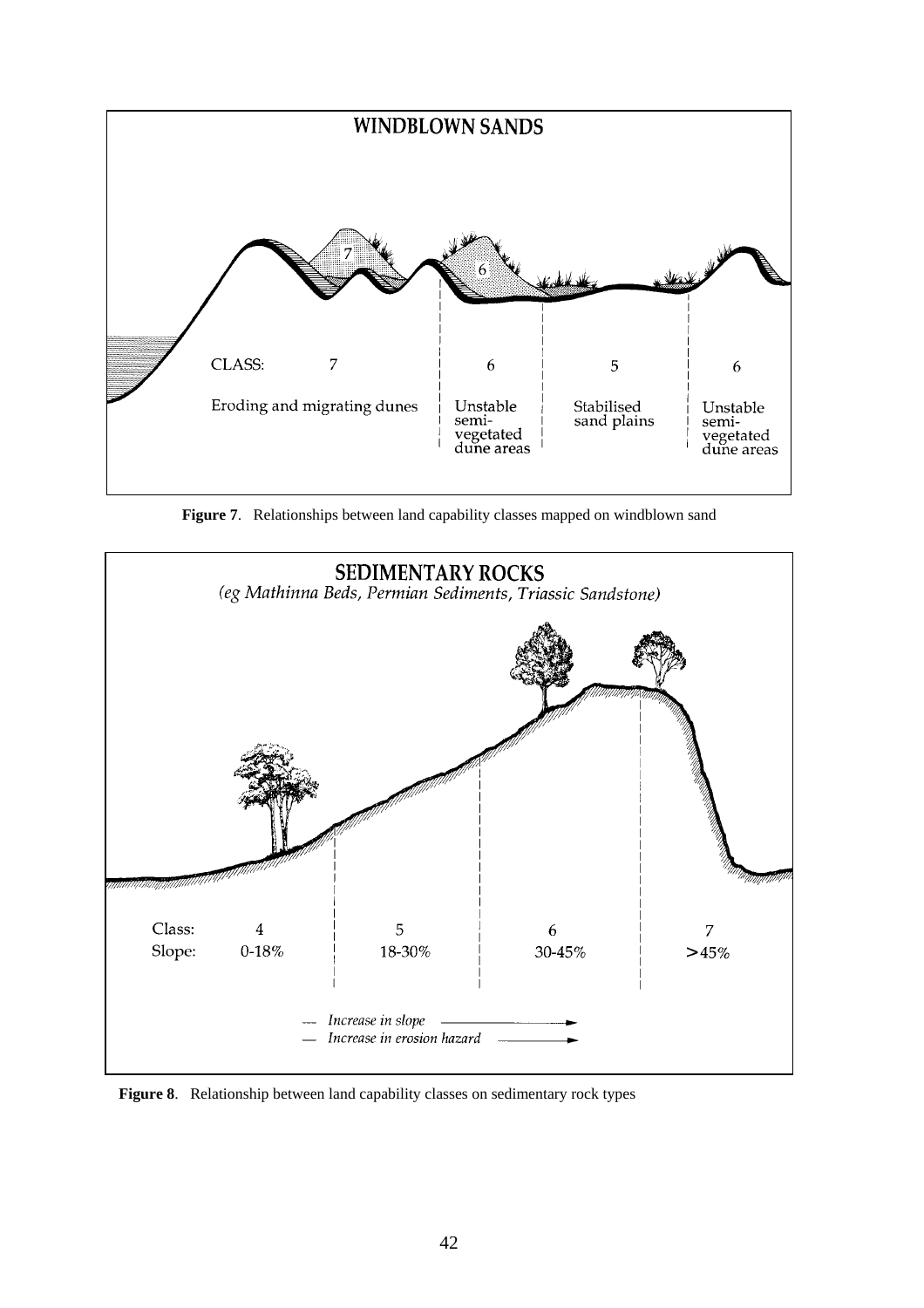

**Figure 9.** Diagrammatic representation of land capability classes on recent alluvium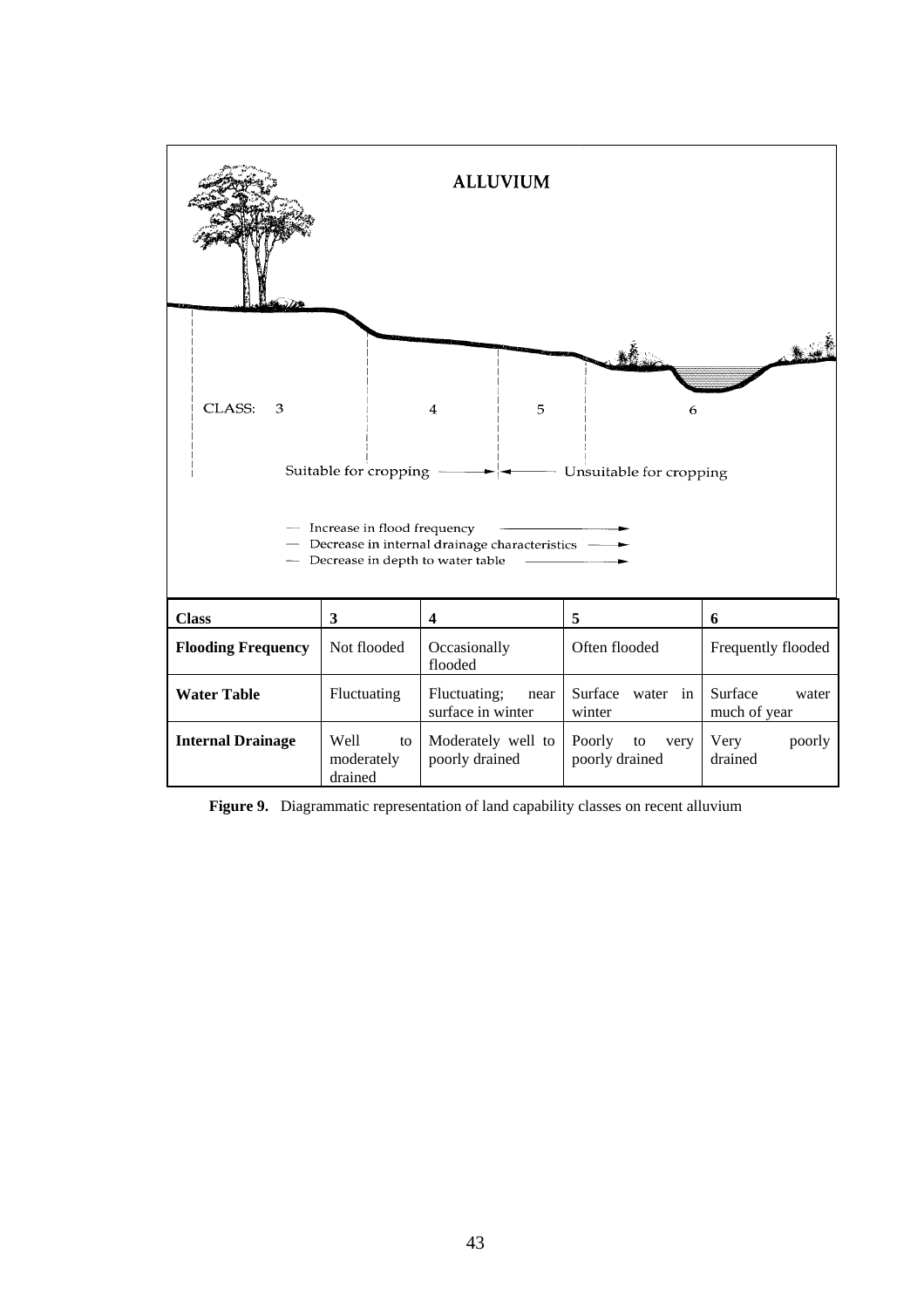

Figure 10. Stylised cross-section showing geology, soil, landform and land capability relationships from the North Midlands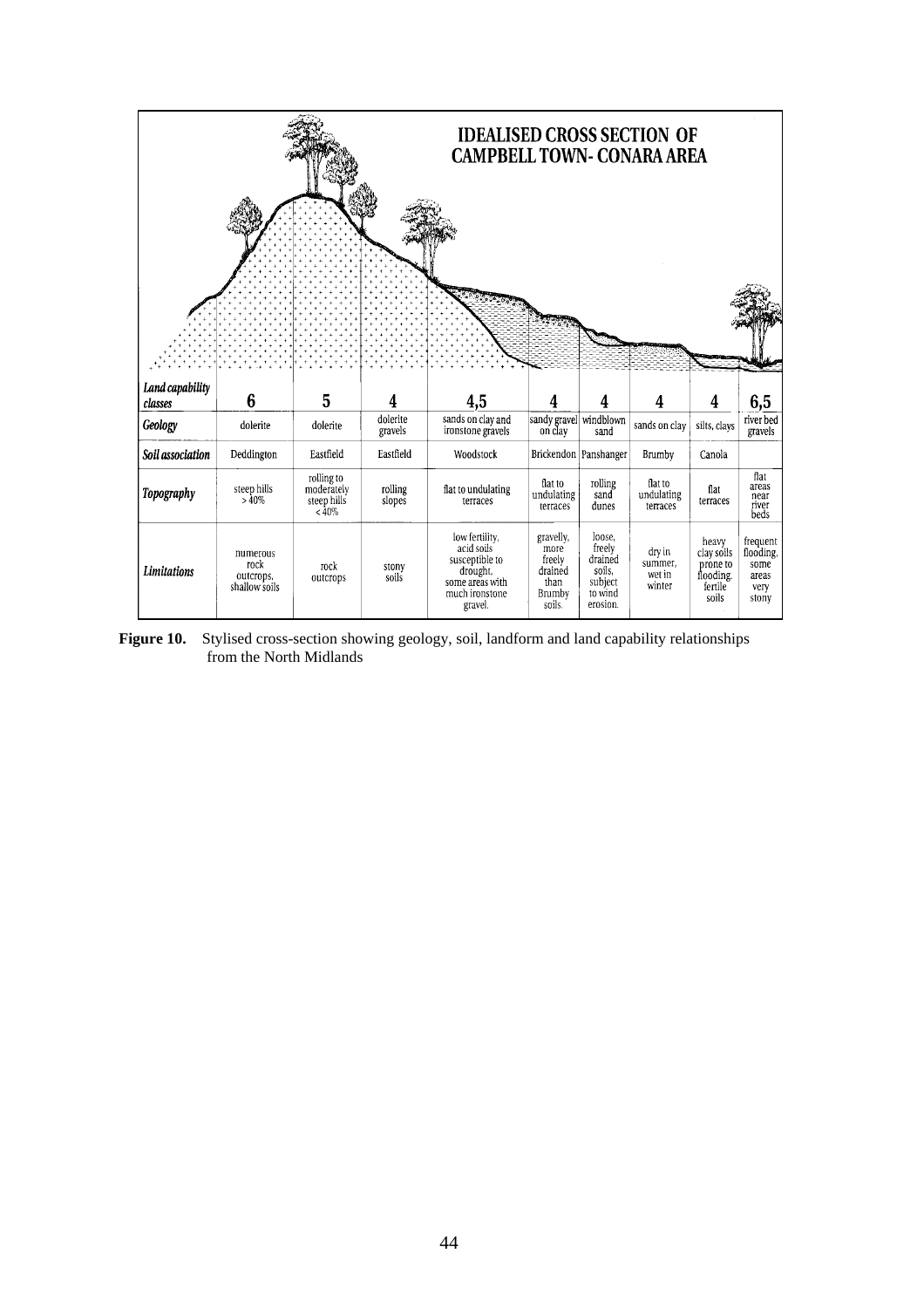## **5. HOW TO USE LAND CAPABILITY MAPS AND REPORTS**

As discussed previously, the land capability classification system is applicable to mapping at almost any scale. Within Tasmania the focus is on 1:100 000 scale mapping with some limited 1:25 000 information. It is important that the land capability map be used in conjunction with the accompanying report. The potential uses for land capability information are dependent on the level of classification provided and the scale of mapping. Only capability class information is presented on 1:100 000 scale maps, class and subclass information would be available on 1:50 000 scale publications and class, subclass and unit information would normally be available on maps of 1:25 000 scale or larger.

### **5.1 Limitations of Scale**

Special attention needs to be paid to the "limitations" imposed by the scale of mapping and the following comments relate to the 1:100 000 scale mapping currently being undertaken by the Department.

It is important that maps are used at the scale at which they are published (1:100 000). **The map should not be reproduced at a larger scale (eg. 1:25 000)**. The land capability boundaries found on the maps are reliable only at the published scale of 1:100 000. Errors in interpretation will occur if maps are enlarged or if the information is used at the farm or detailed planning level. If more detail is required, the area of interest should be remapped at a scale more suitable for the end use, rather than enlarging the map.

#### **5.1.1 Minimum map unit size and purity**

The accuracy of the land capability class boundaries depends on a number of factors including the complexity of the terrain, soils and geology. Where topography, or other visible features, change abruptly the class boundaries may be well defined. Alternatively, changes may be gradual and more difficult to assess such as with a change in soil depth, some soil types, slope, or extent of rockiness. In these cases the boundary is transitional and therefore can be less precisely plotted on the map.

Gunn *et al* (1988) indicate that, at a scale of 1:100 000, the standard minimum area for a map unit which can be adequately depicted on the map is approximately 64ha. There appears to be little consistency however, as Landon (1991) suggests a wide range of "minimum areas" are currently in use. For the purposes of this work, unit areas of less than 64ha have been mapped where they are identifiable on the basis of clearly visible boundaries (usually topographic). Impurities in map units will occur where land class changes are a result of less obvious changes in land characteristics or qualities.

In any mapping exercise there are always areas which are physically too small to delineate accurately at a given map scale and in such cases these areas are absorbed into surrounding units. The map units shown will therefore often contain more than the one land capability class or sub-class. The map units are assigned the dominant land capability class within them but it should be recognised that some map units may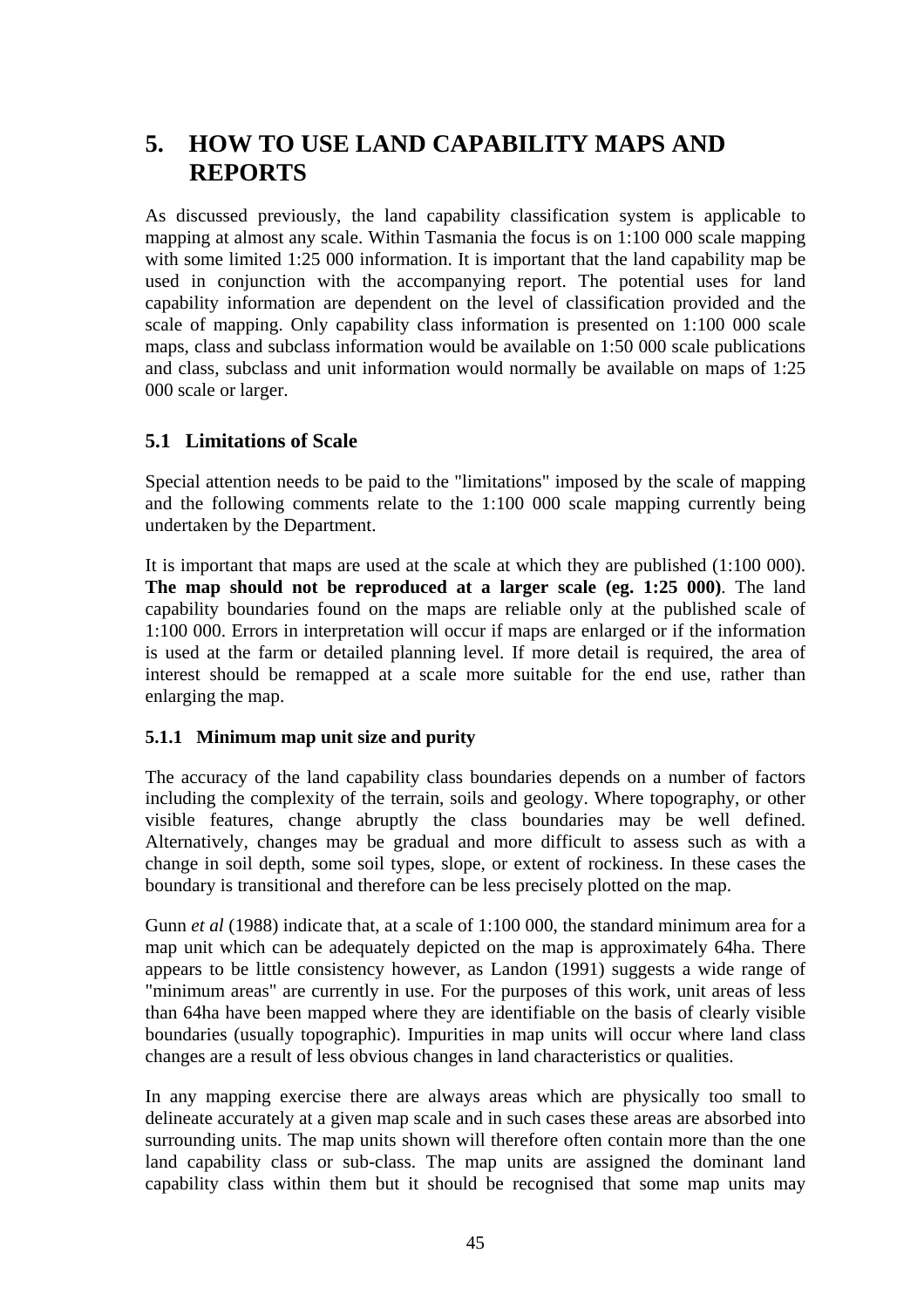contain up to 40% of another class. In the majority of cases however, a land capability map unit may be deemed to be about 80% pure and, in more uniform areas, up to 90%.

COMPLEX map units (eg 4+5) are identified in some areas where, due to the complexity of soils and landscape, two land classes are identified within a single map unit, each class occupying between 40% and 60% of the unit. However, at the scale of mapping, the individual pockets of each land class are either too small to map independently or the pattern is very complex and separate capability classes cannot easily be identified. Such units are shown as striped units on the map. The first digit of the map unit label represents the dominant land capability class as does the slightly wider of the two coloured stripes on the map. Further information on the use and identification of complexes is presented earlier in this handbook.

### **5.2 Interpretation of the Land Capability Information**

The scope and range of applications of the land capability information depends on the scale at which the surveys are carried out. Large scale maps such as those at 1:5 000 or 1:10 000 contain detailed information and are suitable for whole farm planning purposes, planning farm layouts and identifying appropriate land uses, soil conservation and land management practices. A scale of 1:25 000 is more appropriate for catchment planning, although this is a guide only as the scale used will often be determined by the size of the catchment to be surveyed and the amount of time that is allocated for mapping it. Medium scale surveys, about 1:50 000, contain class and subclass information and are suitable for district planning for route alignment, urban and rural development planning including residential and industrial development planning.

Best use of the 1:100 000scale maps and reports can be made by local government, regional and State land use planning authorities. The information at this scale is **not** intended to be used to make planning decisions at farm level, although the information collected does provide a useful base for more detailed studies. The methodology does however apply to all scales of mapping and can be utilised equally well by local landowners, local, regional or State planning authorities.

Examples of other potential uses of land capability information at 1:100 000 scale are:

- − Identifying areas of prime agricultural land (Classes 1 to 3) for retention for agricultural use
- − Rational planning of urban and rural subdivisions
- − Identifying areas for new crops, enterprises or major developments
- − Identifying areas for expansion of particular land uses
- − Planning of new routes for highways, railways, transmission lines, etc.
- − Identifying areas of land degradation, flooding or areas that may require special conservation treatment
- − Identifying areas of potential erosion hazard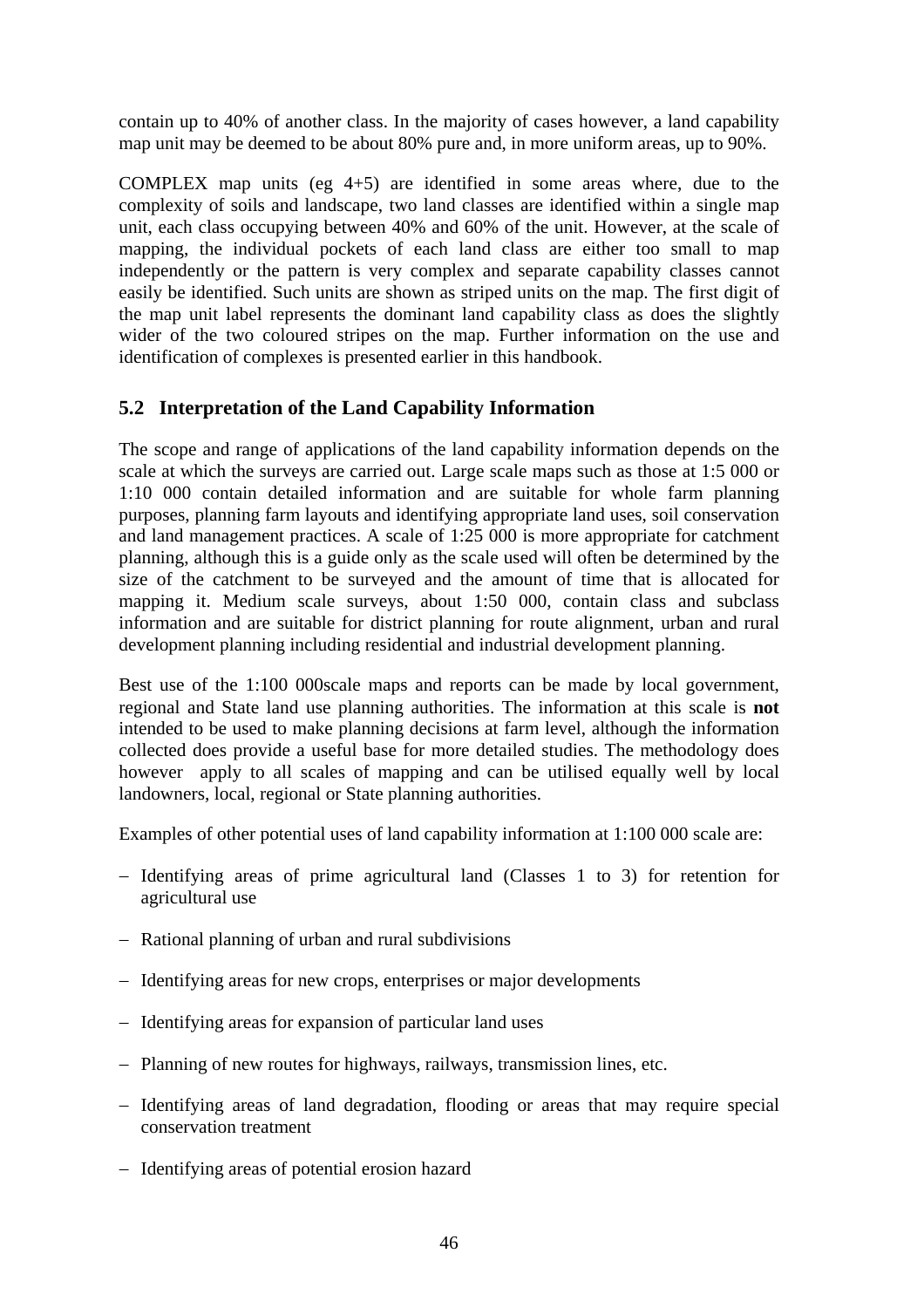− Resolving major land use conflicts

Integrated catchment management (depending on catchment size)

Land capability information combined with other resource data can, with the aid of a GIS (Geographic Information System), greatly enhance the accessibility, interpretation and use of this information.

Describing land capability information through reports and accompanying maps is insufficient to ensure the adoption of sustainable land use practices. Change away from unsustainable practices can only occur through increased social awareness and education (a recognition that change is needed) together with the development of an appropriate implementation framework, including legislative and administrative support, responsible for putting land use policies into practice. The protection of high quality agricultural land from non-agricultural use is an issue of particular concern in many areas and the information included in the various maps and reports will help to achieve this and support the proposed State Policy on the Protection of Agricultural Land currently under preparation by DPIWE.

The land capability maps and reports do not purport to have legal standing as documents in their own right, nor should they attempt to stand alone in planning decisions without being supported by other relevant land resource, economic, social or conservation considerations. The information is intended as a guide to planning development and, where more detailed planning is required, for farm planning or route alignment for example, further fieldwork at a more appropriate scale needs to be undertaken.

## **5.3 Copyright**

The maps, reports and digital information stored on the DPIWE databases are copyright, and the data is solely owned by the Department of Primary Industry, Water and Environment, Tasmania. Every encouragement is given to individuals and organisations who wish to use the information contained in this report and accompanying map to assist property management or regional planning activities. However, commercial organisations or individuals wishing to reproduce any of this information, by any means, for purposes other than private use, should first seek the permission of the Secretary, Department of Primary Industries, Water and Environment, Hobart.

### **5.4 Availability of Other Reports and Maps in this Series**

An Index of the land capability maps (based on the TASMAP 1:100 000 Series) is shown on the rear cover of this report. The maps which have been published to date are indicated in Figure 1.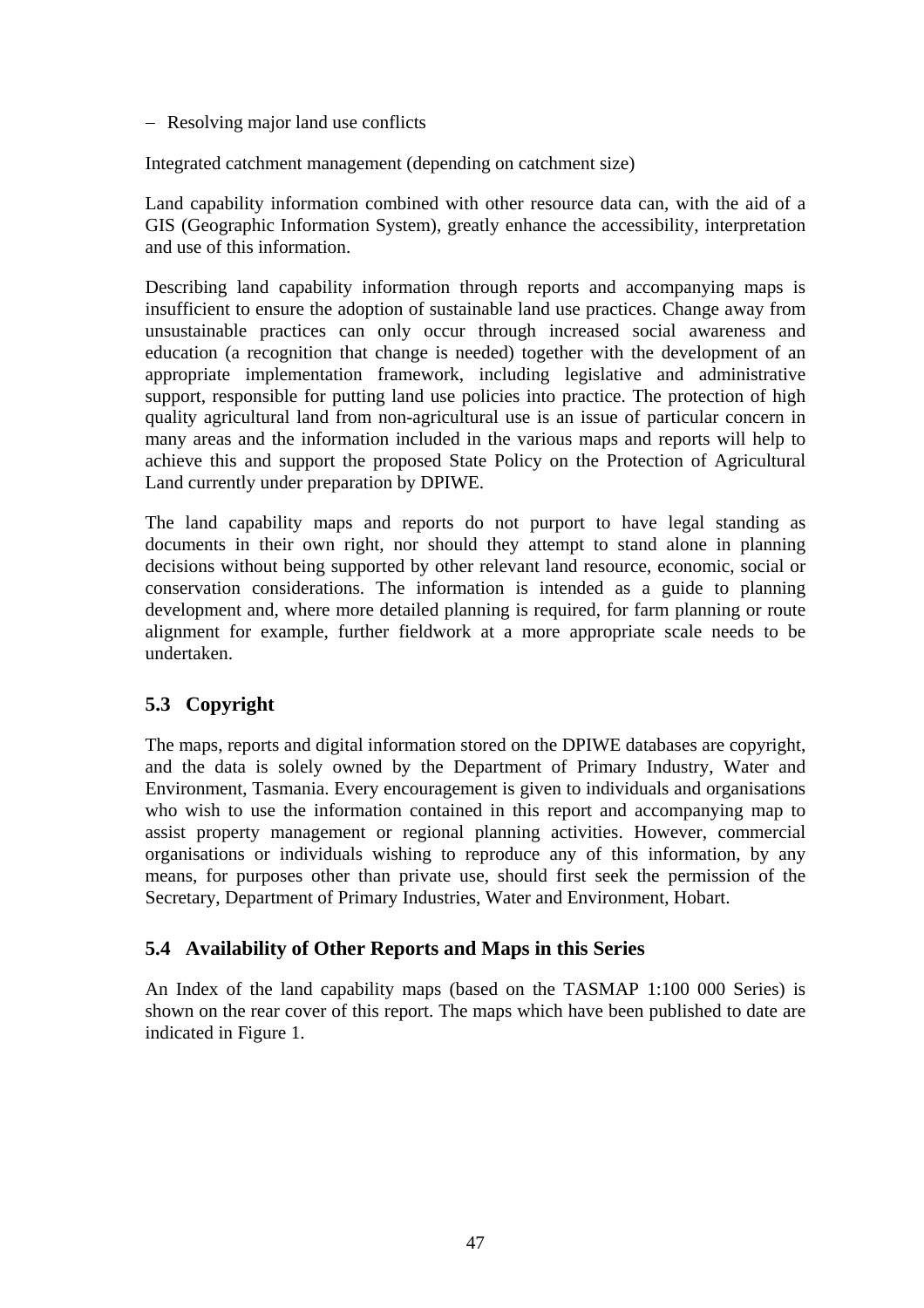Land capability publications currently available :

**Pipers Report and Accompanying Map** (\$15) **Tamar Report and Accompanying Map** (\$15) **Meander Report and Accompanying Map** (\$20) **South Esk Report and Accompanying Map** (\$30) **Forth Report and Accompanying Map** (\$30) **Inglis Report and Accompanying Map** (\$30) **Land Capability Handbook** (\$10) **Land Capability Classification in Tasmania, Information Leaflet (**free**)**

Maps, reports and the handbook are available for purchase by contacting your nearest Department of Primary Industries, Water and Environment Office or direct from:

Department of Primary Industries, Water and Environment Resource Management and Conservation Division Land and Water Assessment Branch GPO Box 46 Kings Meadows, TAS. 7249.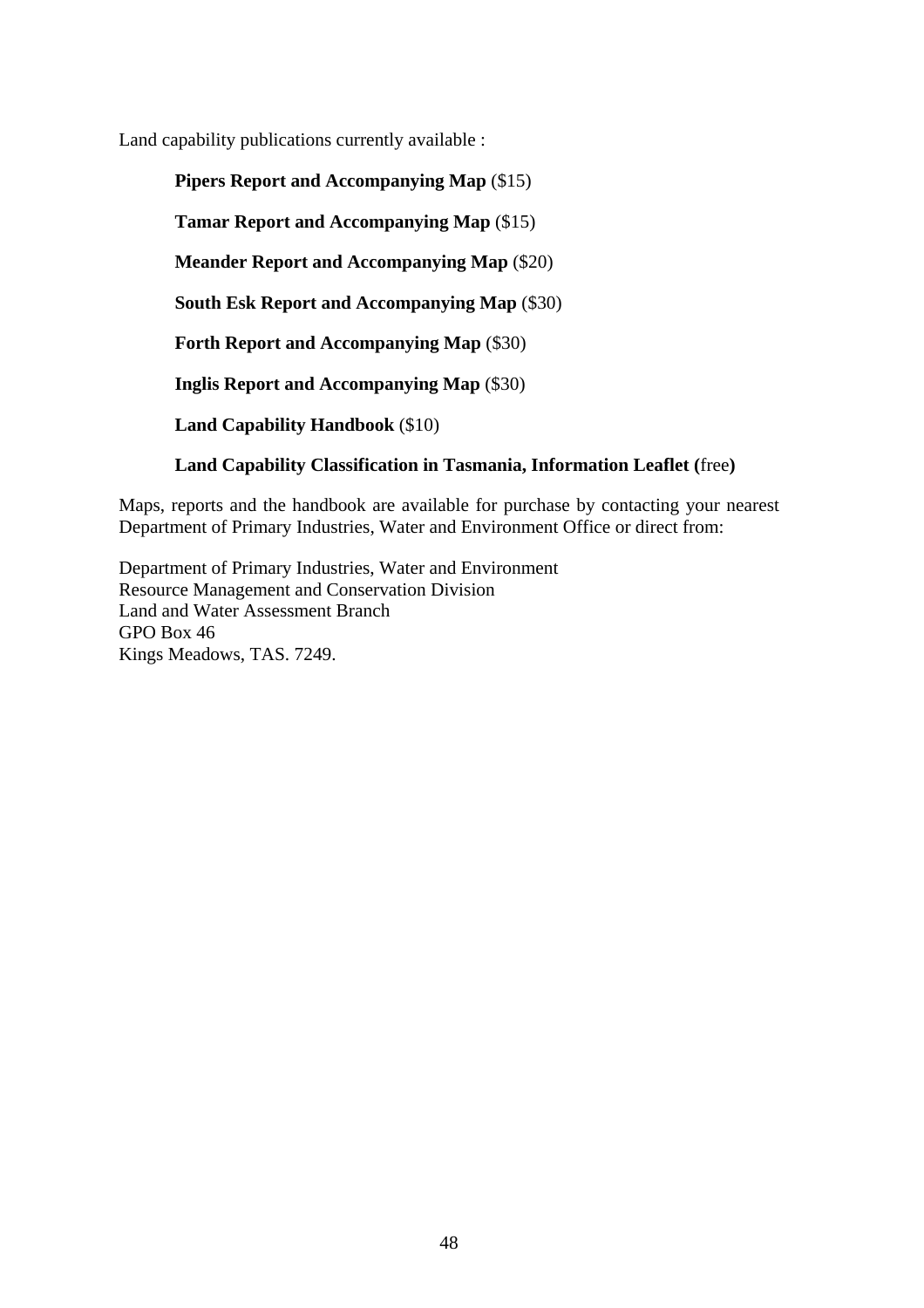## **6. LAND CAPABILITY FOR LAND USE PLANNING: REGIONAL AND DISTRICT SCALES**

Correct land use planning decisions, at the property, local, regional or State level, can only be made when based on a full and accurate picture of the total land resource and there is no doubt that land resource information (in particular, land capability information) is an essential ingredient in planning to allow informed and reliable decision making.

In carrying out the Land Capability Survey of Tasmania, the Department of Primary Industries, Water and Environment (formerly Department of Primary Industries and Fisheries) recognises that there has been a lack of this type of information available to planners in the past, and that many land use decisions in the State have not been based on land capability principles. Other States that have had land capability information available for some time, have also recognised that the information may not have been adequately incorporated into land use planning decisions. As a result, land capability information is now used extensively as a basis for land use planning decisions in all other States.

However, it is insufficient to provide land capability and other resource information in order to protect our valuable agricultural resources if administrative, legislative and political frameworks are not in place to ensure that this type of information is used in the planning process. Further, land capability information is insufficient to protect the land if there is no legislative framework to ensure that not only is land used within its capability but is also managed according to its capability classification. In recognition of this, the State government proposed the development of a policy on the Protection of Agricultural Land which required the incorporation of land capability principles in the development of regional development strategy plans. This policy was passed in April 1999. Further political developments will be required, however, if the State's valuable agricultural resources are to have a sustainable future.

The value and use of land capability information is largely dependent on the purpose and scale for which the information was gathered. Obviously, the more detailed the information the greater it's value for detailed planning and development. However, with limited resources available for land capability classification and land resource surveys in general, the approach of DPIWE has been to undertake 1:100 000 scale mapping which will provide an overview and relatively quick coverage of the State with the type of information that is useful to planners at district and regional scales.

It is proposed that once the 1:100 000 State survey is completed, areas where more detailed information is required (eg around urban fringes, areas of highly intensive agricultural use) will be remapped at 1:25 000 scale, providing planners and land managers with more detailed information.

Land capability on its own cannot and does not purport to dictate land use planning decisions or policies and should not be regarded as standing alone in any planning decision, without being supported by other relevant land resource, economic, social or conservation considerations that may be pertinent to the decision making process. Only with recognition of all these factors can responsible decisions on land use be made. The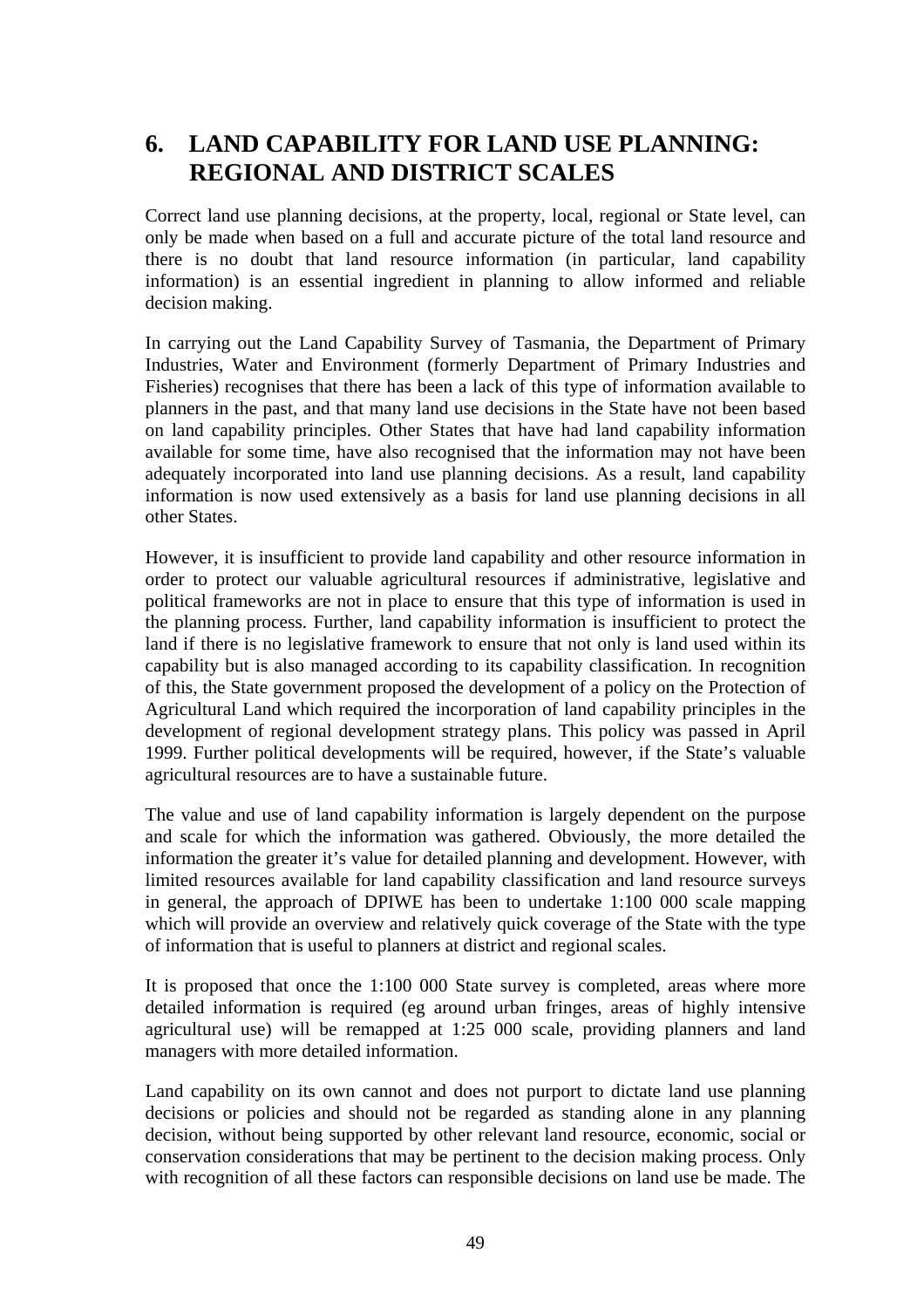land capability information provides a scientific and objective base on which to overlay all other information in order to make wise and rational land use decisions. A broadening of the issues to be considered in this way is more of a suitability evaluation, undertaken in many other states as part of a strategic development plan. In Tasmania it is up to the planners and developers to investigate social and economic factors as the land capability information provides only an assessment of the physical resources of the land.

The decisions that planners make in interpreting the land capability data must take into account:-

a) The physical potentials and limitations of the land, as indicated in the land capability assessment.

b) The land capability information - an understanding of the land capability system, the limitations of the data, and the limitations imposed by the scale of the information presented.

c) Other social, economic, political, infrastructure, and conservation considerations.

d) Regional and State planning strategies and policies, eg protection of prime agricultural land for agricultural use (Classes 1-3).



**Figure 11**. Framework for Land Use Planning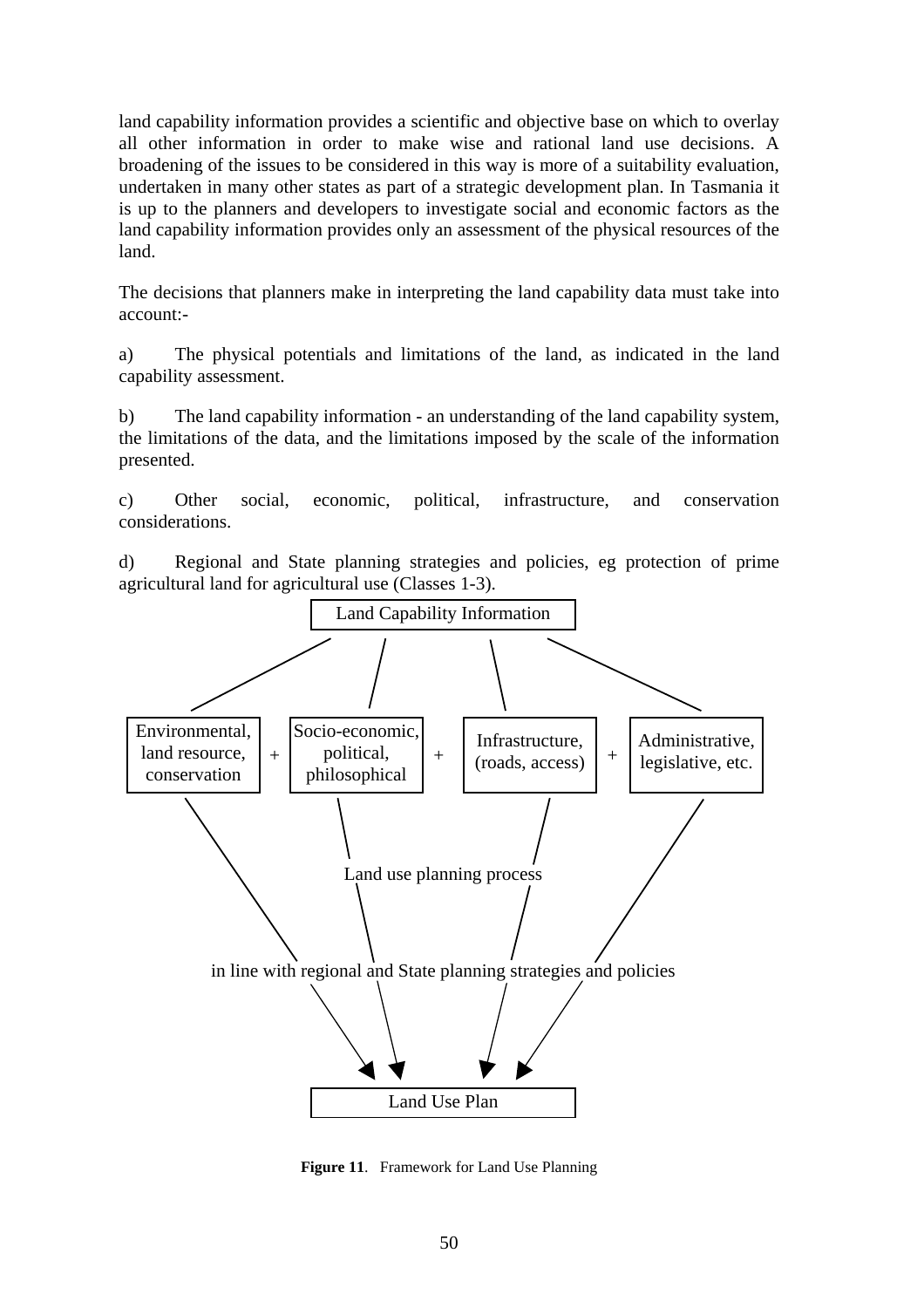Potential uses of the land capability information at the regional or district scales include identifying areas of prime agricultural land, areas for expansion of particular land uses, new crops or major developments, planning for urban and rural subdivisions, and planning for new routes, highways or transmission lines.

Land capability information can be used to provide a basis for deriving zoning or policy areas for regional and district planning schemes. This has been successfully undertaken for West Tamar and Kentish Councils.

Local authorities can identify areas where development may be safely promoted or should be restricted. Areas can be defined which should be protected from urban intrusion, preserved for agriculture, or used for semi-rural living.

This objective information can be used to allay concerns that decisions about residential developments are made on a piecemeal basis, and fail to recognise the regional or State importance of agriculture.

Outlined below are some examples of applications of land capability at various scales.

#### **1) Regional and State Planning: 1:100 000 (small scale)**

At this scale, the land capability information can only be presented at the class level. This information can be used to:

- a) Provide an overview of land capability of the region.
- b) Identify the nature and extent of the land resource.
- c) Identify areas with potential for intensive agricultural use eg prime agricultural land.
- d) Assist with regional strategic planning.
- e) Identify extent of areas at risk from land degradation.
- f) Identify areas for new developments, or urban expansion.
- g) Provide a standardised framework on which to base more detailed assessments.
- h) Resolving state level land use conflicts.

#### **2) District Planning and Large Catchment: 1:50 000 (medium scale)**

Mapping at this scale can be carried out to the class or subclass levels. At this scale information on the time of limitation is necessary for consultants and planners involved in urban and rural development planning.

Provides information for all of those mentioned above in more detail, including more detail about the land resource, for: -

- a) Urban and rural development planning, including residential and industrial subdivision
- b) Transport, telecommunication and transmission line route alignment
- c) Soil conservation planning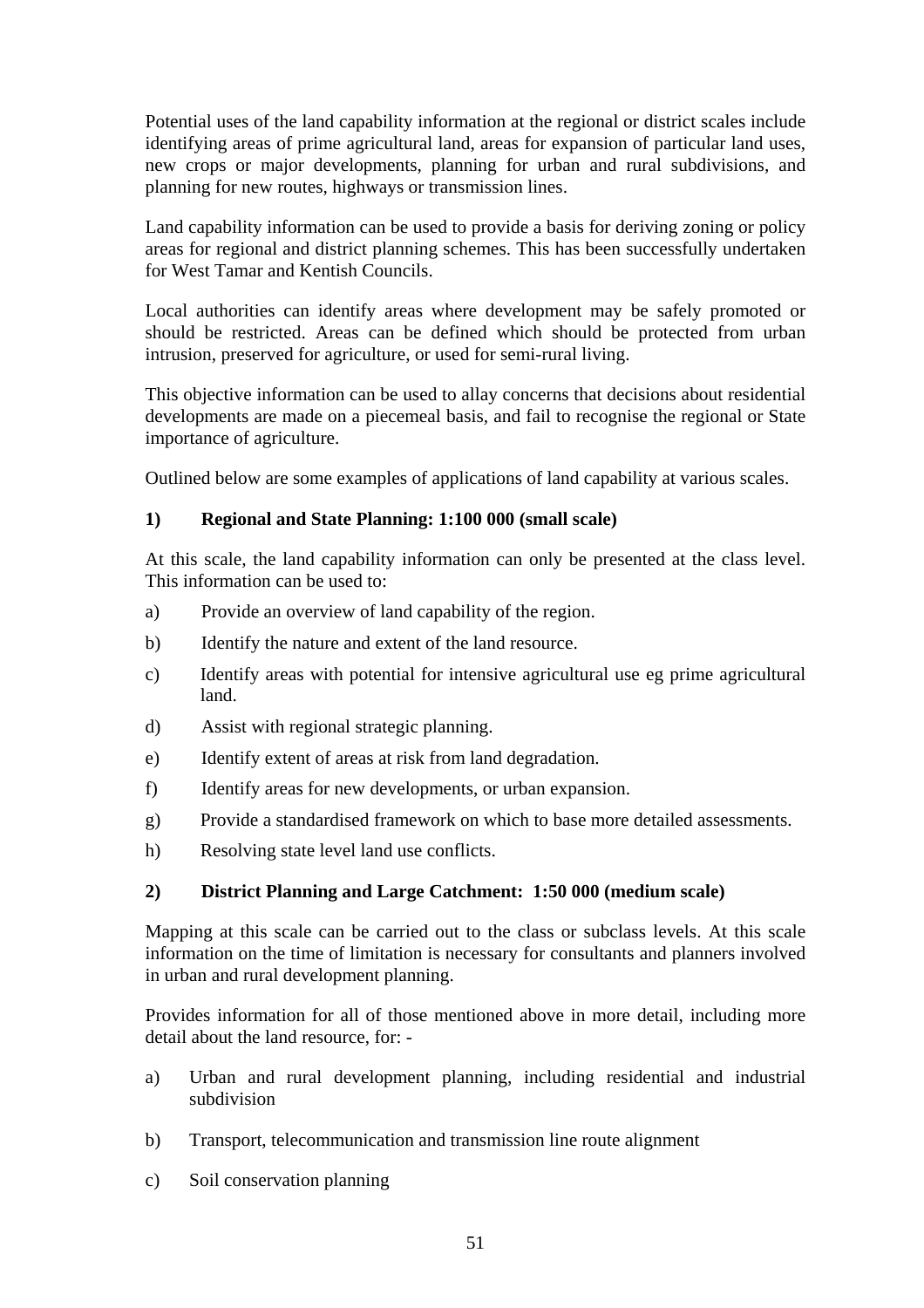- d) Location of industries
- e) Location of irrigation schemes
- f) Locating landfill and effluent disposal sites

Medium scale mapping provides more reliable information on the nature of limitations. It is also able to supply some information relating to soil type and soil characteristics. Land capability classification is not a substitute for soil survey, however, and for reliable soil information soil surveys should be undertaken at a scale appropriate to the proposed development.

#### **3) Catchment Planning; Urban Fringe Areas 1:25 000 (large scale)**

- a) Specialised agriculture (eg viticulture)
- b) Defining management options
- c) Hobby farm expansion
- d) Urban growth options
- e) Providing information for detailed planning and policy development

More detailed plans for urban development may be recommended to ensure that inappropriate developments do not occur on land at risk from flooding, areas with landslip hazard, land with reactive or unstable soils, or on areas that are too steep or too rocky for development. Some other States and New Zealand have developed an Urban Land Capability Classification System which takes into account in detail these types of constraints that affect development of land for urban use.

Figure 12 outlines a possible framework for the application of land capability assessment.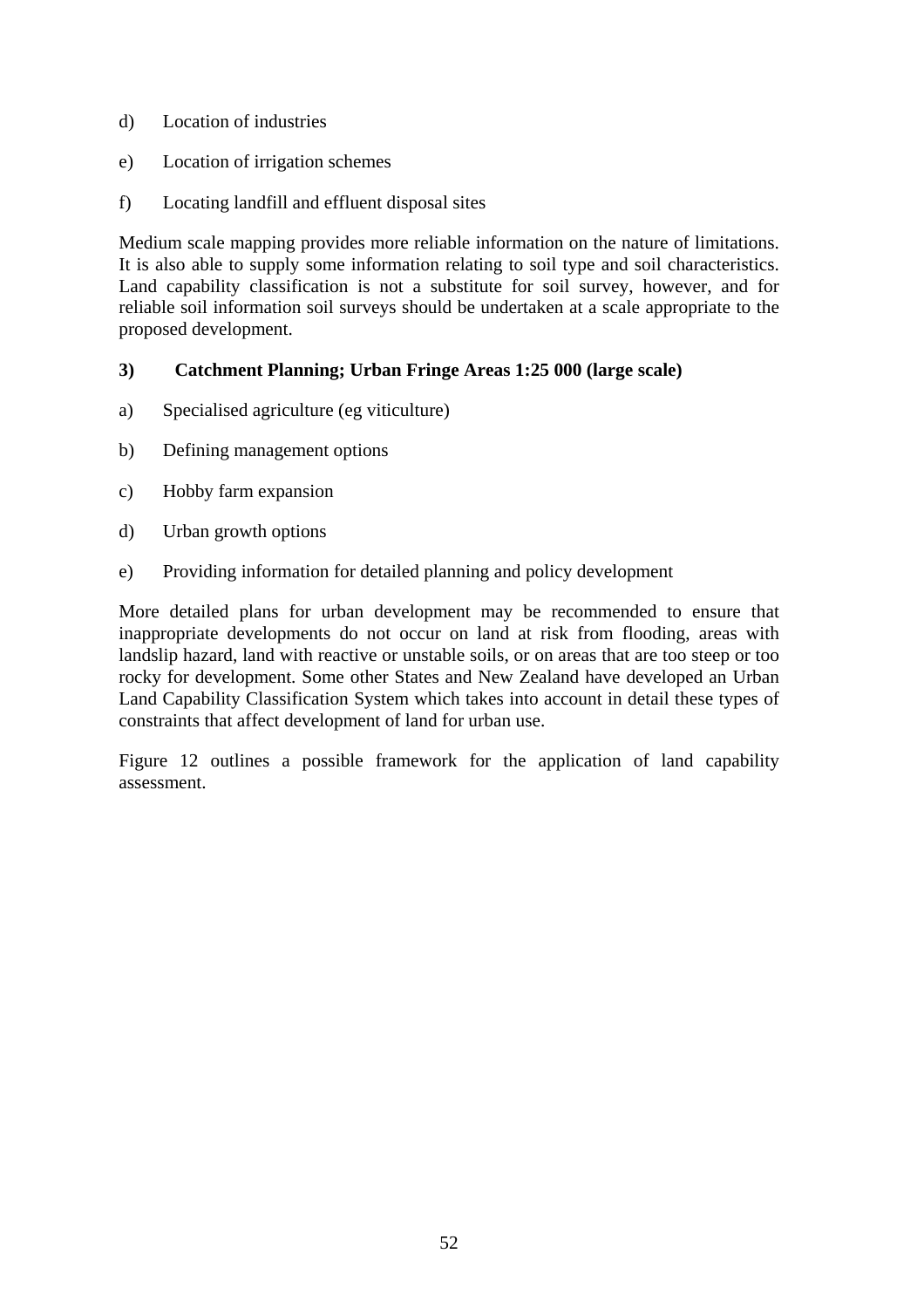

**Figure 12.** A possible framework for the application of land capability assessments. (Adapted from Dept. of Agriculture, South Australia)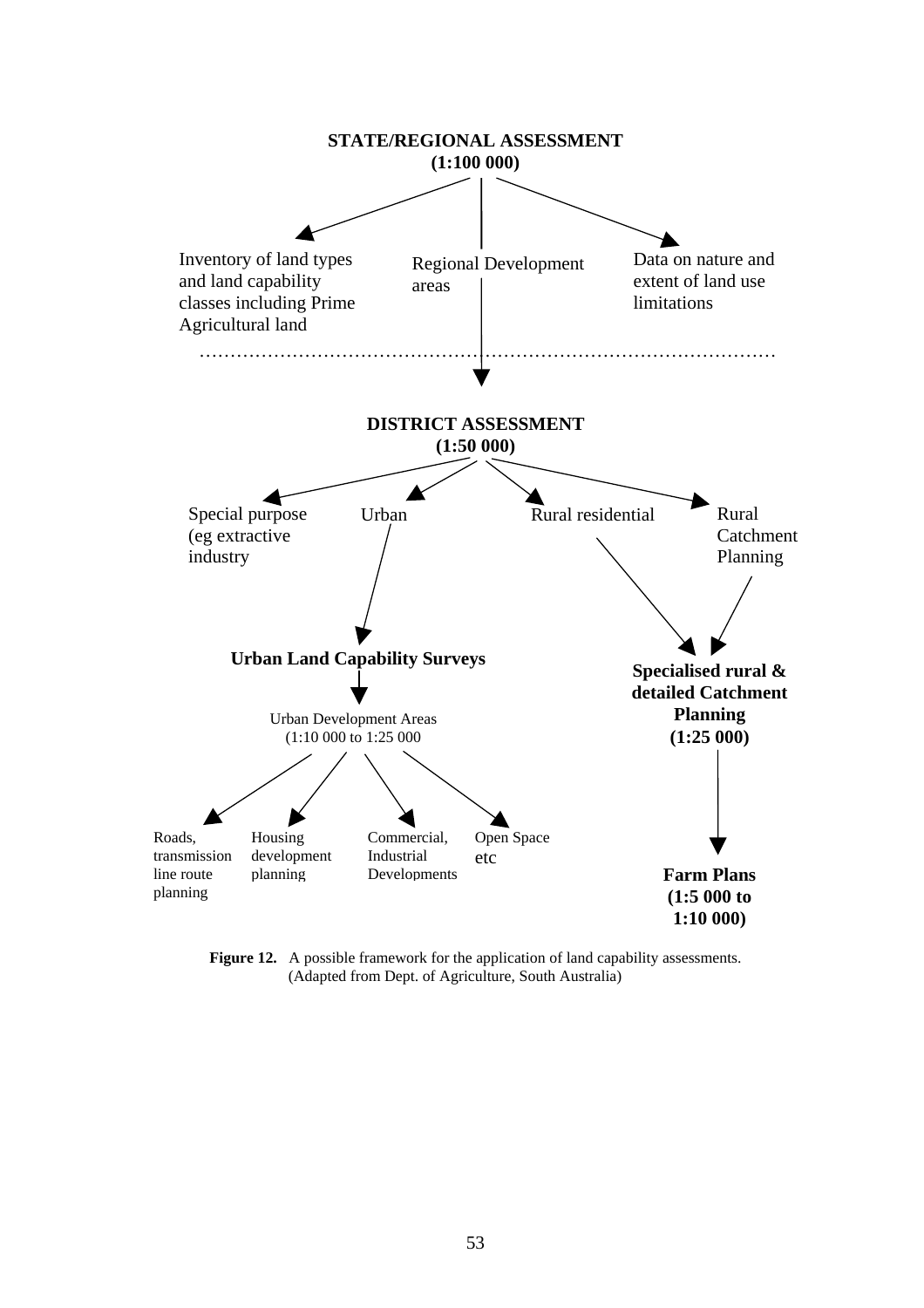# **7. LAND CAPABILITY FOR FARM PLANNING**

Using land within its capability naturally starts at the farm level. Decisions such as land use, length of cropping phase, stocking rates and management methods develop from an assessment of the land's capability to sustain the proposed level of use.

While most farmers make an assessment of the land's ability to produce and the appropriate methods for management, economic circumstances may lead farmers to look only to the short-term and neglect long-term considerations. Where the land's ability to sustain a particular land use without permanent damage is ignored, the unfortunate, but inevitable result is land degradation: soil compaction, erosion in its various forms, tree decline or soil salting.

Property management decisions should therefore be more consciously based on land capability. Planning farm layout and operation on the basis of the inherent bio-physical characteristics of the land - soil type, slope, drainage and erosion hazard - is a basic principle of Property Planning. Matching the land's capability for production with the required farming practices leads to subdivision of the farm into land capability units (or natural land management units).

For example, fence location and paddock shape and size should be dictated by factors such as topography and soil type.

Of particular importance in cropping areas is the situation where individual paddocks may have more than one soil type present. Usually this results in one soil type being used beyond its capability and therefore suffering permanent damage. Where practical, different soil types should be identified and treated separately.

A similar situation applies with paddocks which may contain only one soil type, but may contain some small steep areas or drainage lines. If the entire paddock including the steep areas or drainage lines are cultivated, these areas may be subject to erosion. The preferred practice is to suit the land use to capability by leaving drainage lines as pasture, and planting steeper areas for wood production. Both options result in less soil disturbance and prevention of long-term damage.

Land capability assessment at the property level involves the same principles as those used for broader scale assessment. However, more detailed information needs to be collected as the result is direct guidelines for land use and soil management practices.

By using the principles of land capability assessment at the property level, the farmer can better plan his farm layout and operations to identify the most appropriate land use for different areas of his property, and thereby ensure the long-term sustainable productivity of the land is not threatened (see Figure 13).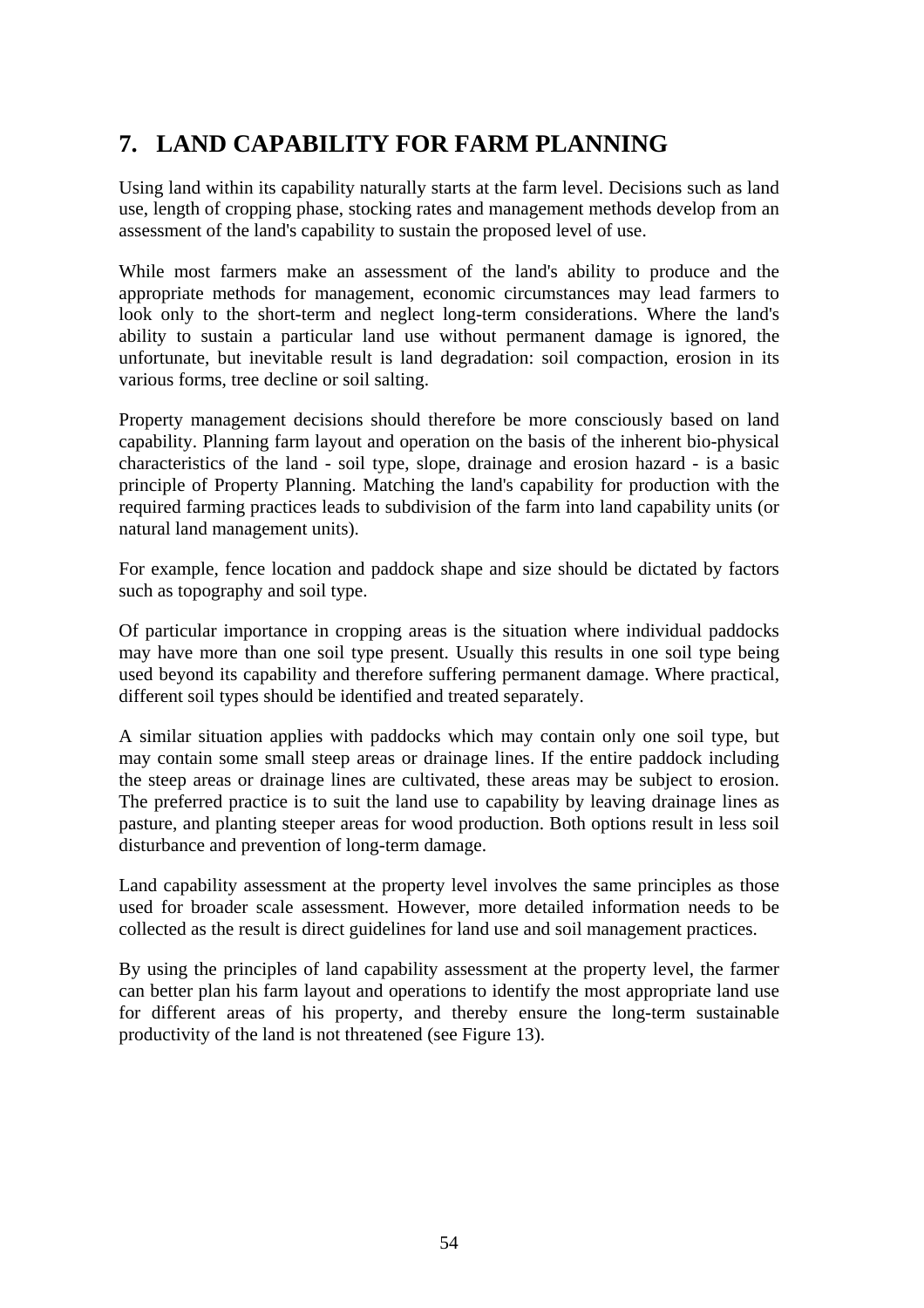

**Figure 13**. Land capability as a basis for farm planning

## **7.1 Procedure for Land Capability Mapping at Farm Level**

Land capability at the property level is carried out by mapping to the class, subclass and unit level, as described in Section 3.

Before a land capability map can be drawn, it is essential to have an understanding of the physical resources of the property, and their relationships.

A detailed physical resource inventory is required for each area of the farm as this is used as the basis for the land capability assessment. The type of information needed would be rock type, soil type and properties, slope, aspect, altitude, exposure, erosion, hydrology and rainfall, etc. The land capability units based on this physical information are then drawn onto an aerial photograph of the farm and this information then forms the basis for the whole farm plan (Figure 13, above).

As part of a farm plan a series of overlays will be drawn over an aerial photograph of the property. Suitable scales for aerial photographs will depend on the size of the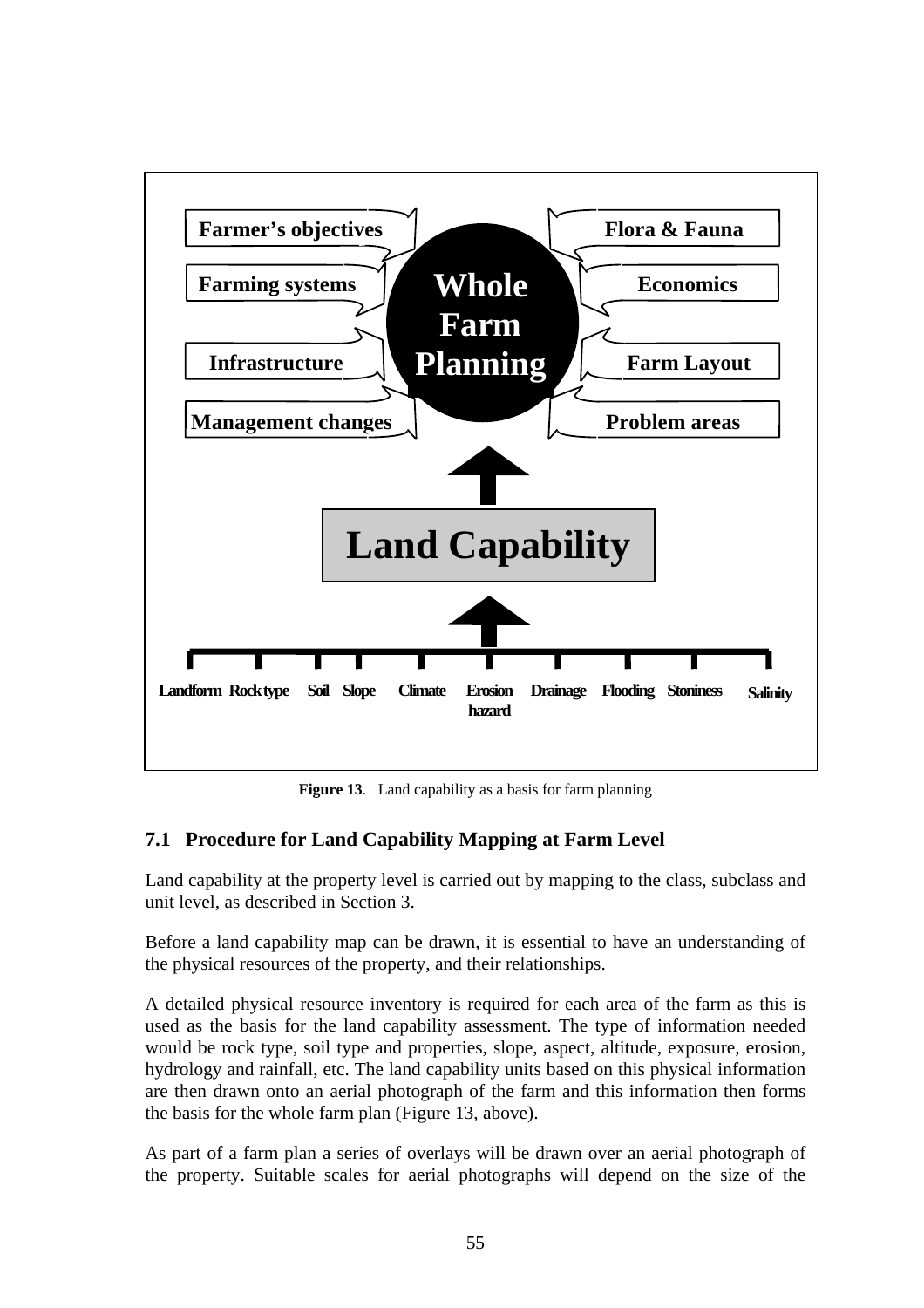property and on the complexity of the landscape, but should be between 1:1 000 and 1:10 000.

At these scales it is possible to subdivide the landscape into land management units which reflect farm management and soil conservation needs.

In preparation for land capability assessment, overlays will be needed showing:

- (a) major landforms
- (b) geology
- (c) soil types

To derive these overlays, the farmer's detailed knowledge will need to be supplemented by extensive field work over the entire property to determine boundaries and to make records or notes about certain features eg. descriptions of major soil types, slope, erosion features, rockiness, flooding hazard, drainage problems, salinity areas, etc.

The land capability units at the property level will be a subdivision of the landscape into management areas that have similar soil types, geology, slope, erosion hazard, aspect etc. These areas will require similar management and conservation treatments, and will be capable of growing the same kinds of crops, with similar potential yields.

Many of the land capability boundaries will be obvious, but others will require field checking. If the first three overlays are completed in detail, then this will make the land capability overlay much easier to compile. Land capability is an assessment of the potential of the land, so the boundaries should not be influenced by present fence lines, infrastructure, vegetation or land use. The practicality of managing these areas will be dealt with when developing the whole farm plan.

The land capability units identified should then be ranked in order, and described in an accompanying legend. An example is presented in the table below.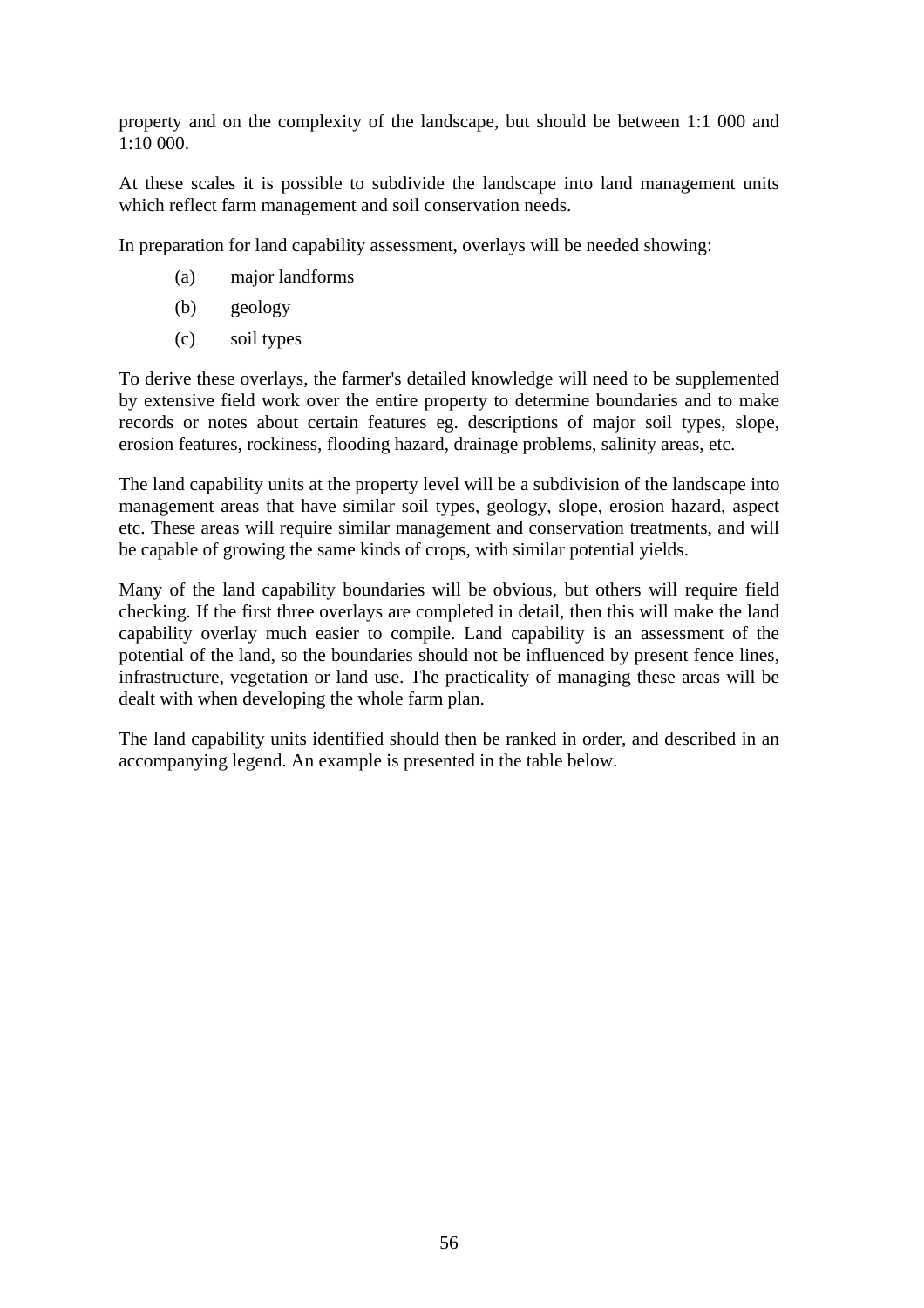|                                           |                     |                                                                                                                                                                              |                                                                  | <b>LAND CAPABILITY LEGEND - CRESSY RESEARCH STATION</b>                                                                                                                                                                                                                                                                       |              |                                                                    |                                                                                                                                                                              |                                                                                               |                                                                                                                                                                                                                                                                                                                                                                                                                                                                                                                      |
|-------------------------------------------|---------------------|------------------------------------------------------------------------------------------------------------------------------------------------------------------------------|------------------------------------------------------------------|-------------------------------------------------------------------------------------------------------------------------------------------------------------------------------------------------------------------------------------------------------------------------------------------------------------------------------|--------------|--------------------------------------------------------------------|------------------------------------------------------------------------------------------------------------------------------------------------------------------------------|-----------------------------------------------------------------------------------------------|----------------------------------------------------------------------------------------------------------------------------------------------------------------------------------------------------------------------------------------------------------------------------------------------------------------------------------------------------------------------------------------------------------------------------------------------------------------------------------------------------------------------|
| <b>LAND</b><br>CAPABILITY<br><b>CLASS</b> | <b>AREA</b><br>(ha) | <b>DESCRIPTION</b>                                                                                                                                                           | <b>ROCK TYPE</b>                                                 | <b>SOILS</b>                                                                                                                                                                                                                                                                                                                  | <b>SLOPE</b> | <b>LAND</b><br><b>DEGRADATION</b><br><b>HAZARD</b>                 | <b>LIMITATIONS TO</b><br><b>CROPPING USE</b>                                                                                                                                 | <b>SOIL CONSERVATION AND</b><br><b>WATER MANAGEMENT</b><br><b>MEASURES</b>                    | <b>COMMENTS</b>                                                                                                                                                                                                                                                                                                                                                                                                                                                                                                      |
| 4e1                                       | 21                  | Gently undulating slopes (between<br>Brickendon and Brumby surfaces)                                                                                                         | Colluvium on clay                                                | Newnham Series (N)<br>0-15cm brown fine sandy loam.<br>15-20cm bleached clayey sand, some gravels,<br>20cm+ brown friable clav with red and vellow mottles.                                                                                                                                                                   | $0 - 3%$     | Rill, sheet erosion.<br>Structural decline.                        | Suitable for cropping most of the<br>year.                                                                                                                                   | Minor soil conservation works.                                                                | Subsoil clays drain more freely than the Brumby series soils.                                                                                                                                                                                                                                                                                                                                                                                                                                                        |
| 4e2                                       | 62                  | Flat to gently undulating surfaces<br>a thin veneer of Panshanger<br>windblown sand, overlying Brumby<br>terrace,                                                            | Windblown sand (35<br>50cm deep) overlying<br>clays and gravels. | Panshanger over Brumby Series (P/Br)<br>0-20cm brown fine sandy loam,<br>20-40cm bleached yellowish, sand (wet during winter),<br>40cm+ yellowish, sometimes mottled sandy clay to heavy clay                                                                                                                                 | $0 - 5%$     | Rill, sheet erosion.<br>Structural decline.                        | Suitable for spring and autumn<br>cropping.                                                                                                                                  | Windbreaks.<br>Minimum Tillage techniques                                                     | Where depth of Panshanger sand is less than 35cm profiles<br>were considered to be more typical of Brumby soil series.                                                                                                                                                                                                                                                                                                                                                                                               |
| 4e <sub>3</sub>                           | 5                   | Undulating to rolling slopes and<br>scarps.                                                                                                                                  | Alluvial sands on<br>clay.                                       | <b>Brumby Series (Br)</b><br>0-20cm grey or brownish grey fine sandy loam,<br>20-30cm bleached white or pale yellow sandy clay loam or clay,<br>with small quartz and ironstone gravel,<br>30cm+ vellowish grev (mottled & gleved) clay.                                                                                      | 5-15%        | Wind erosion. Structural<br>decline. Waterlogging.                 | Easier to get machinery on than<br>4w1 because of better drainage.                                                                                                           | Drainage.<br>Minor soil conservation works                                                    | Soils are better drained than 4w1.                                                                                                                                                                                                                                                                                                                                                                                                                                                                                   |
| 4e4                                       | 73                  | Flat to rolling surfaces, lunettes and<br>dunes of deep, windblown sands.<br>Includes flat to gently undulating<br>low lying areas within sand dune<br>formations.           | Windblown sands<br>$( > 60cm$ deep)                              | <b>Panshanger Series (P)</b><br>0-20cm dark reddish brown fine sandy loam<br>20-25cm + loose reddish brown sand<br>Panshanger Series (Pw)<br>0-20cm brownish grey sandy loam<br>20-35 bleached loose grey/yellowish grey or creamy yellow<br>sand, with manganese concretions,<br>35cm+ loose grey sand or yellow sandy clay. | $0 - 15%$    | Wind, rill, sheet erosion.<br>Structural decline.                  | Good winter cropping (free<br>draining). Soils dry out too<br>rapidly for spring and summer<br>cropping. Cultivation timing<br>critical because of wind erosion<br>hazard.   | Windbreaks.<br>Minimum Tillage techniques                                                     | Deep uniformly textured and weakly structured<br>sand, with low organic matter content. P soils are<br>very free draining with frequent periods of severe<br>soil moisture deficiencies. Highly susceptible to<br>wind erosion. Includes areas of Wilmore (W) soils<br>which have a higher clay content than P soils. Low<br>lying areas on Pw soils retain moisture for longer<br>periods than Ps soils because of slower drainage.<br>Some Pw profiles are paler with cream/yellowish<br>colours in B, C horizons. |
| 4w1                                       | 214                 | Flat to gently undulating terraces<br>with poorly drained soils.                                                                                                             | Alluvial sands on<br>clay.                                       | <b>Brumby Series (Br)</b><br>Similar profiles to 4e3, sometimes with more gravel present.                                                                                                                                                                                                                                     | $0 - 5%$     | Wind, rill, sheet erosion.<br>Structural decline.<br>Waterlogging. | Suited to spring cropping. Must<br>be careful with irrigation timing<br>and amounts, to give soils time to<br>dry out before winter.                                         | Drainage.<br>Minor soil conservation works                                                    | Poorly drained soils with impeded vertical and<br>lateral drainage. The surface soil is normally acid.<br>In summer these soils set hard and with excessive<br>cultivation rapidly lose their surface structure. The<br>fine grained nature of the A2 horizon may result in<br>excessive siltation of mole drains. Topsoil depths<br>and textures may vary due to varying amounts of<br>admixed Panshanger sand.                                                                                                     |
| 4w2                                       | 45                  | Flat terraces adjacent to<br>streams. Recent alluvial soils<br>with high clay content and<br>restricted internal drainage.                                                   | Alluvial clays.                                                  | <b>Canola Series (Ca)</b><br>0-25cm very dark grey or black organic clay loam or<br>clay with grey or rust mottles,<br>25cm+ dark grey clay, yellowish grey clay or sandy<br>clay, sometimes gravelly with orange mottles.                                                                                                    | $0 - 3%$     | Streambank erosion,<br>waterlogging, flooding.                     | Suitable for spring cropping<br>(good barley country). Difficult to<br>get soil in suitable condition for<br>cultivation - sets into hard clods,<br>or is too boggy to work. | Drainage                                                                                      | Profiles are variable due to differences in alluvial<br>parent material, flood frequency and degree of soil<br>development. High water tables, poor internal<br>drainage and surface flooding make these clay soils<br>difficult to manage.                                                                                                                                                                                                                                                                          |
| 4s1                                       |                     | Gently sloping lower level surfaces<br>of the Brickendon Terrace.                                                                                                            | Alluvial gravel and<br>sands on clay.                            | <b>Brickendon Series (B)</b><br>0-15cm brown/grey silt loam or fine sandy loam,<br>15-25cm yellow/grey bleached fine sandy loam with<br>quartz and ironstone gravel<br>25-30cm + heavy orange and red mottled clay.                                                                                                           | $0 - 5%$     | Wind erosion. Structural<br>decline. Waterlogging.                 | Suitable for cropping most of the<br>year.                                                                                                                                   | Drainage.<br>Minor soil conservation works                                                    | Subsoil clays drain more freely than Brumby<br>Series soils. Slightly more erodible than 4e1<br>because of increased slope. Profiles are not as<br>gravelly as typical Brickendon Series soils.                                                                                                                                                                                                                                                                                                                      |
| 5e1                                       | 0.8                 | Moderately steep scarps of<br>deep windblown sand.                                                                                                                           | Windblown sands<br>$( > 60cm$ deep)                              | <b>Panshanger Series (P)</b><br>0-20cm dark reddish brown fine sandy loam<br>20-25cm + loose reddish brown sand                                                                                                                                                                                                               | 30%          | Wind, sheet, rill erosion.                                         | Unsuitable for cropping because<br>of slope and erosion hazard.                                                                                                              | Windbreaks.<br>Block planting of conservation trees.<br>Maintenace of complete pasture cover. |                                                                                                                                                                                                                                                                                                                                                                                                                                                                                                                      |
| 5w1                                       | 21                  | Poorly drained, low lying<br>areas in drainage channels<br>subject to frequent surface<br>flooding and waterlogging<br>and salinity concentrations.                          | Alluvial sands on<br>clav.                                       | <b>Brumby Series (Br)</b><br>Profiles generally shallower than those in 4e3, with clay B<br>horizon at 20-25cm.                                                                                                                                                                                                               | $0 - 3%$     | Flooding, waterlogging.<br>Salinity, gully erosion.                | Unsuitable for cropping unless<br>drainage is successful. Avoided<br>for cropping because of wetness<br>problems and associated poor<br>vields.                              | Drainage<br>Maintenace of waterways and drainage<br>channels.                                 |                                                                                                                                                                                                                                                                                                                                                                                                                                                                                                                      |
| 6w1                                       | -7                  | Low lying poorly drained areas<br>adjacent to streams and broken by<br>meanders and oxbows Soils are<br>subject to flooding and are very<br>difficult to drain successfully. | Alluvial clays                                                   | Canola Series (Ca)<br>Similar profiles to 4w2                                                                                                                                                                                                                                                                                 | $0 - 3%$     | Streambank erosion,<br>flooding waterlogging.                      | Unsuitable for cropping because<br>of difficulty of drainage and<br>flooding hazard.                                                                                         | Flood levees where practical                                                                  |                                                                                                                                                                                                                                                                                                                                                                                                                                                                                                                      |

Example of Land Capability Legend at Farm Scale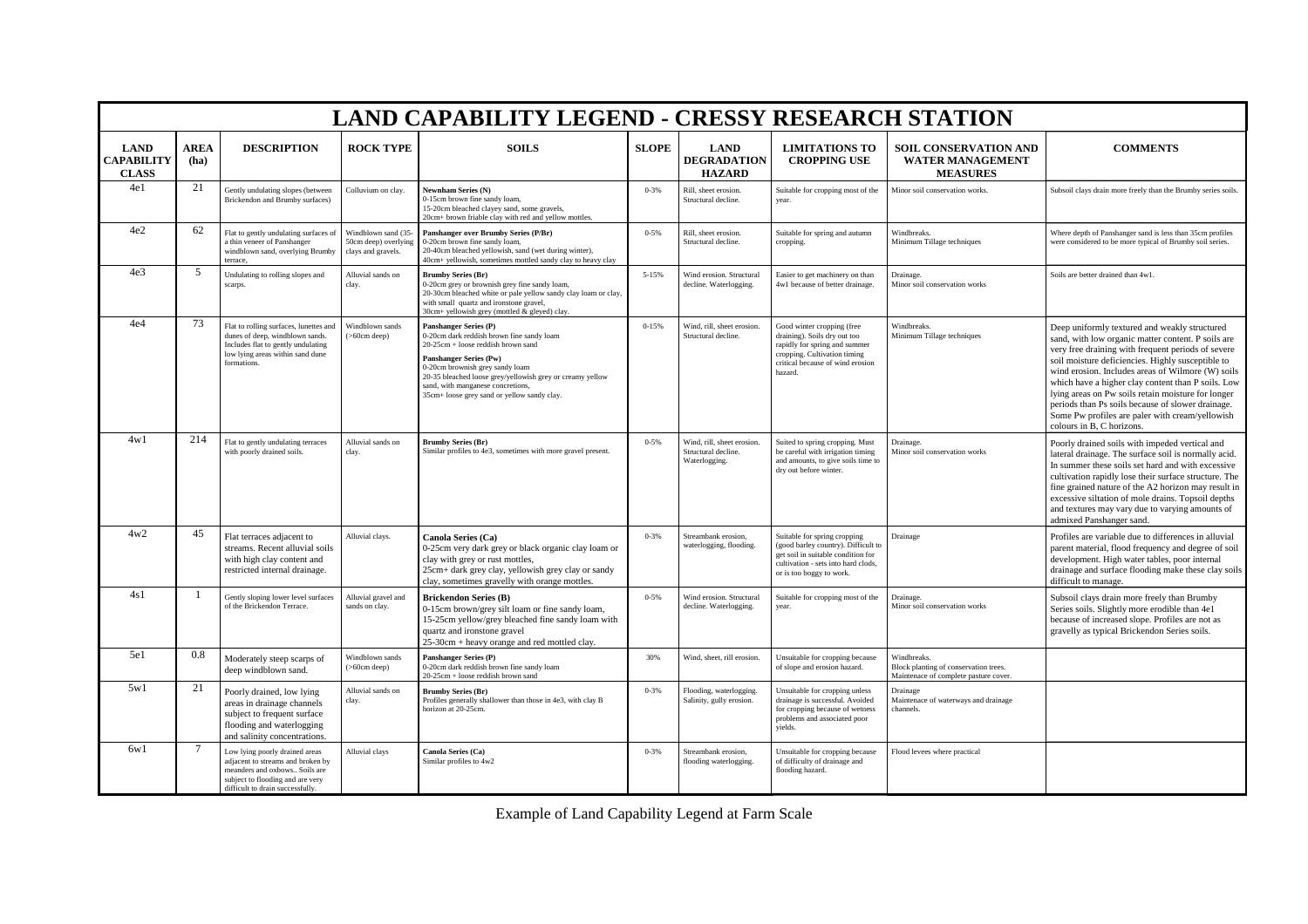#### **References and Further Reading**

**Bibby, J.S. & Mackney, D**. 1969, Land Use Capability Classification. Soil Survey Technical Monograph 1. Soil Survey of England and Wales, Rothamsted, U.K.

**Bibby, J.S, Douglas, H.A., Thomasson, A.J. & Robertson, J.S** 1991, Land Capability Classification for Agriculture. Macaulay Land Use Research Institute, Aberdeen.

**Cahill, D. & Howe, D**. (eds), 1986, Farm and Area Planning. Proceedings of a Workshop. Department of Conservation, Forests and Lands, Victoria.

**Campbell, A.** 1991, Planning for Sustainable Farming - The Potter Farmland Plan Story. Lothian Publishing, Melbourne.

**Charman, P.E.V. & Murphy, B.W**. (eds), 1991, Soils - Their Properties and Management: A Soil Conservation Handbook for New South Wales. Sydney University Press.

**Chilvers, W.J.** 1996, Managing Tasmania's Cropping Soils - a practical guide for Farmers. DPIF, Tasmania

**Council of the Shire of Tumut, New South Wales**, 1988, Rural Local Environmental Study and Urban Strategy. Tumut Shire Planning and Engineering Departments.

**Cunningham, G.M., Higginson, F.R., Riddler, A.M.H. & Emery, K.A.** 1986, Systems used to classify rural lands in New South Wales. Soil Conservation Service and Department of Agriculture, New South Wales.

**Davidson, D.A.** 1980, Soils and Land Use Planning. Longman Inc.

**Day, K.J. & Howe, D.F**. (eds) 1986, Land Capability Assessment for Dryland Annual Cropping. Symposium Proceedings of Australian Soil and Land Resources Committee. Conservation Commission of the Northern Territory.

**Dent, D. & Young, A.** 1981, Soil Survey and Land Evaluation. Allen and Unwin, London.

**Department of Agriculture, Department of Conservation and Environment**, 1991, A Review of Rural Land Use in Victoria.

**Department of Environment and Planning, Department of Agriculture & Soil Conservation Service**, 1985, A Rural Lands Policy for the North Coast Region of New South Wales. Department of Environment and Planning, Sydney.

**Department of Planning, Victoria**, 1982, Rural Mapping Guide.

**Emery, K.A.** undated, Rural Land Capability Mapping. Soil Conservation Service of New South Wales.

**Flaherty, M. & Smit, B**. 1982, An assessment of Land Classification Techniques in Planning for Agricultural Land Use. Journal of Environmental Management 15:323- 332.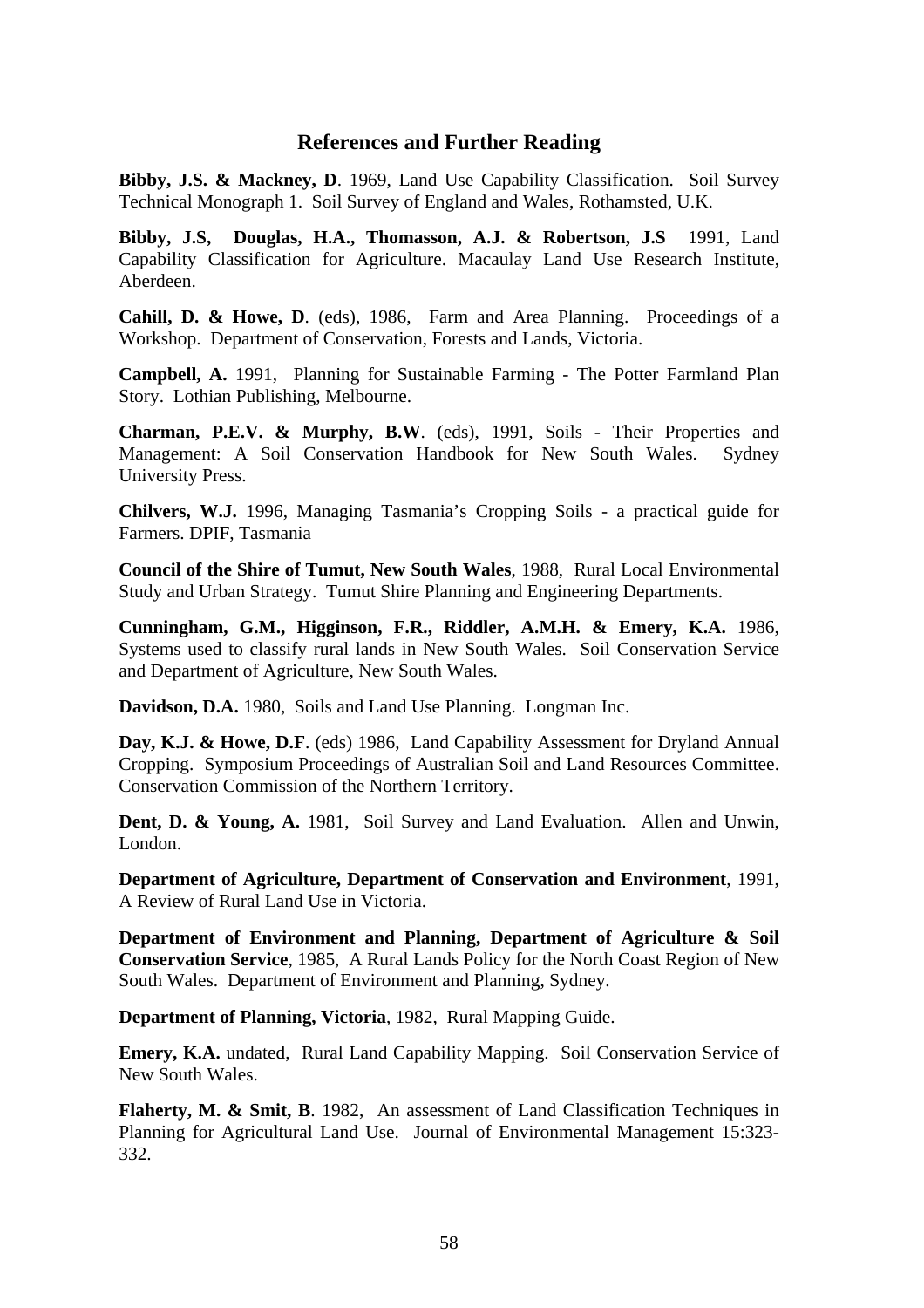**Food and Agricultural Organisation,** 1976, A framework for Land Evaluation. Soils Bulletin No 32. FAO, Rome.

**Food and Agricultural Organisation**, 1983, Guidelines: land evaluation for rainfed agriculture. Soils No 52. FAO, Rome.

Gale, G. & Heinjus, D. 1991, Introduction to Property Planning. Department of Agriculture, South Australia.

**Garrett, B.K**. 1991, Whole Farm Planning - Principles and Options. Department of Conservation and Environment, Benalla, Victoria.

**Grose, C.J. and Cotching, W.** 1995 Soil Survey and Land Capability Classification of the Pet and Guide Catchments, District of Burnie. DPIF (unpublished) report.

**Gunn, R.H., Beattie, J.A., Reid, R.E. & van de Graaf, R.H.M.** (eds) 1988, Australian Soil and Land Survey Handbook: Guidelines for Conducting Surveys. Inkata Press, Melbourne.

**Hannam, I.D. & Hicks, R.W**. 1980, Soil Conservation and Urban Land Use Planning. Journal of the Soil Conservation Service of New South Wales, v 36 (3):134-145.

**Hawkins, C.A**. 1989, Agricultural Capability of Land, Tasmania. A report on a suitable system of capability classification and its application to the agricultural lands of the State. Department of Primary Industry, Tasmania.

**Jessen, M.R.** 1987, Urban Land Use Capability Survey Handbook. Water and Soil Miscellaneous Publication No. 105. National Water and Soil Conservation Authority, New Zealand.

**Klingebiel, A.A. & Montgomery, P.H**. 1961, Land Capability Classification. Agriculture Handbook No 210. United States Department of Agriculture, Soil Conservation Service.

**Landon, J.R.** 1991, Booker Tropical Soil Manual. Longman Scientific and Technical.

**Land Resources Branch Staff,** 1990, Guidelines for Agricultural Land Evaluation in Queensland. Information Series Q190005, Queensland Department of Primary Industries.

**Leslie, J.K. & Johnston, P.J.M**. 1982, Residential Encroachment on Rural Lands. Queensland Branch Australian Institute of Agricultural Science. Occasional Publication No. 3.

**Lindsay A. & Rowe, K**. 1990, Land Evaluation: The Victorian Land Capability Assessment Approach. Proc. Ecol. Soc. Aust. 16:475-490.

**Ministry of Agriculture, Fisheries and Food,** 1988, Agricultural Land Classification of England and Wales. MAFF, UK

**McDonald, R.C., Isbell, R.F., Speight, J.G., Walker, J. and Hopkins, M.S.** 1990, Australian Soil and Land Survey, Field Handbook. 2<sup>nd</sup> Edition, Inkata, Melbourne.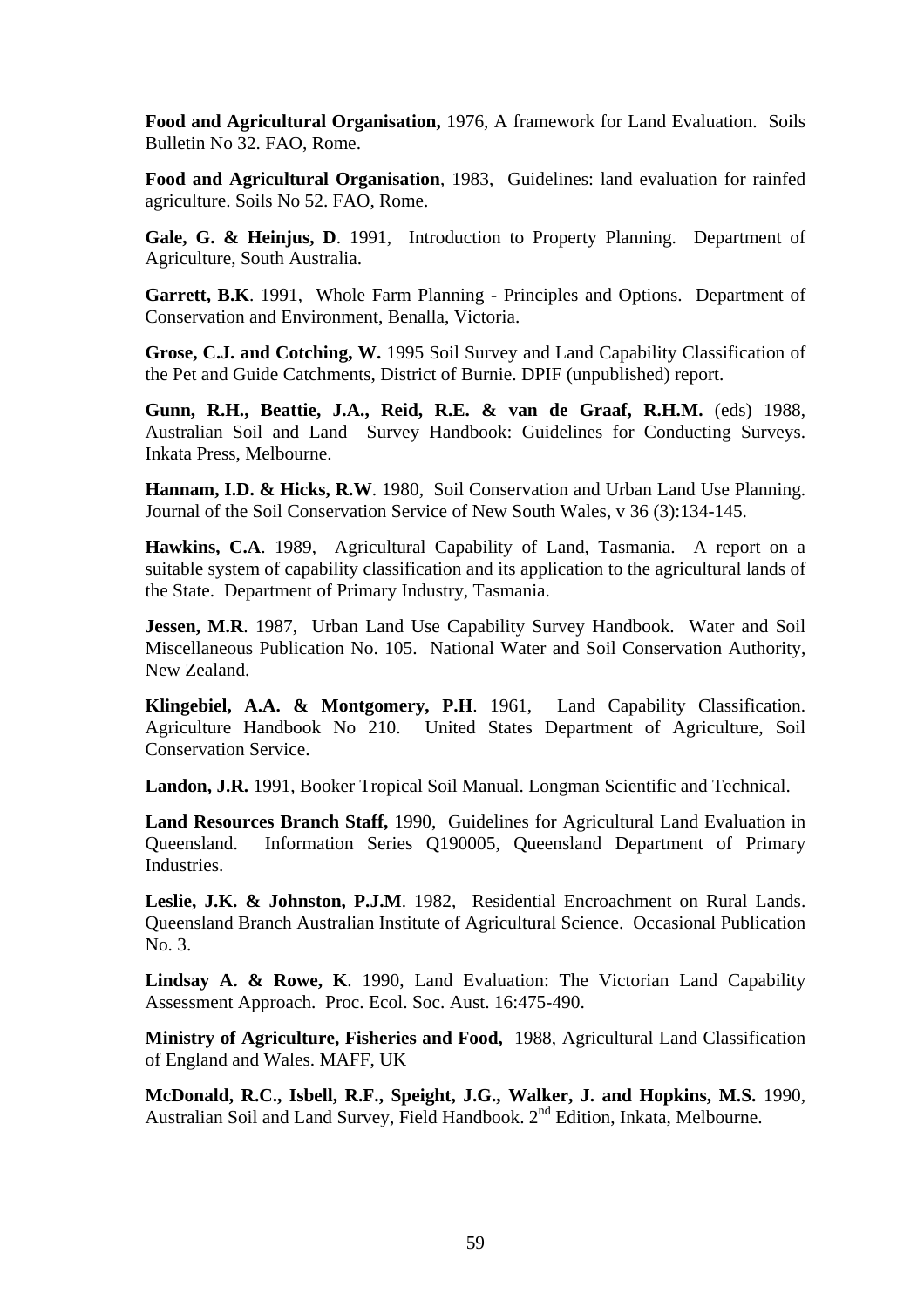**Maschmedt, D.** 1993, Guidelines for the Assessment of Agricultural Land. Internal Report, Primary Industries, South Australia.

**Maschmedt, D., Cock, G. & Butler, P**. 1990, A Land Classification for Agricultural Management. South Australian Department of Agriculture. Unpublished Internal Report.

**McKenzie, N.J.** 1991, A Strategy for Coordinating Soil Survey and Land Evaluation in Australia. Divisional Report No 114, CSIRO Division of Soils.

**McRae, S.G. & Burnham, C.P**. 1981, Land Evaluation. Oxford Science Publications, Oxford.

**Morris, W**. 1981, Rural Land Mapping - A basis for planning in Victoria's Rural Municipalities. Paper presented at 17th Conference of Institute of Australian Geographers, Bathurst.

**Morse, R.J.** 1991, Land Evaluation and Environmental Impact as Applied to Residential Development, in Bannerman, S.M. & Hazelton, P.A., (eds), Soil Technology - Applied Soil Science. Australian Society of Soil Science, NSW Branch and Soil Science, University of Sydney.

**National Water and Soil Conservation Organisation**, 1979, Our Land Resources. Wellington, New Zealand.

**National Water and Soil Conservation Organisation**, 1979, Our Land Resources. NWASCO, Wellington, New Zealand.

**New South Wales Department of Planning**, 1988, Rural Land Evaluation.

**Richley, L.R.** 1981, Gagebrook Urban Capability Study. Unpublished report prepared for Housing Division.

**Rowe, R.K., Howe, D.F. & Alley, N.F**. 1988, Soil Conservation Practice, Manual of Guidelines for Land Capability Assessment in Victoria. Department of Conservation, Forests and Lands, Melbourne.

**Soil Conservation and Rivers Control Council, 1971, Land Use Capability Survey** Handbook, 2nd ed. Water and Soil Division, Ministry of Works and Development, Wellington, New Zealand.

**Steel, K.W. & Harrison, D.** 1981, Land Resource Data for Planning. Waikato Valley Authority Technical Publication No. 17. W.V.A., New Zealand.

**Tamar Regional Master Planning Authority,** 1990, Draft Master Plan.

**Victorian Conservation Trust,** 1990, On Borrowed Time: The Potter Farm Plan in Action

**Wells, M.R. & King, P.D.** 1989, Land Capability Assessment Methodology. Land Resources Series No. 1. Western Australian Department of Agriculture.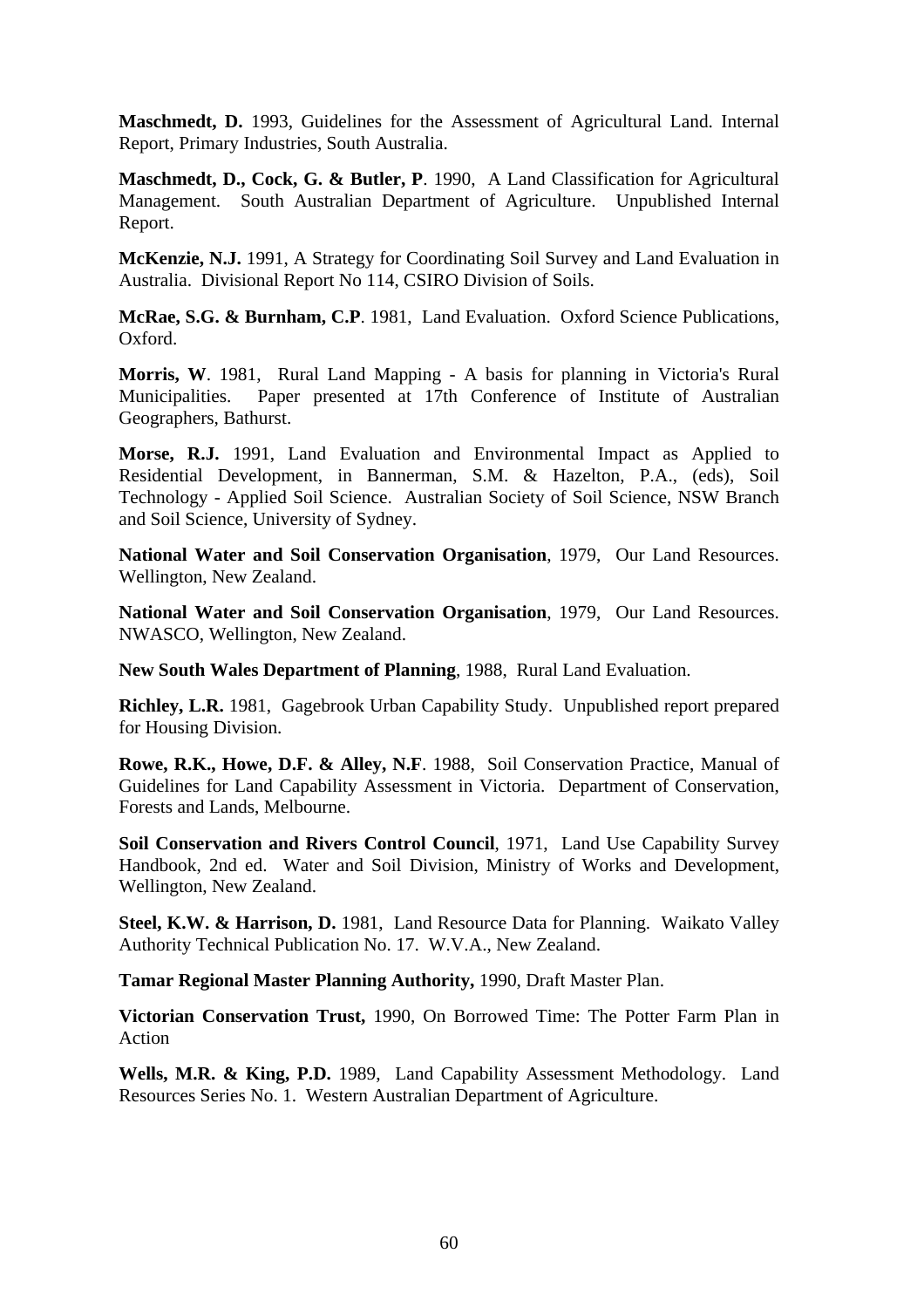**APPPENDICES**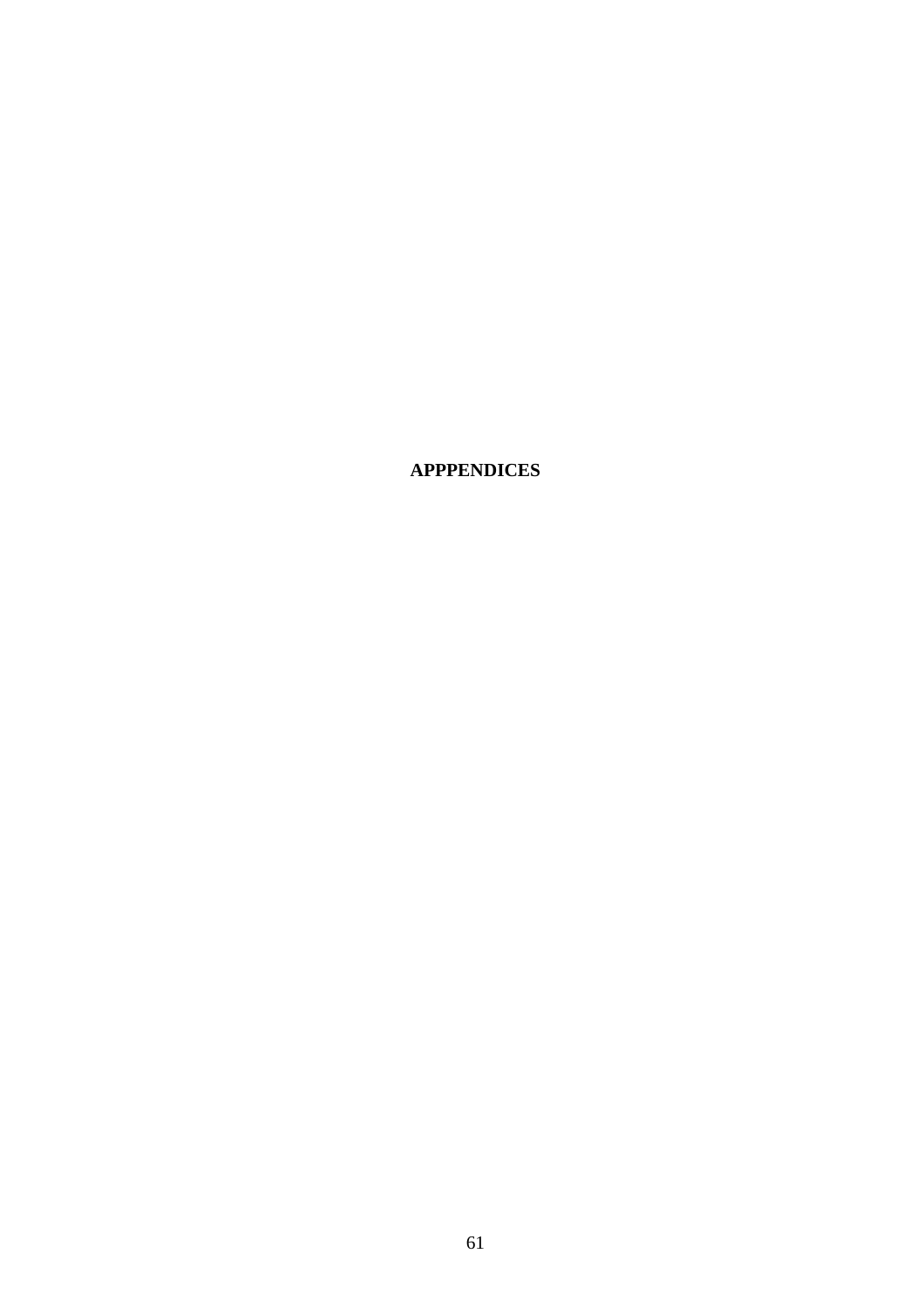## **APPENDIX 1**

## **SOIL MOISTURE AND ITS APPLICATION TO LAND CAPABILITY CLASSIFICATION**

The following pages provide an introduction to Soil Available Water Capacity and Soil Moisture Deficits and explores how they might be applied in the context of land capability. The information presented is based on an approach adopted by the Ministry of Agriculture Fisheries and Food in England (MAFF, 1988). The methodology is untested here in Tasmania and so has not been included in the main body of this text. Some more uptodate information on moisture retention by different soil textures is also included.

#### *Crop adjusted available water capacity (AP)*

AP is a measure of the amount of water retained in the soil profile which can be easily used by a crop. It is widely accepted that there is a direct relationship between water retention and soil texture but the figures seem to vary depending on the author of the data. For the ALC system, available water is calculated for the rooting depth of the crop (wheat or potatoes) and also giving allowance to the differing demands of the crops through different seasons and the degree of development of the root system.

Thus:

AP(wheat) cm =  $TA_{vt}$  x  $LT_t+\sum(TA_{vs}$  x  $LT_{50})+\sum(EA_{vs}$  x  $LT_{50-120})$ 

and:

AP(potatoes) cm = Ta<sub>vt</sub> x LT<sub>t</sub>+ $\sum$ (TA<sub>vs</sub> x LT<sub>70</sub>)

#### where

 $Ta_{vt}$  = Total available water (TA<sub>V</sub>) for topsoil texture

 $Ta_{vs}$  = Total available water for each subsoil layer

 $E_{\text{avs}}$  = Easily available water for each subsoil layer

 $Lt_t$  = Thickness (cm) of topsoil layer

 $LT_{50}$  = Thickness (cm) of each subsoil layer to 50 cm (depth of well developed wheat root system)

 $LT_{50-120}$  = Thickness (cm) of each subsoil layer between 50 and 120 cm (depth of less well developed wheat root system)

 $LT_{70}$  = Thickness (cm) of each subsoil layer to 70 cm (depth of potato root system)

#### *Moisture Deficit*

The moisture deficit term used by ALC droughtiness assessment represents the balance between rainfall and potential evapotranspiration calculated over the critical part of the growing season.

Thus: MD (wheat)= mid-July PSMD-1/3April PSMD

and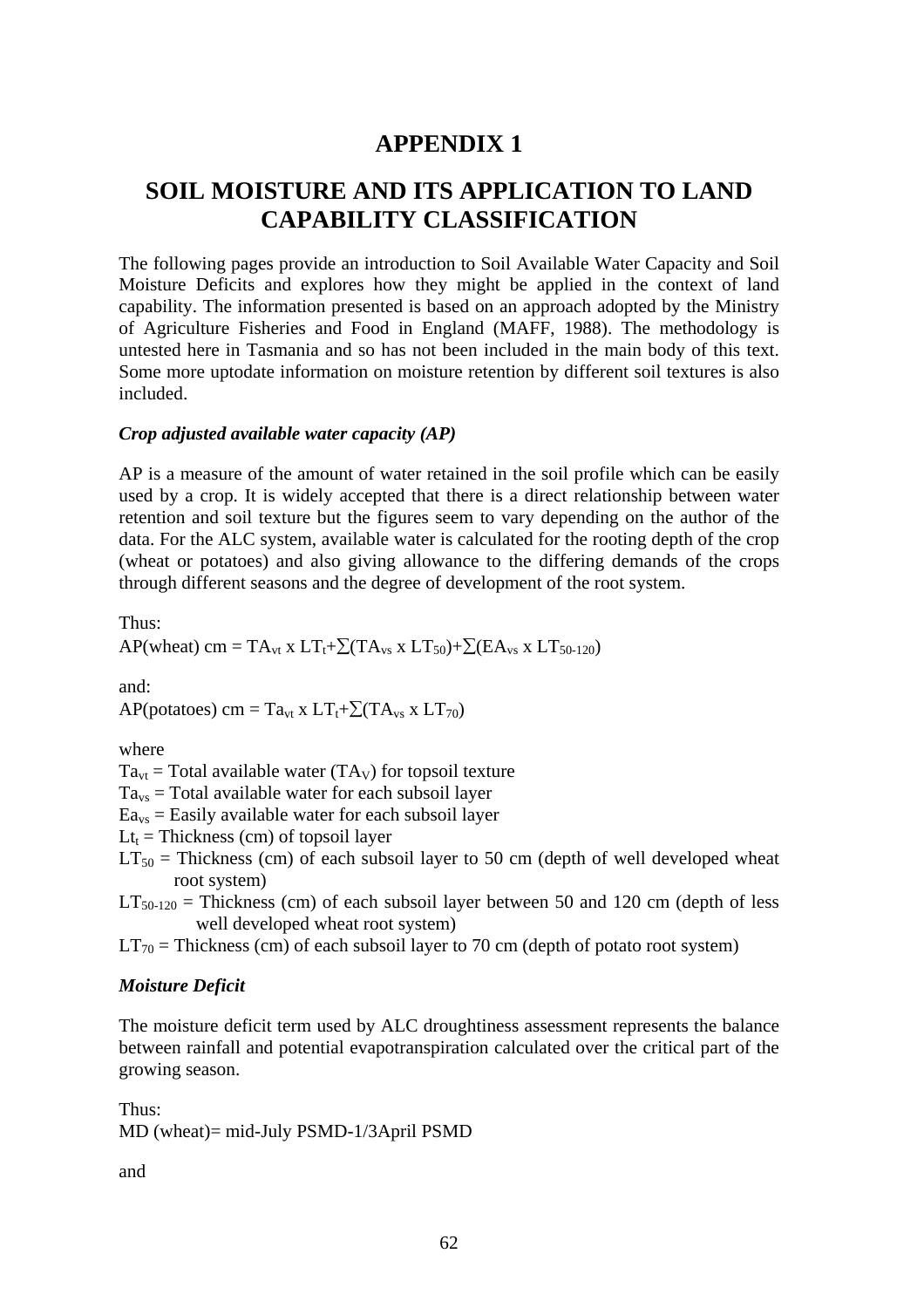MD (potatoes)= August PSMD-1/3June PSMD -1/3 mid-may PSMD

Where

PSMD is Potential soil moisture deficit at various stages of crop growth reflecting differing demands for moisture (ie potatoes have little leaf cover until mid May and full cover not achieved until end of June).

and  $PSMD = \Sigma(R-PE)$ 

where (R-PE) is calculated daily and summed over a defined period.

 $R =$ rainfall

 $PE =$  potential evapotranspiration - the amount of moisture transpired by a short green crop, completely covering the ground and with unrestricted water supply (Penman 1948).

#### *Moisture Balance*

Then moisture balance for ALC is therefore

MB(Wheat)= AP(wheat)-MD(wheat)

MB(potatoes)= AP(potatoes)-MD(potatoes)

The reliability and usefulness of these moisture balances are dependent on good rainfall and evaporation data at a substantial number of recording stations. Within Tasmania there is reasonable rainfall information data available but very limited evaporation and temperature data. Calculation of water balance information is thus severely constrained and inappropriate even to 1:100 000 scale mapping.

#### **Available Water Holding Capacity**

Soil available water holding Capacity (AWHC) is a measure of the soils ability to retain water under freely drianing conditions. Close correlation has been identified between AWHC and soil texture although actual AWHC may influenced by such factors as soil structure, organic matter content and stone content. In assessing AWHC storage within the rooting zone of potential crops needs to be considered. For most annual field crops this depth is usually about 120 cm, while for potatoes it is only 70 cm. Also, cereals have a less well developed root system below about 50 cm and can only extract readily available moisture (this concept is discussed further under Climate).

In some soils plant roots may not extend to their optimum depth due to some restricting layer within the profile. In Tasmania such layers are often rock or the underlying clayey B horizons within duplex or texture contrast soils. In such instances the rooting zone is the depth to the restricting layer. The following tables indicate total and readily available water in different texture groups and provide a guideline to the assessment of land capability class and soil available water holding capacity.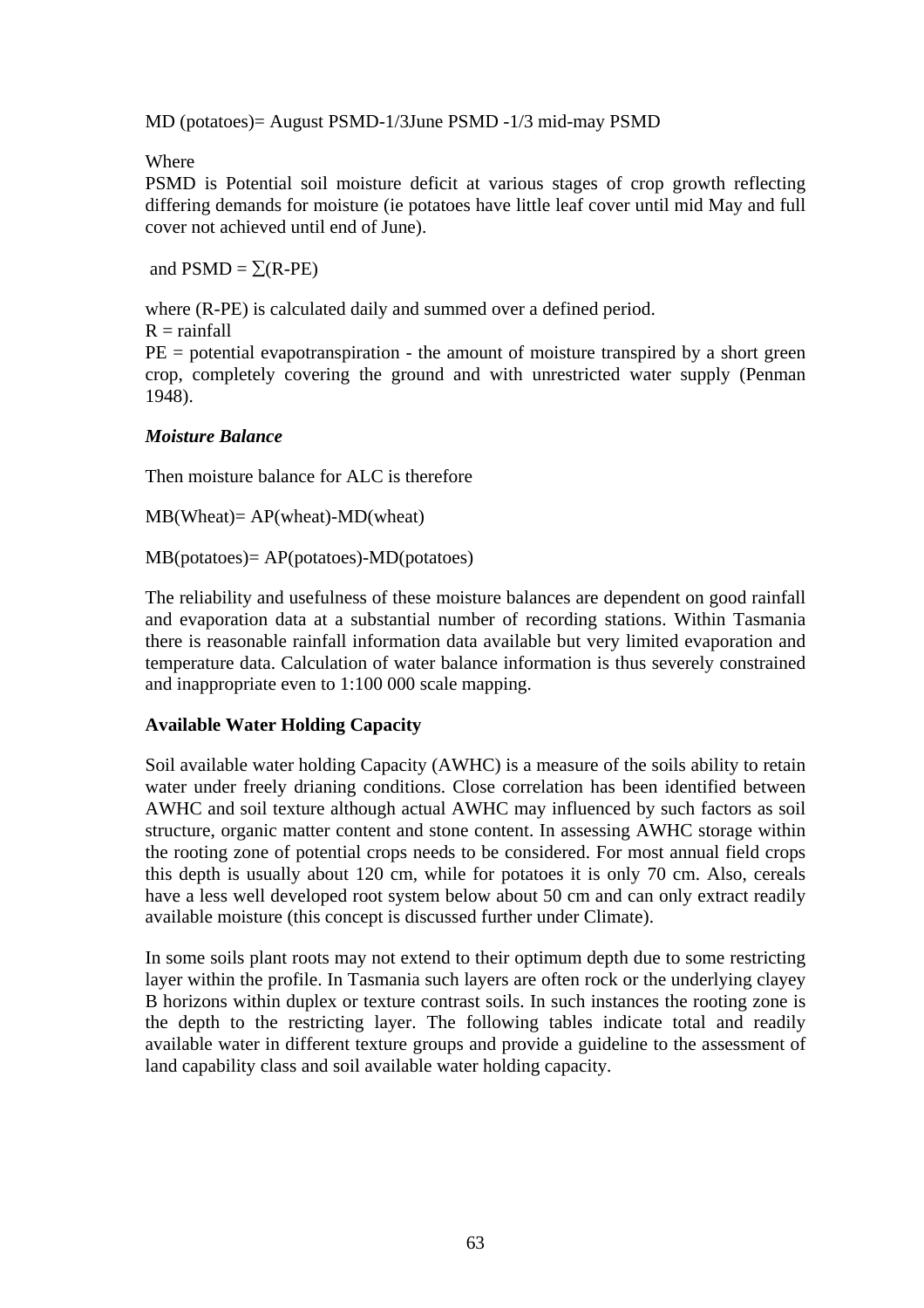| <b>Texture Group</b>   | <b>Water Holding Capacity</b><br>(mm water/metre soil) |                           |  |  |
|------------------------|--------------------------------------------------------|---------------------------|--|--|
|                        | <b>Readily</b><br>available                            | <b>Total</b><br>available |  |  |
| Medium to coarser sand | $30 - 50$                                              | $40 - 80$                 |  |  |
| Fine sand              | $40 - 60$                                              | 60-100                    |  |  |
| Loamy sand             | 50-70                                                  | 80-120                    |  |  |
| Sandy loam             | 40-70                                                  | 100-140                   |  |  |
| Light sandy clay loam  | $60-90$                                                | 110-170                   |  |  |
| Loam                   | 80-100                                                 | 140-200                   |  |  |
| Sandy clay loam        | 70-90                                                  | 150-180                   |  |  |
| Clay loam              | $60 - 90$                                              | 150-220                   |  |  |
| Clay                   | 50-70                                                  | 140-220                   |  |  |

|  | After Maschmedt and adapted from Wetherby 1992 |  |  |  |  |  |  |
|--|------------------------------------------------|--|--|--|--|--|--|
|--|------------------------------------------------|--|--|--|--|--|--|

The water holding capacity of a soil may be calculated by totalling the capacity for each texture layer within the rooting zone.

| <b>Land Class</b>           | <b>Rootzone AWHC</b> |
|-----------------------------|----------------------|
|                             | $>100$ mm            |
| $\mathcal{D}_{\mathcal{L}}$ | 80-100 mm            |
| 3                           | 50-80 mm             |
| 4                           | 30-50 mm             |
| 5                           | $<$ 30 mm            |

Soils with available storage of less than 30 mm are considered unsuitable for cropping activities and pasture becomes increasingly fragile as AWHC decreases further. Agricultural systems are considered to be rainfed with no application of irrigation water.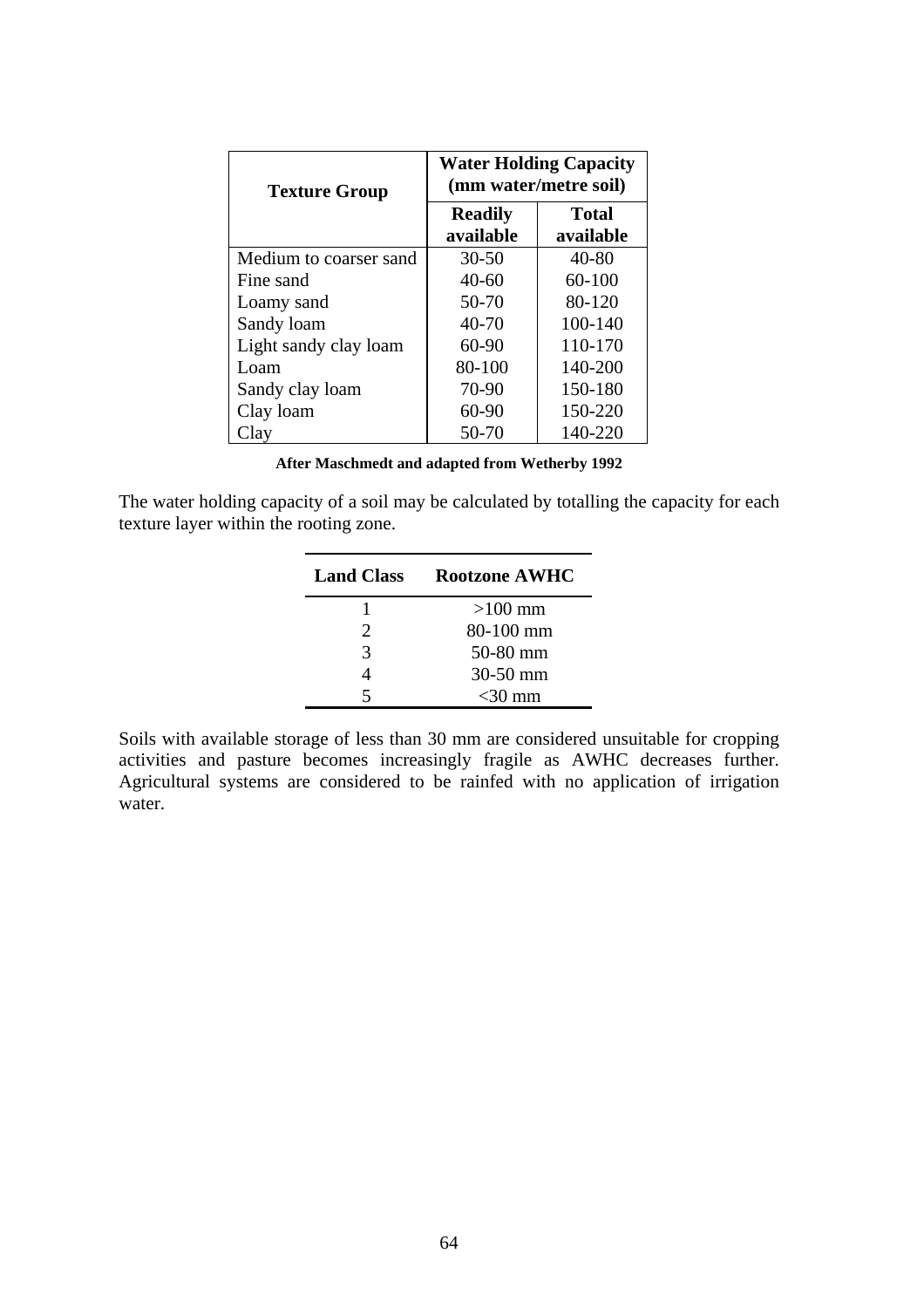## **APPENDIX 2**

# **CONVERSIONS FOR COMMON EC AND SALINITY MEASUREMENTS**

| dS/m | $\mu$ S/cm | mS/cm | mS/m | ppm  |
|------|------------|-------|------|------|
| 0    | 0          | 0     | 0    | 0    |
| 0.5  | 500        | 0.5   | 50   | 320  |
| 1.0  | 1000       | 1.0   | 100  | 640  |
| 1.5  | 1500       | 1.5   | 150  | 960  |
| 2    | 2000       | 2     | 200  | 1280 |
| 2.5  | 2500       | 2.5   | 250  | 1600 |
| 3    | 3000       | 3     | 300  | 1920 |
| 3.5  | 3500       | 3.5   | 350  | 2240 |
| 4    | 4000       | 4     | 400  | 2560 |
| 4.5  | 4500       | 4.5   | 450  | 2880 |
| 5    | 5000       | 5     | 500  | 3200 |
| 6.0  | 6000       | 6.0   | 600  | 3840 |
| 7.0  | 7000       | 7.0   | 700  | 4480 |
| 8.0  | 8000       | 8.0   | 800  | 5120 |
| 9.0  | 9000       | 9.0   | 900  | 5760 |
| 10.0 | 10000      | 10.0  | 1000 | 6400 |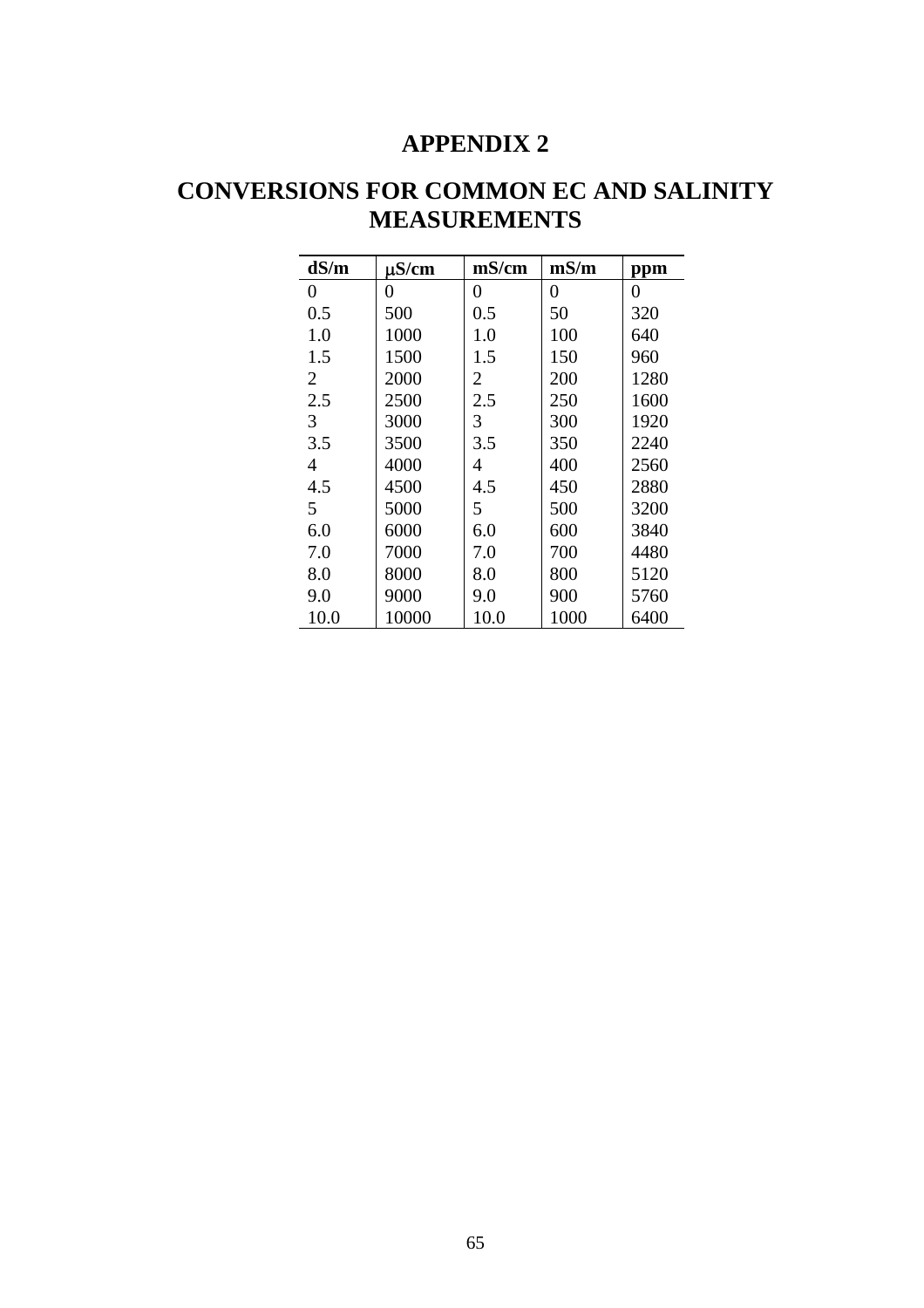## **APPENDIX 3**

## **SOIL MAPS AND REPORTS AVAILABLE FOR TASMANIA**



Published Reconnaissance Soil Maps of Tasmania (as at June 1999)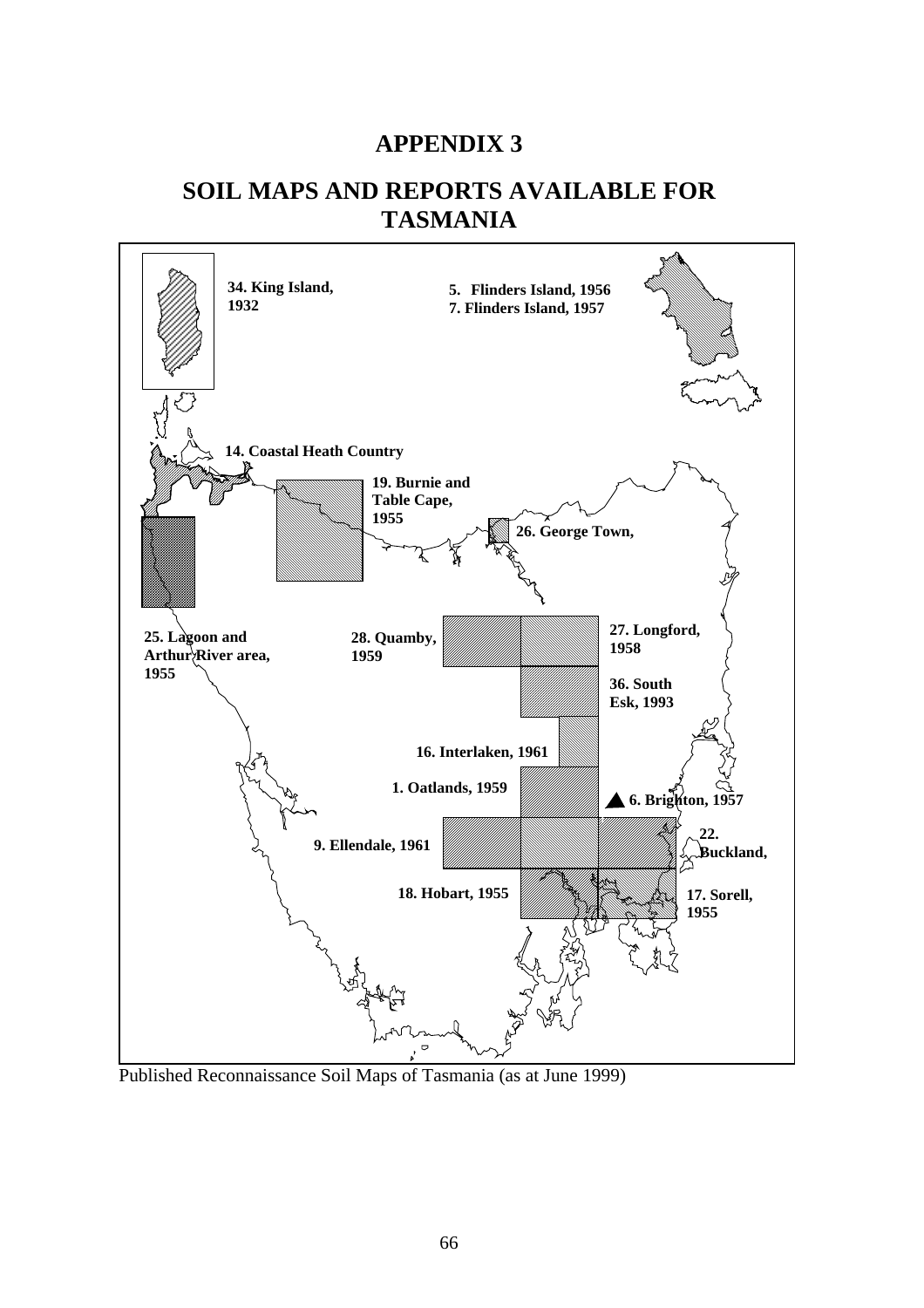

Published soil maps of Tasmania (to July 1992). Refer to Soil Map Reference List for Full list of Published Soil Maps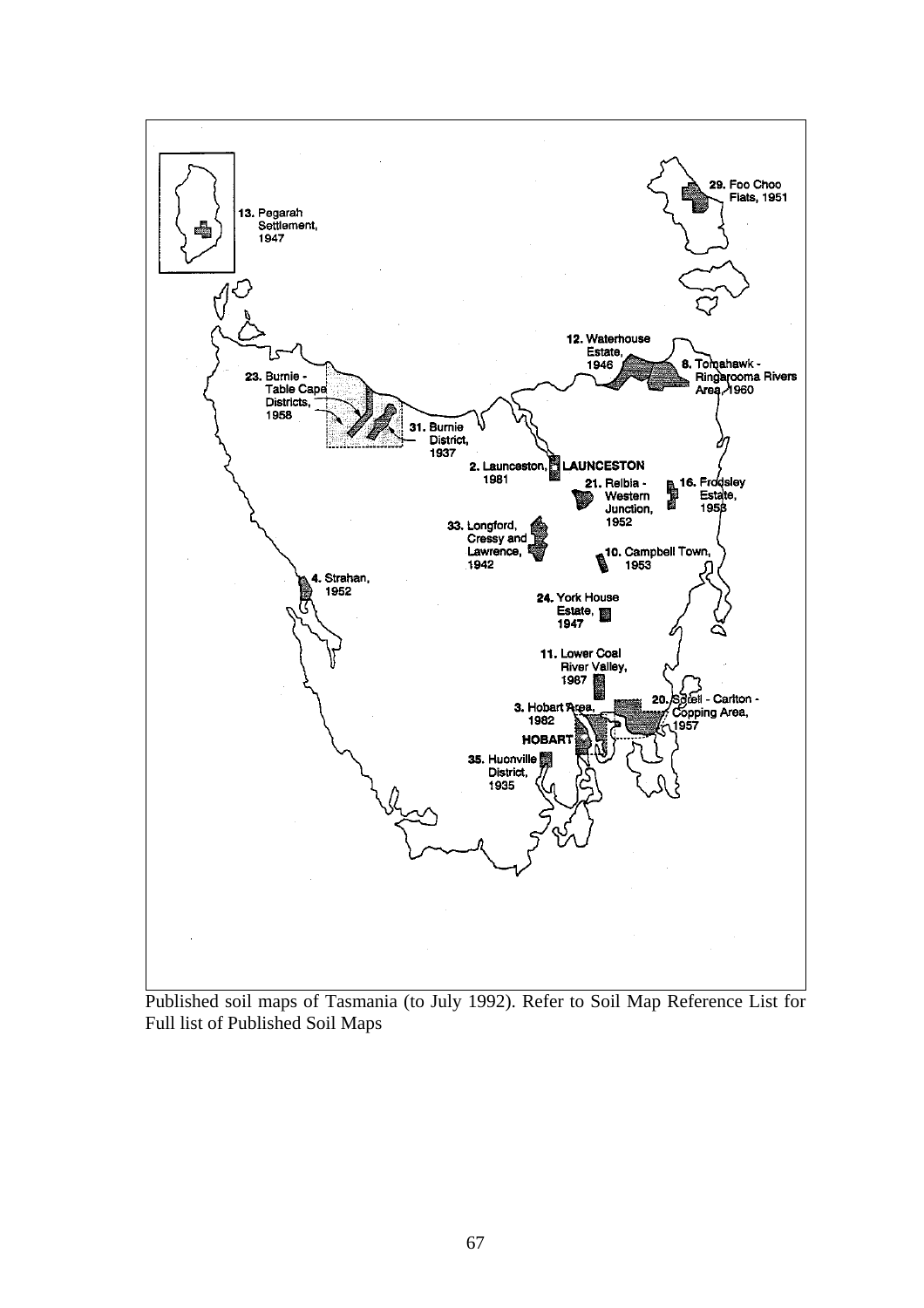## **SOIL MAP REFERENCE LIST**

- 1. Cowie J.D., 1959, Reconnaissance soil map of Tasmania. Sheet 68, Oatlands. Div. Report, Div. Soils CSIRO, Aust. 4/59. Scale 1":1 mile.
- 2. Department of Agriculture, Tasmania, 1981, Soils of Launceston. Garden Guide, G61(a)/81. (unscaled).
- 3. Department of Agriculture, Tasmania, 1982, Soils of the Hobart area. Garden Guide, G61/82. (unscaled).
- 4. Dimmock, G.M., 1952, Report on an inspection of the soils near Strahan, Tasmania. Tech. Memo., Div. Soils CSIRO, Aust. 13/52. Sketch map only, Strahan area: Scale 1":1 mile.
- 5. Dimmock, G.M., 1956, Reconnaissance soil map of Tasmania, Flinders Island. Div. Report, Div. Soils CSIRO, Aust. 8/56. Scale 1":1 mile.
- 6. Dimmock, G.M., 1957, Reconnaissance soil map of Tasmania. Sheet 75, Brighton. Div. Report, Div. Soils CSIRO, Aust. 2/57. Scale 1":1 mile.
- 7. Dimmock, G.M., 1957, Soils of Flinders Island, Tasmania. Soils & Land Use Series, CSIRO, Aust. No. 23. Scale 1":2 miles.
- 8. Dimmock, G.M., 1960, Soil reconnaissance of the area between the Tomahawk and Ringarooma Rivers, N.E. Tasmania. Tech. Memo., Div Soils CSIRO, Aust. 7/60. Scale 1":1 mile.
- 9. Dimmock, G.M., 1961, Reconnaissance soil map of Tasmania. Sheet 74, Ellendale. Div. Report, Div. Soils CSIRO, Aust. 5/61. Scale 1":1 mile.
- 10. Dimmock, G.M. & Loveday, J., 1953, A survey of the basaltic soils near Campbell Town. Tech. Memo., Div Soils CSIRO, Aust. 3/53. Scale 1":23 chains.
- 11. Holz, G.K., 1987, Soils of Part of the Lower Coal River Valley, Tasmania. Chemistry and Soils Section, Dept. of Agriculture, Tasmania. Scale 1:25 000.
- 12. Hubble, G.D., 1946, Soil survey of part of Waterhouse Estate, County of Dorset, North East Coast, Tasmania. CSIR Bull. No. 204. Scale 1":1 mile.
- 13. Hubble, C.D., 1947, The soils of part of the Pegarah Settlement area, King Island. Div. Report, Div. Soils CSIRO, Aust. 24/47.
- Map 1: Hubble, G.D., Perry, R.A. & Cochrane, G.W., 1947, Soil Map Part of Parishes Pegarah and Poolta. Scale 1":10 chains.
- Map 2: Nicholls K.D., 1949, Soil Map Part Parish of Pegarah. Scale 1":10 chains.
- Map 3: Nicholls, K.D., 1949, Soil Map Part Parish of Kittawa. Scale 1":10 chains.
- 14. Hubble, G.D., 1951, Reconnaissance Survey of the Coastal Heath Country, N.W Tasmania. Div. Report, Div. Soils CSIRO, Aust. 10/51. Scale 1":2 mile.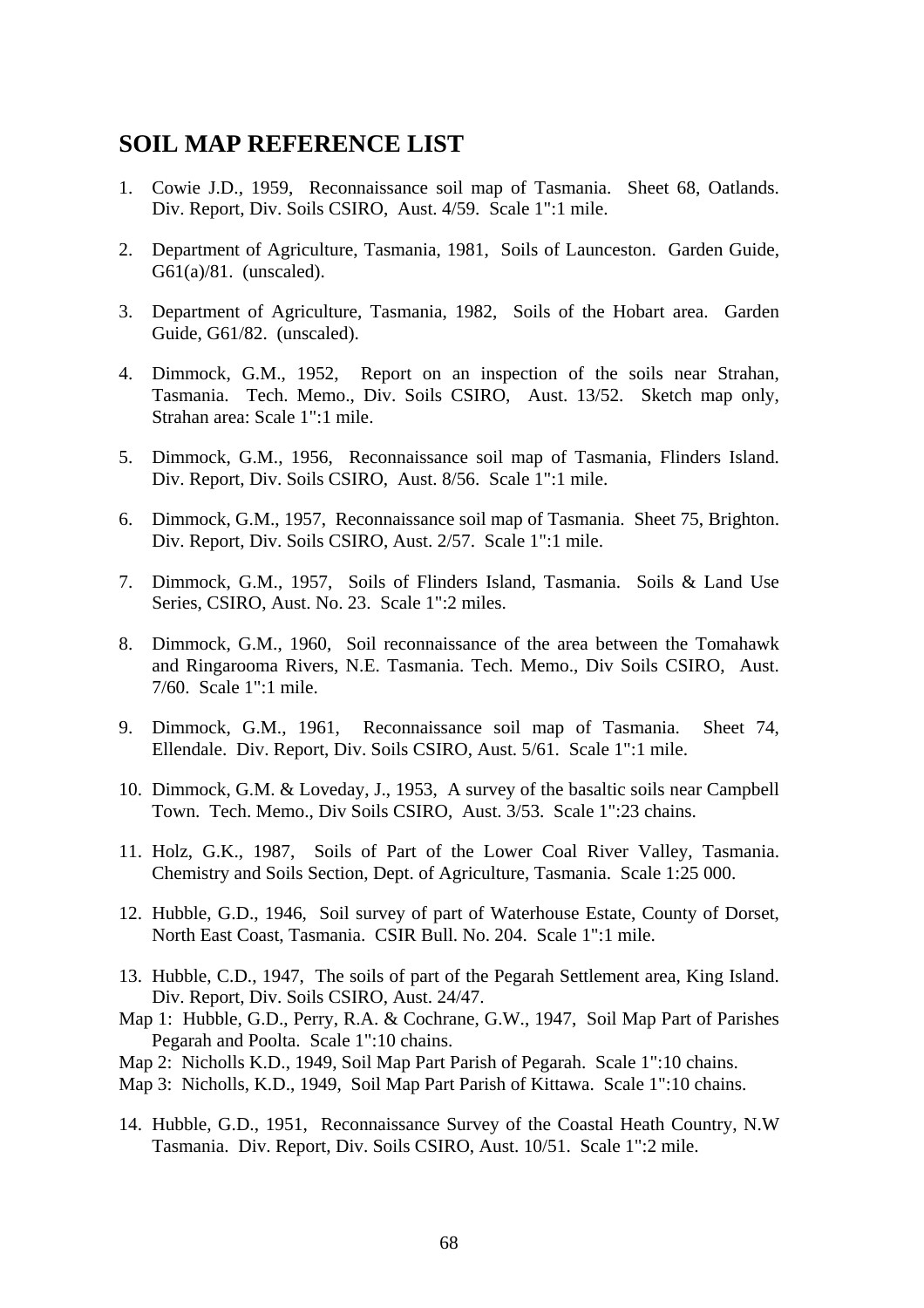- 15. Leamy, M.L., 1961, Reconnaissance soil map of Tasmania. Sheet 61, Interlaken (Eastern half). Div. Report, Div. Soils CSIRO, Aust. 6/61. Scale 1":1 mile.
- 16. Loveday, J., 1953, The Soils of Frodsley Estate, Fingal, Tasmania. Div. Report, Div. Soils CSIRO, Aust. 3/53.
- Map 1: Soil Map Part of Frodsley Estate. Scale 1":20 chains.
- Map 2: Soil Association Map Frodsley Estate. Scale 1":20 chains.
- 17. Loveday, J., 1955, Reconnaissance soil map of Tasmania. Sheet 83, Sorell. Div. Report, Div. Soils CSIRO, Aust. 10/55. Scale 1":1 mile.
- 18. Loveday, J., 1955, Reconnaissance soil map of Tasmania. Sheet 82, Hobart. Div. Report, Div. Soils CSIRO, Aust. 13/55. Scale 1":1 mile.
- 19. Loveday, J., 1955, Reconnaissance soil map of Tasmania. Sheets 22 and 28, Table Cape and Burnie. Div. Report, Div. Soils CSIRO, Aust. 14/55. Scale 1":1 mile.
- 20. Loveday, J., 1957, Soils of the Sorell-Carlton-Copping area, South-East Tasmania; with special reference to the soils formed on basalt. CSIRO, Soil Pubn No. 8.
- Map 1: Reconnaissance Soil Map Sorell-Carlton-Copping Area. Scale 1":1 mile.
- Map 2: Soil Map Sorell-Wattle Hill Area. Scale 1":40 chains.
- Map 3: Soil Map Bream Creek Area. Scale 1":40 chains.
- 21. Loveday, J. & Dimmock, G.M., 1952, A survey of the soils of the Relbia-Western Junction area, Tasmania. Tech. Memo., Div Soils CSIRO, Aust. 12/52. Scale 1":20 chains.
- 22. Loveday, J. & Dimmock, G.M., 1958, Reconnaissance soil map of Tasmania. Sheet 76, Buckland. Div. Report, Div. Soils CSIRO, Aust. 13/57. Scale 1":1 mile.
- 23. Loveday, J. & Farquhar, R.N., 1958, Soils and some aspects of land use in the Burnie, Table Cape, and surrounding districts, North-West Tasmania. Soils & Land Use Series. CSIRO, Aust. No 26.
- Map 1: Burnie-Table Cape Area. Scale 1":2 miles.
- Map 2: Doctors Rocks-Elliot-Yolla-Henrietta. Scale 1":40 chains.
- 24. Nicolls, K.D., 1947, Soil survey of York House Estate, Oatlands, Tasmania. Div. Report, Div. Soils CSIRO, Aust. 23/47. Scale 1":10 chains.
- 25. Nicolls, K.D., 1955, Soils, geomorphology and climate of an area between the Lagoon and Arthur Rivers, West Coast of Tasmania. Div. Report, Div. Soils CSIRO, Aust. 7/55. Soil map parts of Bluff Point and Balfour Rectangles, West Coast of Tasmania. Scale 1":2 miles.
- 26. Nicolls, K.D., 1957, Reconnaissance of the soils around George Town, Tasmania. Tech. Memo., Div Soils CSIRO, Aust 3/57. Scale 1":1 mile.
- 27. Nicolls, K.D., 1958, Reconnaissance soil map of Tasmania. Sheet 47, Longford. Div. Report, Div. Soils CSIRO, Aust. 14/57. Scale 1":1 mile.